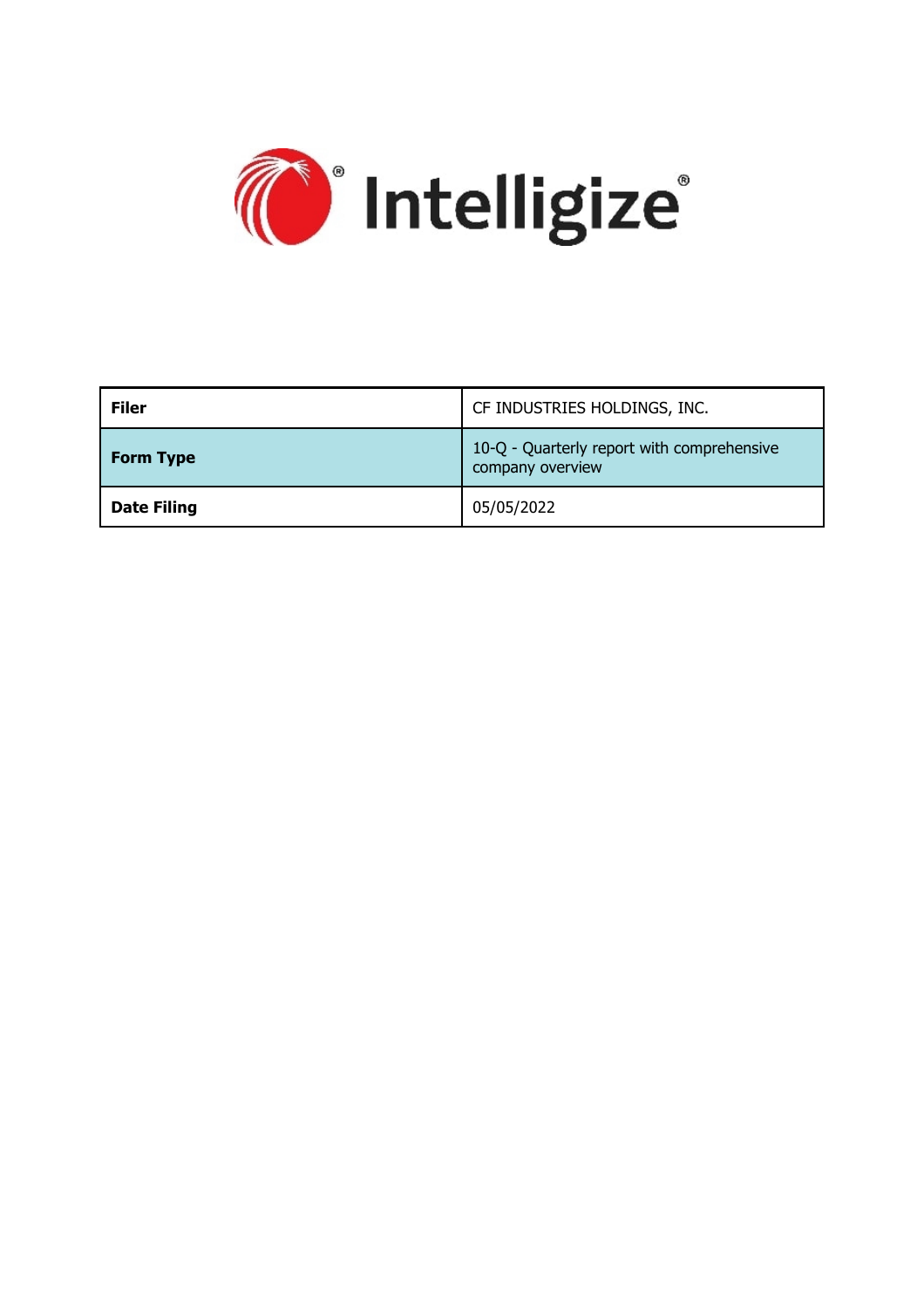# **UNITED STATES SECURITIES AND EXCHANGE COMMISSION Washington, DC 20549**

# **FORM 10-Q**

**(Mark One)**

☒ **QUARTERLY REPORT PURSUANT TO SECTION 13 OR 15(d) OF THE SECURITIES EXCHANGE ACT OF 1934**

**For the quarterly period ended March 31, 2022**

**OR**

☐ **TRANSITION REPORT PURSUANT TO SECTION 13 OR 15(d) OF THE SECURITIES EXCHANGE ACT OF 1934**

**For the transition period from to**

**Commission file number 001-32597**

# **CF INDUSTRIES HOLDINGS, INC.**

(Exact name of registrant as specified in its charter)

**Delaware 20-2697511**

(State or other jurisdiction of incorporation or organization)

**4 Parkway North 60015**

(Address of principal executive offices)

**(847**) **405-2400**

(Registrant's telephone number, including area code)

Securities registered pursuant to Section 12(b) of the Act:

| cias:<br>eac                             | $\alpha$ n<br>exchange<br>registerer.<br>which<br>each<br>വ<br>Name |
|------------------------------------------|---------------------------------------------------------------------|
| par value<br>:haro<br>80<br>™nr<br>stock | ∴ork<br><b>New</b><br>stock.<br>∵ehanα∈                             |

Indicate by check mark whether the registrant (1) has filed all reports required to be filed by Section 13 or 15(d) of the Securities Exchange Act of 1934 during the preceding 12 months (or for such shorter period that the registrant was required to file such reports), and (2) has been subject to such filing requirements for the past 90 days. Yes  $\boxtimes$  No  $\Box$ 

Indicate by check mark whether the registrant has submitted electronically every Interactive Data File required to be submitted pursuant to Rule 405 of Regulation S-T (§232.405 of this chapter) during the preceding 12 months (or for such shorter period that the registrant was required to submit such files). Yes  $\boxtimes$  No  $\Box$ 

Indicate by check mark whether the registrant is a large accelerated filer, an accelerated filer, a non-accelerated filer, a smaller reporting company, or an emerging growth company. See the definitions of "large accelerated filer," "accelerated filer," "smaller reporting company," and "emerging growth company" in Rule 12b-2 of the Exchange Act.

Large accelerated<br>filer

filer ☒ Accelerated filer ☐ Non-accelerated filer ☐ Smaller reporting company ☐ Emerging growth company☐

If an emerging growth company, indicate by check mark if the registrant has elected not to use the extended transition period for complying with any new or revised financial accounting standards provided pursuant to Section 13(a) of the Exchange Act.  $\Box$ 

<span id="page-1-0"></span>Indicate by check mark whether the registrant is a shell company (as defined in Rule 12b-2 of the Exchange Act). Yes  $\Box$  No  $\boxtimes$ 208,601,720 shares of the registrant's common stock, par value \$0.01 per share, were outstanding at May 2, 2022.

(I.R.S. Employer Identification No.)

**Deerfield,Illinois** (Zip Code)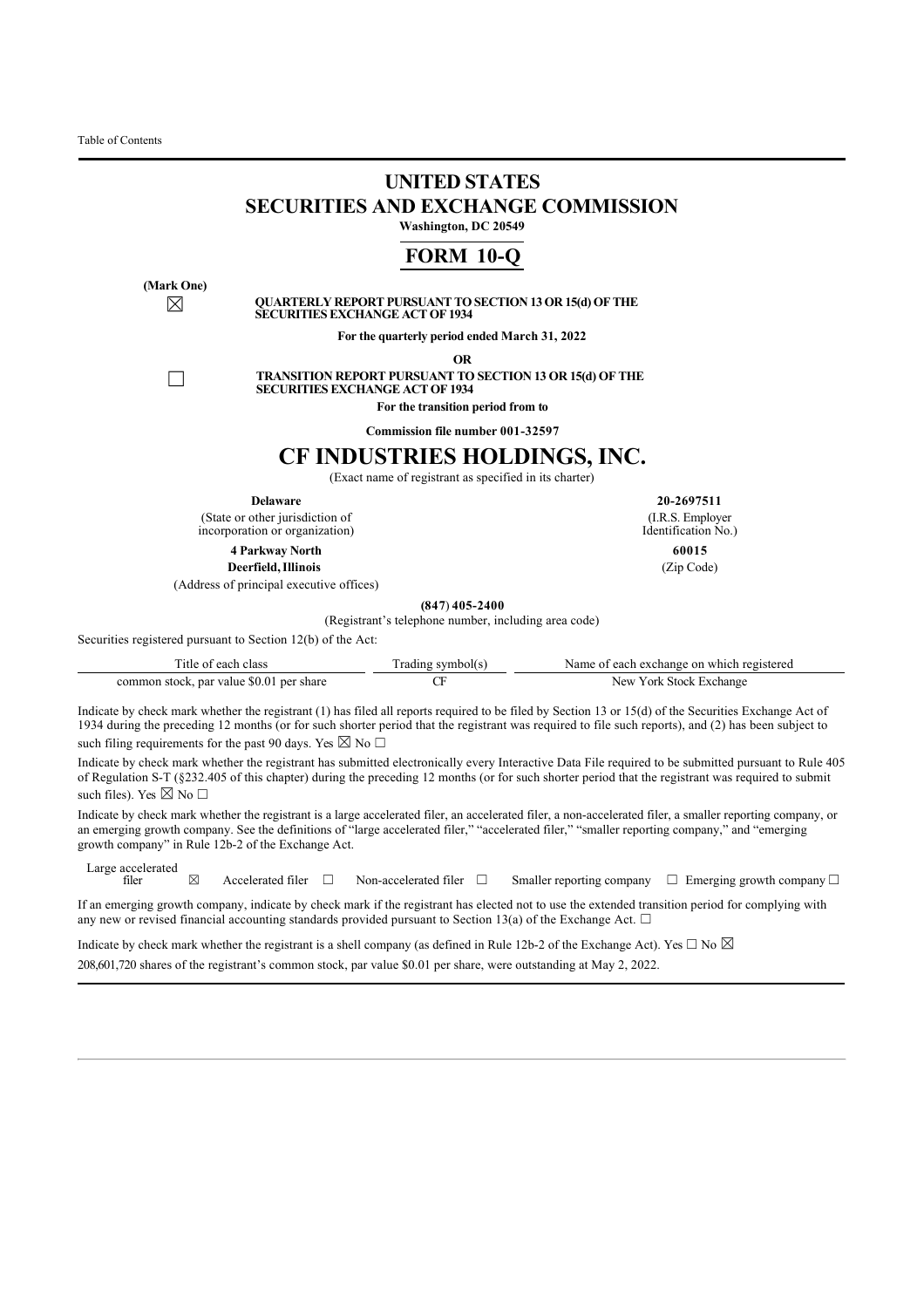# **TABLE OF CONTENTS**

<span id="page-2-0"></span>

| PART I.  | <b>Financial Information</b> |                                                                                       |                 |
|----------|------------------------------|---------------------------------------------------------------------------------------|-----------------|
|          | Item 1.                      | Financial Statements (unaudited)                                                      |                 |
|          |                              | <b>Consolidated Statements of Operations</b>                                          |                 |
|          |                              | <b>Consolidated Statements of Comprehensive Income</b>                                |                 |
|          |                              | <b>Consolidated Balance Sheets</b>                                                    |                 |
|          |                              | <b>Consolidated Statements of Equity</b>                                              |                 |
|          |                              | <b>Consolidated Statements of Cash Flows</b>                                          |                 |
|          |                              | Notes to Unaudited Consolidated Financial Statements                                  | <u>6</u>        |
|          | Item 2.                      | Management's Discussion and Analysis of Financial Condition and Results of Operations | <u>22</u>       |
|          | Item 3.                      | <b>Quantitative and Qualitative Disclosures About Market Risk</b>                     | $\overline{44}$ |
|          | Item 4.                      | <b>Controls and Procedures</b>                                                        | 45              |
| PART II. | <b>Other Information</b>     |                                                                                       |                 |
|          | Item 1.                      | Legal Proceedings                                                                     | $\overline{45}$ |
|          | Item 2.                      | Unregistered Sales of Equity Securities and Use of Proceeds                           | $\frac{46}{5}$  |
|          | Item 6.                      | <b>Exhibits</b>                                                                       | $\frac{46}{5}$  |
|          |                              |                                                                                       |                 |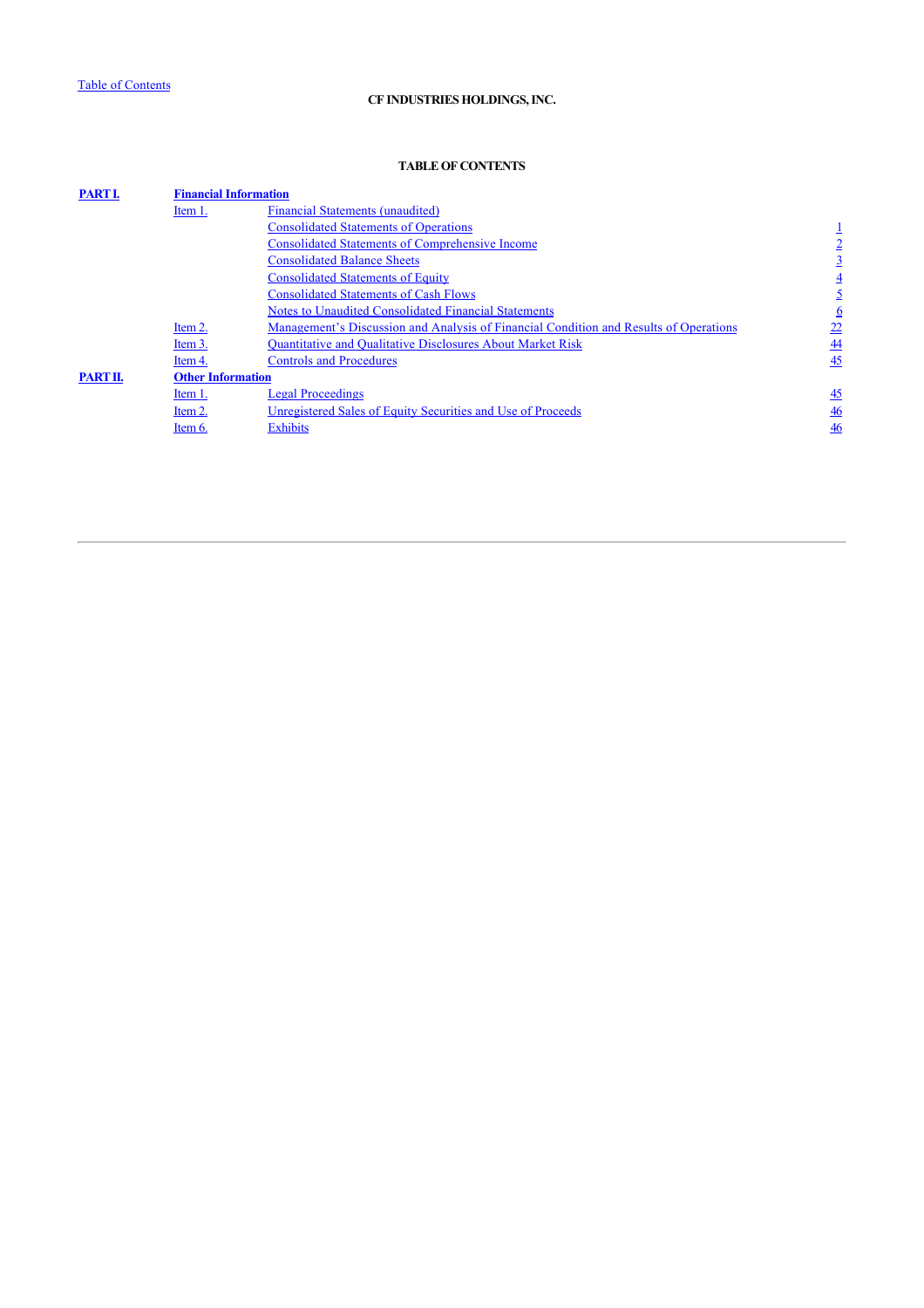# **PART I-FINANCIAL INFORMATION**

# <span id="page-3-1"></span><span id="page-3-0"></span>**ITEM 1. FINANCIAL STATEMENTS.**

# **CONSOLIDATED STATEMENTS OF OPERATIONS**

**(Unaudited)**

|                                                             |             | Three months ended<br>March 31. |              |       |
|-------------------------------------------------------------|-------------|---------------------------------|--------------|-------|
|                                                             |             | 2022                            |              | 2021  |
|                                                             |             | (in millions, except per share) | amounts)     |       |
| Net sales                                                   | $\mathbf S$ | 2,868 \$                        |              | 1,048 |
| Cost of sales                                               |             | 1.170                           |              | 759   |
| Gross margin                                                |             | 1,698                           |              | 289   |
| Selling, general and administrative expenses                |             | 64                              |              | 55    |
| Other operating-net                                         |             | $\overline{2}$                  |              | (2)   |
| Total other operating costs and expenses                    |             | 66                              |              | 53    |
| Equity in earnings of operating affiliate                   |             | 26                              |              | 11    |
| Operating earnings                                          |             | 1,658                           |              | 247   |
| Interest expense                                            |             | 241                             |              | 48    |
| Interest income                                             |             | (36)                            |              |       |
| Loss on debt extinguishment                                 |             |                                 |              | 6     |
| Other non-operating-net                                     |             |                                 |              |       |
| Earnings before income taxes                                |             | 1.452                           |              | 193   |
| Income tax provision                                        |             | 401                             |              | 18    |
| Net earnings                                                |             | 1,051                           |              | 175   |
| Less: Net earnings attributable to noncontrolling interest  |             | 168                             |              | 24    |
| Net earnings attributable to common stockholders            | \$          | 883                             | <sup>S</sup> | 151   |
| Net earnings per share attributable to common stockholders: |             |                                 |              |       |
| <b>Basic</b>                                                | \$          | 4.23                            | <sup>S</sup> | 0.70  |
| Diluted                                                     |             | 4.21                            |              | 0.70  |
| Weighted-average common shares outstanding:                 |             |                                 |              |       |
| <b>Basic</b>                                                |             | 208.6                           |              | 214.9 |
| Diluted                                                     |             | 209.9                           |              | 216.0 |
| Dividends declared per common share                         |             | 0.30                            |              | 0.30  |

<span id="page-3-2"></span>See accompanying Notes to Unaudited Consolidated Financial Statements.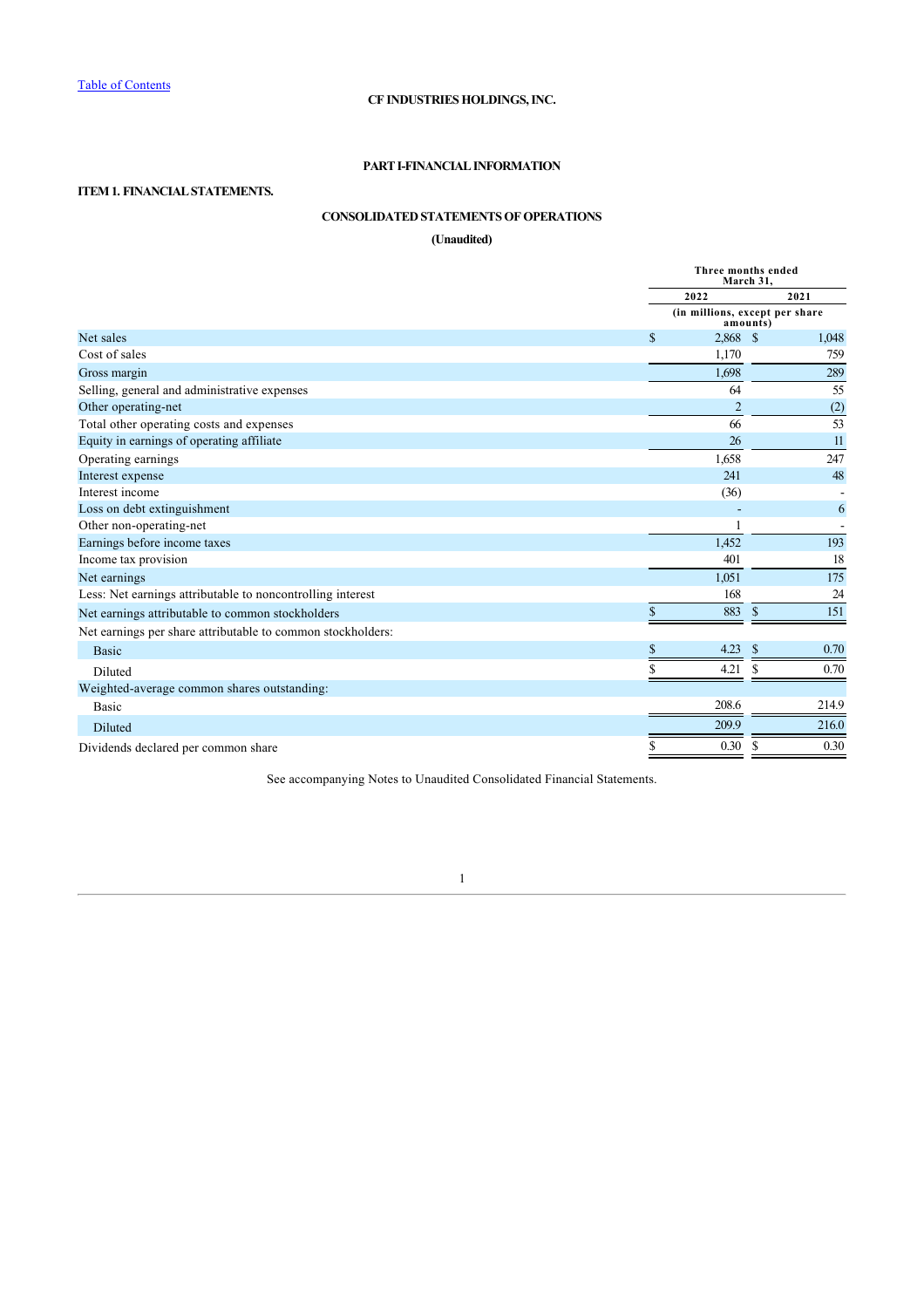# **CONSOLIDATED STATEMENTS OF COMPREHENSIVE INCOME**

# **(Unaudited)**

|                                                                    |    | Three months ended<br>March 31. |               |      |  |
|--------------------------------------------------------------------|----|---------------------------------|---------------|------|--|
|                                                                    |    | 2022                            |               | 2021 |  |
|                                                                    |    |                                 | (in millions) |      |  |
| Net earnings                                                       | D. | $1,051$ \$                      |               | 175  |  |
| Other comprehensive (loss) income:                                 |    |                                 |               |      |  |
| Foreign currency translation adjustment-net of taxes               |    | (13)                            |               | 14   |  |
| Defined benefit plans-net of taxes                                 |    |                                 |               |      |  |
|                                                                    |    | (9                              |               | 15   |  |
| Comprehensive income                                               |    | 1.042                           |               | 190  |  |
| Less: Comprehensive income attributable to noncontrolling interest |    | 168                             |               | 24   |  |
| Comprehensive income attributable to common stockholders           |    | 874                             |               | 166  |  |

<span id="page-4-0"></span>See accompanying Notes to Unaudited Consolidated Financial Statements.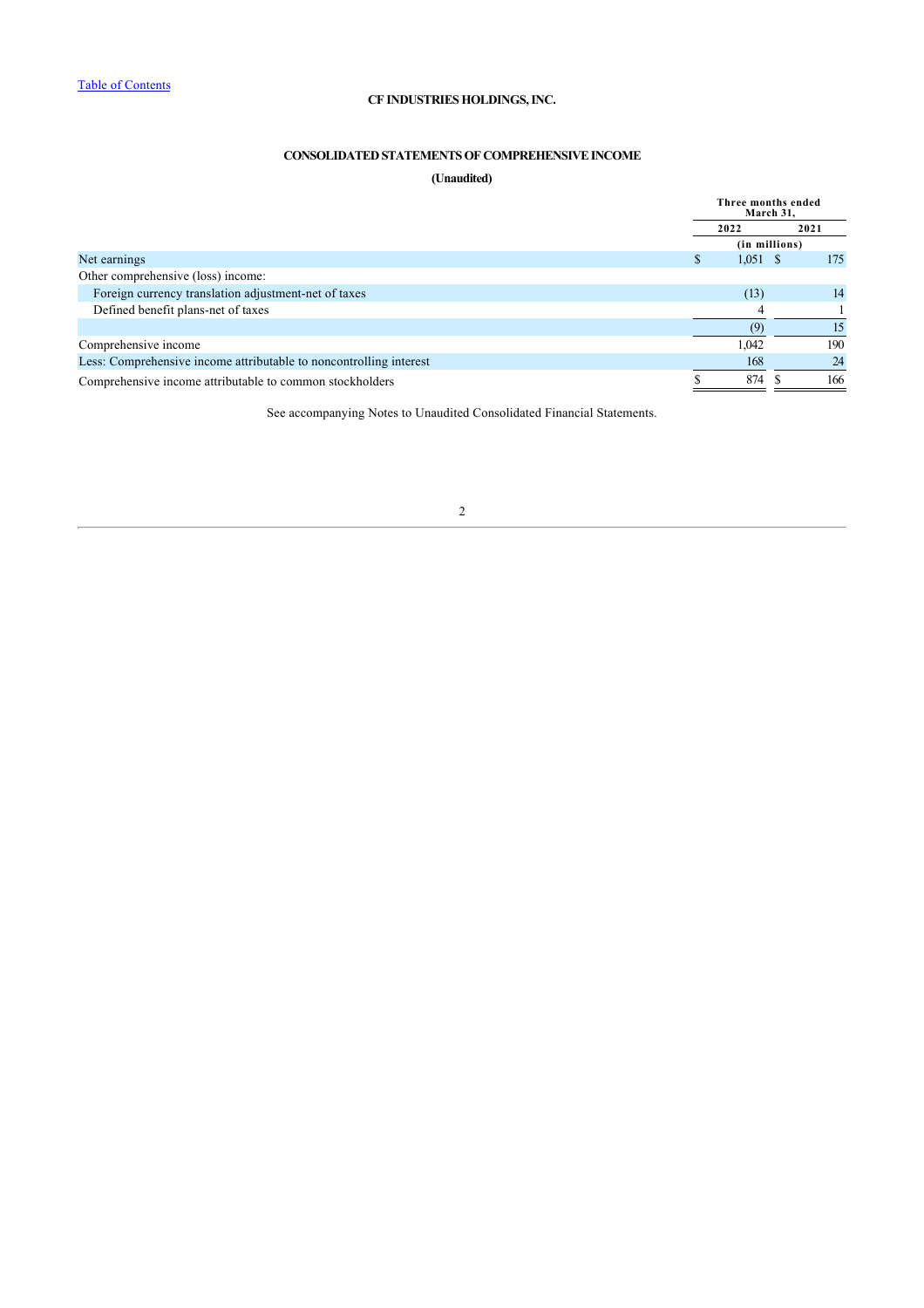# **CONSOLIDATED BALANCE SHEETS**

|                                                                                                                                     |               | (Unaudited)<br>March 31,<br>2022<br>(in millions, except share |              | December 31,<br>2021 |
|-------------------------------------------------------------------------------------------------------------------------------------|---------------|----------------------------------------------------------------|--------------|----------------------|
|                                                                                                                                     |               |                                                                |              |                      |
| Assets                                                                                                                              |               | and per share amounts)                                         |              |                      |
| Current assets:                                                                                                                     |               |                                                                |              |                      |
| Cash and cash equivalents                                                                                                           | $\mathbb{S}$  | 2.617S                                                         |              | 1.628                |
| Accounts receivable-net                                                                                                             |               | 679                                                            |              | 497                  |
| Inventories                                                                                                                         |               | 488                                                            |              | 408                  |
| Prepaid income taxes                                                                                                                |               |                                                                |              | 4                    |
| Other current assets                                                                                                                |               | 42                                                             |              | 56                   |
| Total current assets                                                                                                                |               | 3,826                                                          |              | 2,593                |
| Property, plant and equipment-net                                                                                                   |               | 6,906                                                          |              | 7,081                |
| Investment in affiliate                                                                                                             |               | 84                                                             |              | 82                   |
| Goodwill                                                                                                                            |               | 2,091                                                          |              | 2,091                |
| Operating lease right-of-use assets                                                                                                 |               | 236                                                            |              | 243                  |
| Other assets                                                                                                                        |               | 639                                                            |              | 285                  |
| Total assets                                                                                                                        | \$            | 13,782                                                         | \$           | 12,375               |
| <b>Liabilities and Equity</b>                                                                                                       |               |                                                                |              |                      |
| Current liabilities:                                                                                                                |               |                                                                |              |                      |
| Accounts payable and accrued expenses                                                                                               | $\mathbb{S}$  | 629                                                            | $\mathbf{s}$ | 565                  |
| Income taxes payable                                                                                                                |               | 408                                                            |              | 24                   |
| Customer advances                                                                                                                   |               | 598                                                            |              | 700                  |
| Current operating lease liabilities                                                                                                 |               | 88                                                             |              | 89                   |
| Current maturities of long-term debt                                                                                                |               | 499                                                            |              |                      |
| Other current liabilities                                                                                                           |               | 6                                                              |              | 54                   |
| Total current liabilities                                                                                                           |               | 2,228                                                          |              | 1,432                |
| Long-term debt, net of current maturities                                                                                           |               | 2,963                                                          |              | 3,465                |
| Deferred income taxes                                                                                                               |               | 1,028                                                          |              | 1,029                |
| Operating lease liabilities                                                                                                         |               | 152                                                            |              | 162                  |
| Other liabilities                                                                                                                   |               | 658                                                            |              | 251                  |
| Equity:                                                                                                                             |               |                                                                |              |                      |
| Stockholders' equity:                                                                                                               |               |                                                                |              |                      |
| Preferred stock-\$0.01 par value, 50,000,000 shares authorized                                                                      |               |                                                                |              |                      |
| Common stock-\$0.01 par value, 500,000,000 shares authorized, 2022-210,569,780 shares issued and 2021-<br>207,603,940 shares issued |               | $\overline{2}$                                                 |              | $\overline{2}$       |
| Paid-in capital                                                                                                                     |               | 1,482                                                          |              | 1,375                |
| Retained earnings                                                                                                                   |               | 2,907                                                          |              | 2,088                |
| Treasury stock-at cost, 2022-1,563,679 shares and 2021-27,962 shares                                                                |               | (123)                                                          |              | (2)                  |
| Accumulated other comprehensive loss                                                                                                |               | (266)                                                          |              | (257)                |
| Total stockholders' equity                                                                                                          |               | 4,002                                                          |              | 3,206                |
| Noncontrolling interest                                                                                                             |               | 2,751                                                          |              | 2,830                |
| Total equity                                                                                                                        |               | 6,753                                                          |              | 6,036                |
| Total liabilities and equity                                                                                                        | $\mathsf{\$}$ | 13,782                                                         | $\mathbf S$  | 12,375               |

<span id="page-5-0"></span>See accompanying Notes to Unaudited Consolidated Financial Statements.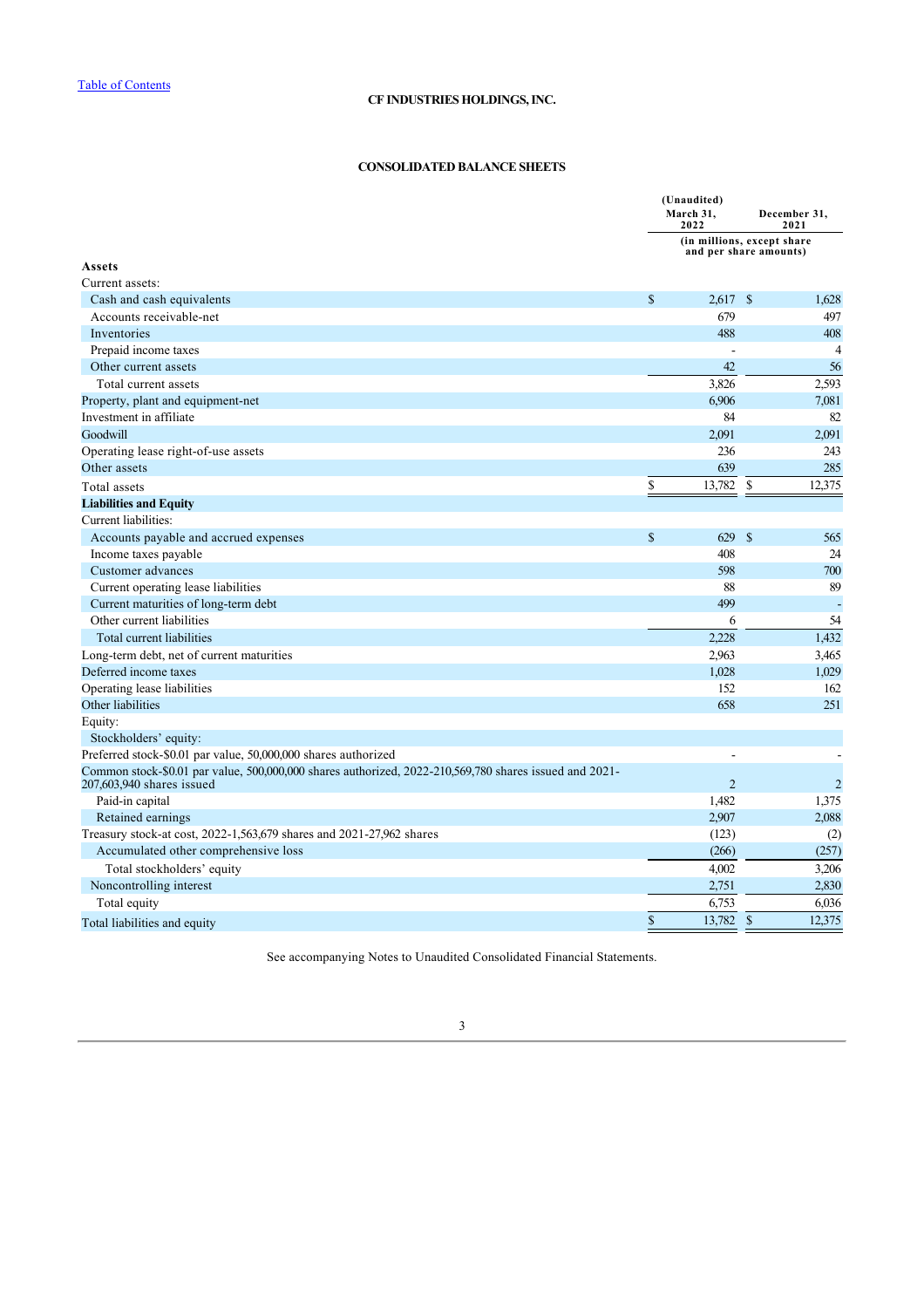# **CONSOLIDATED STATEMENTS OF EQUITY**

# **(Unaudited)**

|                                                                         |                                               |                                 |                                 |               |                    | <b>Common Stockholders</b> |               |                                               |                                         |                            |               |                 |
|-------------------------------------------------------------------------|-----------------------------------------------|---------------------------------|---------------------------------|---------------|--------------------|----------------------------|---------------|-----------------------------------------------|-----------------------------------------|----------------------------|---------------|-----------------|
|                                                                         | \$0.01 Par<br>Value<br>Common<br><b>Stock</b> |                                 | <b>Treasury</b><br><b>Stock</b> |               | Paid-In<br>Capital | Retained<br>Earnings       |               | Accumulated<br>Other<br>Comprehensive<br>Loss | <b>Total</b><br>Stockholders'<br>Equity | Noncontrolling<br>Interest |               | Total<br>Equity |
|                                                                         |                                               |                                 |                                 |               |                    |                            |               | (in millions, except per share amounts)       |                                         |                            |               |                 |
| <b>Balance as of December 31, 2021</b>                                  | <sup>\$</sup>                                 | $\overline{2}$<br><sup>\$</sup> | (2)                             | S             | 1,375              | $2,088$ \$                 |               | $(257)$ \$                                    | 3,206                                   | <sup>\$</sup><br>2,830     | <sup>\$</sup> | 6,036           |
| Net earnings                                                            |                                               |                                 |                                 |               |                    | 883                        |               |                                               | 883                                     | 168                        |               | 1,051           |
| Other comprehensive loss                                                |                                               |                                 |                                 |               |                    | $\overline{\phantom{a}}$   |               | (9)                                           | (9)                                     |                            |               | (9)             |
| Purchases of treasury stock                                             |                                               | $\overline{\phantom{a}}$        | (100)                           |               | $\overline{a}$     |                            |               |                                               | (100)                                   |                            |               | (100)           |
| Retirement of treasury stock                                            |                                               |                                 | $\overline{2}$                  |               |                    |                            |               |                                               | $\overline{2}$                          |                            |               | $\overline{2}$  |
| Acquisition of treasury stock under<br>employee stock plans             |                                               |                                 | (23)                            |               |                    |                            |               |                                               | (23)                                    |                            |               | (23)            |
| Issuance of \$0.01 par value common<br>stock under employee stock plans |                                               |                                 |                                 |               | 97                 |                            |               |                                               | 97                                      |                            |               | 97              |
| Stock-based compensation expense                                        |                                               |                                 |                                 |               | 10                 |                            |               |                                               | 10                                      |                            |               | 10              |
| Cash dividends (\$0.30 per share)                                       |                                               |                                 |                                 |               |                    | (64)                       |               |                                               | (64)                                    |                            |               | (64)            |
| Distribution declared to noncontrolling<br>interest                     |                                               |                                 |                                 |               |                    |                            |               |                                               |                                         | (247)                      |               | (247)           |
| Balance as of March 31, 2022                                            | \$                                            | $\mathbb{S}$<br>$\overline{2}$  | (123)                           | \$            | 1,482              | 2,907<br>$\mathcal{S}$     | $\mathcal{S}$ | (266)                                         | -S<br>4,002                             | $\mathcal{S}$<br>2,751     |               | 6,753           |
| <b>Balance as of December 31, 2020</b>                                  | $\mathbb{S}$                                  | $\overline{2}$<br><sup>\$</sup> | (4)                             | <sup>\$</sup> | 1,317              | <sup>\$</sup><br>1,927     | -S            | $(320)$ \$                                    | 2,922                                   | $\mathcal{S}$<br>2,681     | S             | 5,603           |
| Net earnings                                                            |                                               |                                 |                                 |               |                    | 151                        |               |                                               | 151                                     | 24                         |               | 175             |
| Other comprehensive income                                              |                                               |                                 |                                 |               |                    |                            |               | 15                                            | 15                                      |                            |               | 15              |
| Acquisition of treasury stock under<br>employee stock plans             |                                               |                                 | (10)                            |               |                    |                            |               |                                               | (10)                                    |                            |               | (10)            |
| Issuance of \$0.01 par value common<br>stock under employee stock plans |                                               |                                 |                                 |               | 8                  |                            |               |                                               | 8                                       |                            |               | 8               |
| Stock-based compensation expense                                        |                                               |                                 |                                 |               | 8                  |                            |               |                                               | 8                                       |                            |               | 8               |
| Cash dividends (\$0.30 per share)                                       |                                               |                                 |                                 |               |                    | (65)                       |               |                                               | (65)                                    |                            |               | (65)            |
| Distribution declared to noncontrolling<br>interest                     |                                               |                                 |                                 |               |                    |                            |               |                                               |                                         | (64)                       |               | (64)            |
| <b>Balance as of March 31, 2021</b>                                     | \$                                            | $\overline{2}$<br>$\mathbb{S}$  | (14)                            | $\mathbb{S}$  | 1,333              | $\mathcal{S}$<br>2,013     | $\mathbb{S}$  | (305)                                         | $\mathbf{\hat{s}}$<br>3,029             | $\mathcal{S}$<br>2,641     | S             | 5,670           |

<span id="page-6-0"></span>See accompanying Notes to Unaudited Consolidated Financial Statements.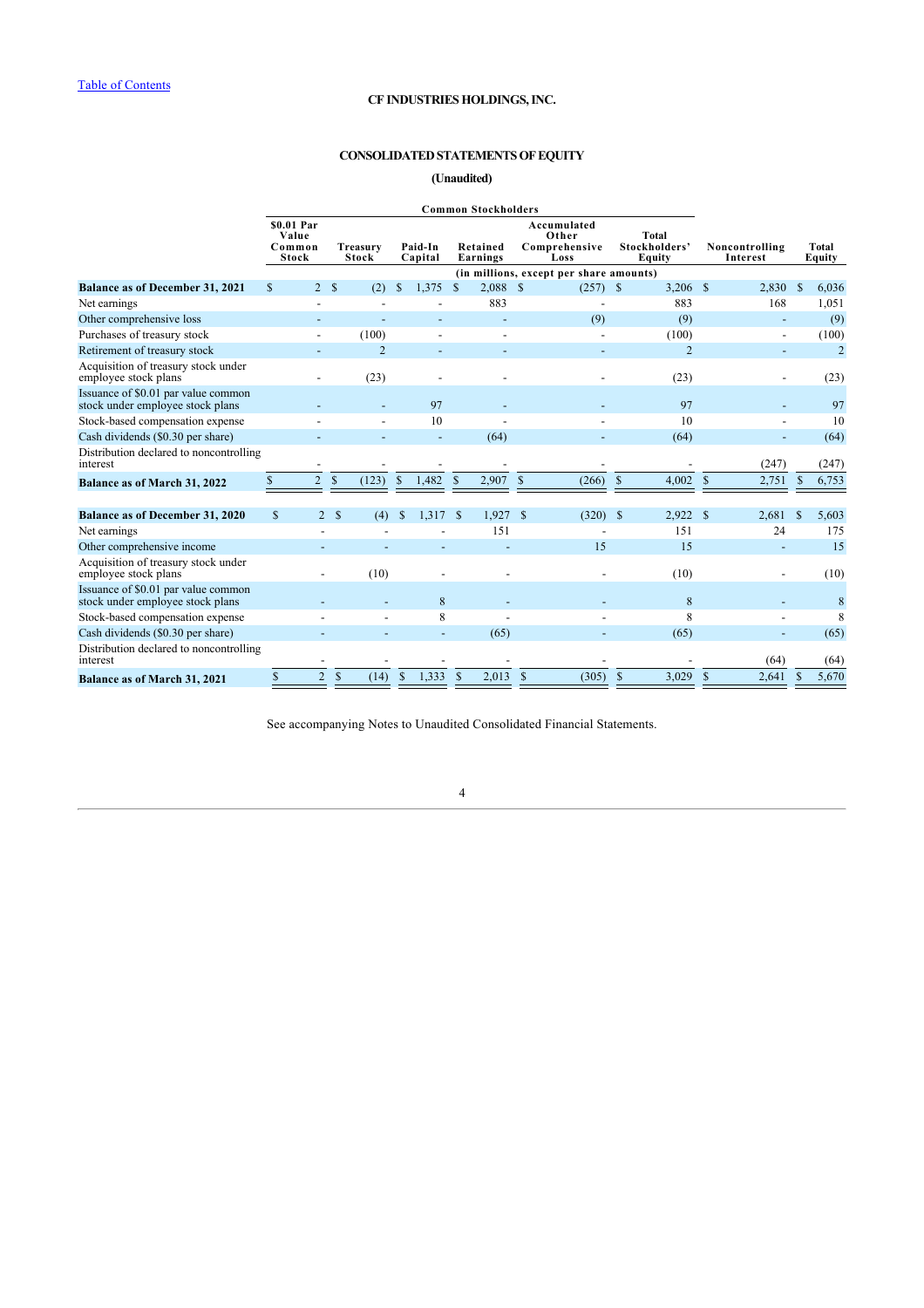# **CONSOLIDATED STATEMENTS OF CASH FLOWS (Unaudited)**

|                                                                                     | Three months ended<br>March 31, |                  |               |                |
|-------------------------------------------------------------------------------------|---------------------------------|------------------|---------------|----------------|
|                                                                                     |                                 | 2022             |               | 2021           |
|                                                                                     |                                 |                  | (in millions) |                |
| <b>Operating Activities:</b><br>Net earnings                                        | \$                              |                  |               |                |
| Adjustments to reconcile net earnings to net cash provided by operating activities: |                                 | $1.051 \quad$ \$ |               | 175            |
| Depreciation and amortization                                                       |                                 | 208              |               | 204            |
| Deferred income taxes                                                               |                                 | (2)              |               | (12)           |
| Stock-based compensation expense                                                    |                                 | 10               |               | 8              |
| Loss on debt extinguishment                                                         |                                 |                  |               | 6              |
| Unrealized net gain on natural gas derivatives                                      |                                 | (33)             |               | (6)            |
| Loss on disposal of property, plant and equipment                                   |                                 |                  |               | 1              |
| Undistributed earnings of affiliate-net of taxes                                    |                                 | (2)              |               | (12)           |
| Changes in:                                                                         |                                 |                  |               |                |
| Accounts receivable-net                                                             |                                 | (185)            |               | (7)            |
| Inventories                                                                         |                                 | (66)             |               | (88)           |
| Accrued and prepaid income taxes                                                    |                                 | 387              |               | $78\,$         |
| Accounts payable and accrued expenses                                               |                                 | 76               |               | 36             |
| Customer advances                                                                   |                                 | (102)            |               | 211            |
| Other-net                                                                           |                                 | 49               |               | (16)           |
| Net cash provided by operating activities                                           |                                 | 1,391            |               | 578            |
| <b>Investing Activities:</b>                                                        |                                 |                  |               |                |
| Additions to property, plant and equipment                                          |                                 | (63)             |               | (71)           |
| Proceeds from sale of property, plant and equipment                                 |                                 | 1                |               |                |
| Purchase of U.K. emission credits                                                   |                                 | (9)              |               | ÷              |
| Proceeds from sale of EU emission credits                                           |                                 | 9                |               |                |
| Net cash used in investing activities                                               |                                 | (62)             |               | (71)           |
| <b>Financing Activities:</b>                                                        |                                 |                  |               |                |
| Payments of long-term borrowings                                                    |                                 |                  |               | (255)          |
| Financing fees                                                                      |                                 | (4)              |               |                |
| Dividends paid on common stock                                                      |                                 | (64)             |               | (65)           |
| Distributions to noncontrolling interest                                            |                                 | (247)            |               | (64)           |
| Purchases of treasury stock                                                         |                                 | (98)             |               | $\blacksquare$ |
| Proceeds from issuances of common stock under employee stock plans                  |                                 | 97               |               | 7              |
| Cash paid for shares withheld for taxes                                             |                                 | (23)             |               | (10)           |
| Net cash used in financing activities                                               |                                 | (339)            |               | (387)          |
| Effect of exchange rate changes on cash and cash equivalents                        |                                 | (1)              |               | $\mathbf{1}$   |
| Increase in cash and cash equivalents                                               |                                 | 989              |               | 121            |
| Cash and cash equivalents at beginning of period                                    |                                 | 1,628            |               | 683            |
| Cash and cash equivalents at end of period                                          | \$                              | $2,617$ \$       |               | 804            |

<span id="page-7-0"></span>See accompanying Notes to Unaudited Consolidated Financial Statements.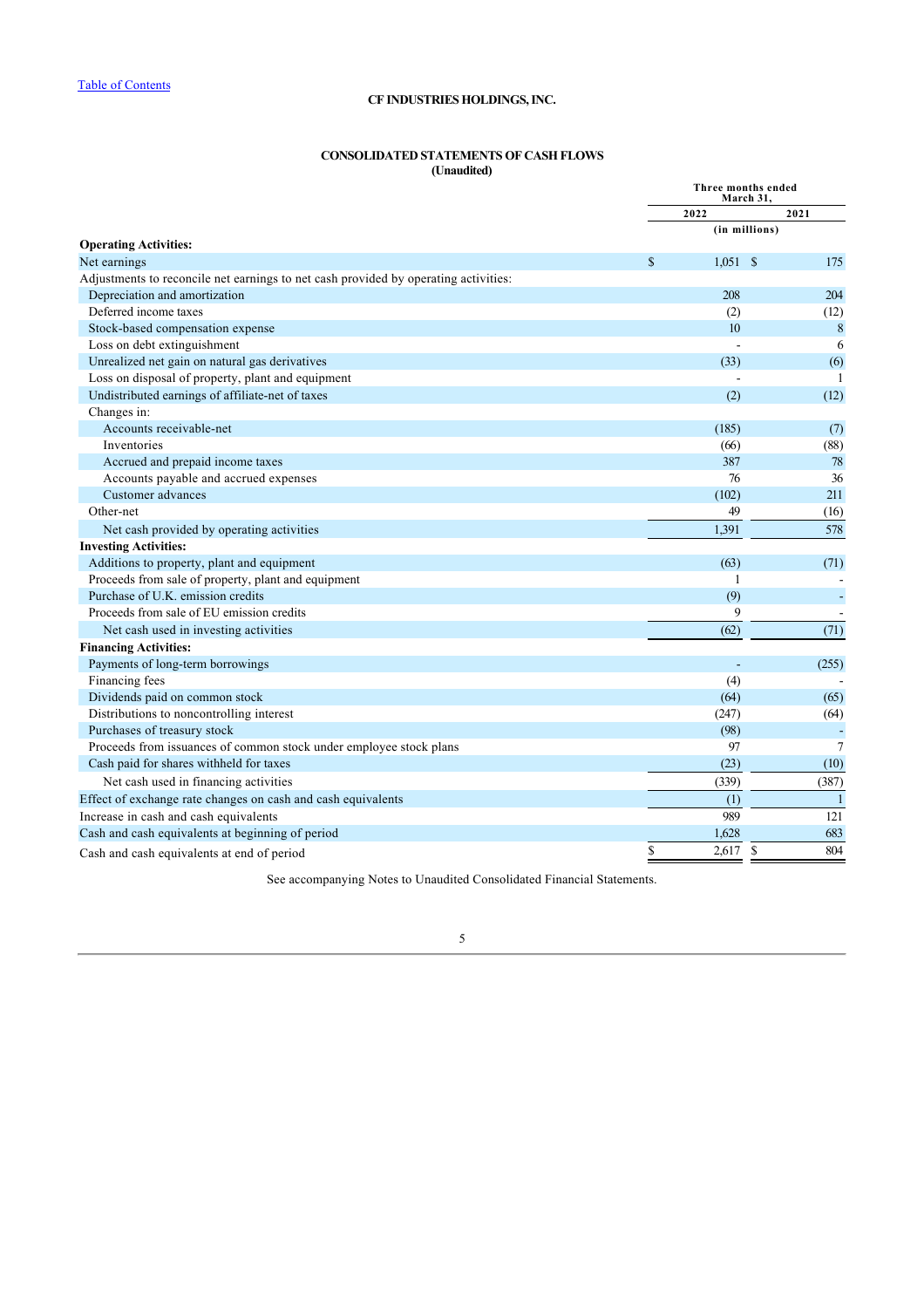**1.**

# **CF INDUSTRIES HOLDINGS, INC.**

# **NOTES TO UNAUDITED CONSOLIDATED FINANCIAL STATEMENTS**

## **Background and Basis of Presentation**

Our mission is to provide clean energy to feed and fuel the world sustainably. With our employees focused on safe and reliable operations, environmental stewardship, and disciplined capital and corporate management, we are on a path to decarbonize our ammonia production network the world's largest - to enable green and blue hydrogen and nitrogen products for energy, fertilizer, emissions abatement and other industrial activities. Our nine nitrogen manufacturing complexes in the United States, Canada and the United Kingdom, an extensive storage, transportation and distribution network in North America, and logistics capabilities enabling a global reach underpin our strategy to leverage our unique capabilities to accelerate the world's transition to clean energy. Our principal customers are cooperatives, independent fertilizer distributors, traders, wholesalers and industrial users. Our core product is anhydrous ammonia (ammonia), which contains 82% nitrogen and 18% hydrogen. Our nitrogen products that are upgraded from ammonia are granular urea, urea ammonium nitrate solution (UAN) and ammonium nitrate (AN). Our other nitrogen products include diesel exhaust fluid (DEF), urea liquor, nitric acid and aqua ammonia, which are sold primarily to our industrial customers, and compound fertilizer products (NPKs), which are solid granular fertilizer products for which the nutrient content is a combination of nitrogen, phosphorus and potassium.

All references to "CF Holdings," "the Company," "we," "us" and "our" refer to CF Industries Holdings, Inc. and its subsidiaries, except where the context makes clear that the reference is only to CF Industries Holdings, Inc. itself and not its subsidiaries. All references to "CF Industries" refer to CF Industries, Inc., a 100% owned subsidiary of CF Industries Holdings, Inc.

The accompanying unaudited interim consolidated financial statements have been prepared on the same basis as our audited consolidated financial statements for the year ended December 31, 2021, in accordance with U.S. generally accepted accounting principles (GAAP) for interim financial reporting. In the opinion of management, these statements reflect all adjustments, consisting only of normal and recurring adjustments, that are necessary for the fair representation of the information for the periods presented. The accompanying unaudited interim consolidated financial statements have been prepared pursuant to the rules and regulations of the Securities and Exchange Commission (SEC). Certain information and disclosures normally included in financial statements prepared in accordance with U.S. GAAP have been condensed or omitted pursuant to such rules and regulations. Operating results for any period presented apply to that period only and are not necessarily indicative of results for any future period.

The accompanying unaudited interim consolidated financial statements should be read in conjunction with our audited consolidated financial statements and related disclosures included in our Annual Report on Form 10-K for the fiscal year ended December 31, 2021, filed with the SEC on February 24, 2022. The preparation of the unaudited interim consolidated financial statements requires us to make use of estimates and assumptions that may significantly affect the reported amounts of assets and liabilities and disclosure of contingent liabilities at the date of the unaudited consolidated financial statements and the reported revenues and expenses for the periods presented. Such estimates and assumptions are used for, but are not limited to, net realizable value of inventories, environmental remediation liabilities, environmental and litigation contingencies, the cost of carbon credits required to meet environmental regulations, the cost of customer incentives, the cost to fulfill contractual commitments to our customers, useful lives of property and identifiable intangible assets, the assumptions used in the evaluation of potential impairments of property, investments, identifiable intangible assets and goodwill, income tax and valuation reserves, allowances for doubtful accounts receivable, the measurement of the fair values of investments for which markets are not active, assumptions used in the determination of the funded status and annual expense of defined benefit pension and other postretirement benefit plans and the valuation of stock-based compensation awards granted to employees.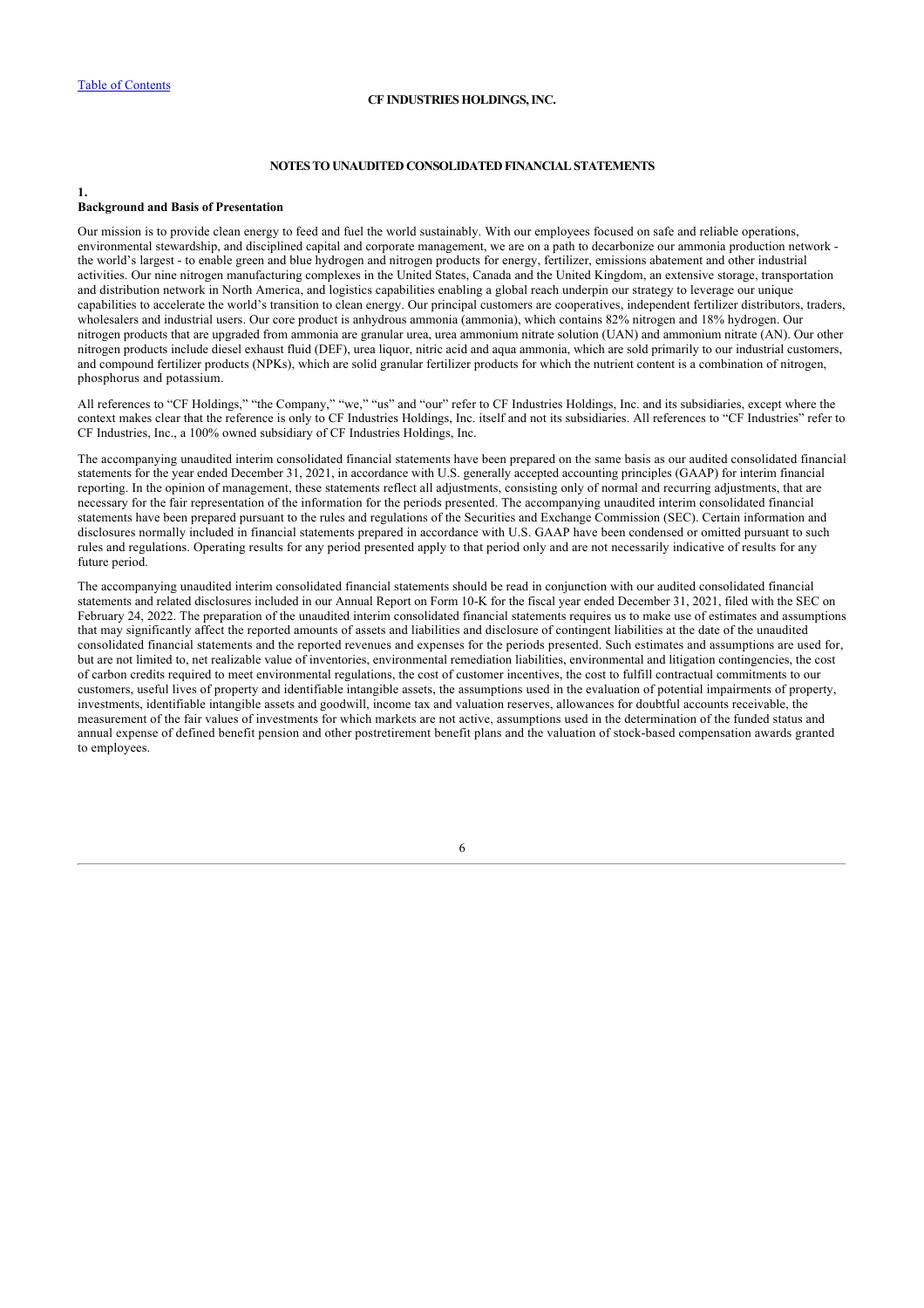# **2.**

# **Revenue Recognition**

We track our revenue by product and by geography. See Note 17-Segment Disclosures for our revenue by reportable segment, which are Ammonia, Granular Urea, UAN, AN and Other.

The following table summarizes our revenue by product and by geography (based on destination of our shipment) for the three months ended March 31, 2022 and 2021:

|     |     |         | Granular |     |            |    |                |               |            |                             |
|-----|-----|---------|----------|-----|------------|----|----------------|---------------|------------|-----------------------------|
|     |     |         | Urea     |     | <b>UAN</b> |    | AN             |               | Other      | Total                       |
|     |     |         |          |     |            |    |                |               |            |                             |
|     |     |         |          |     |            |    |                |               |            |                             |
|     | 583 | - \$    |          |     | 1,013      |    | 83             |               |            | 2,568                       |
|     | 57  |         | 29       |     |            |    | 140            |               | 72         | 300                         |
|     | 640 |         | 765      |     | 1.015      | -S | 223            |               | 225        | 2,868                       |
|     |     |         |          |     |            |    |                |               |            |                             |
| \$. | 168 | -S      | 399      | - S |            |    | 41             |               |            | 907                         |
|     | 38  |         |          |     | 10         |    | 64             |               | 29         | 141                         |
|     | 206 |         | 399      |     | 232        |    | 105            |               |            | 1,048                       |
|     |     | Ammonia |          |     | 736 \$     |    | - \$<br>222 \$ | (in millions) | - S<br>- S | 153S<br>- \$<br>77S<br>106S |

As of March 31, 2022 and December 31, 2021, we had \$598 million and \$700 million, respectively, in customer advances on our consolidated balance sheets. The revenue recognized during the three months ended March 31, 2022 and 2021 that was included in our customer advances at the beginning of each respective period amounted to approximately \$560 million and \$85 million, respectively.

We offer cash incentives to certain customers generally based on the volume of their purchases over the fertilizer year ending June 30. Our cash incentives do not provide an option to the customer for additional product. The balances of customer incentives accrued as of March 31, 2022 and December 31, 2021 were not material.

We have certain customer contracts with performance obligations under which, if the customer does not take the required amount of product specified in the contract, then the customer is required to make a payment to us, the amount of which payment may vary based upon the terms and conditions of the applicable contract. As of March 31, 2022, excluding contracts with original durations of less than one year, and based on the minimum product tonnage to be sold and current market price estimates, our remaining performance obligations under these contracts are approximately \$

750 million. We expect to recognize approximately 36% of these performance obligations as revenue in the remainder of 2022, approximately 57% as revenue during 2023-2024, approximately 5% as revenue during 2025-2026, and the remainder thereafter. Subject to the terms and conditions of the applicable contracts, if the customers do not satisfy their purchase obligations under such contracts, the minimum amount that they would be required to pay to us under such contracts, in the aggregate, is approximately \$140 million as of March 31, 2022. Other than the performance obligations described above, any performance obligations with our customers that were unfulfilled or partially fulfilled at December 31, 2021 will be satisfied in 2022.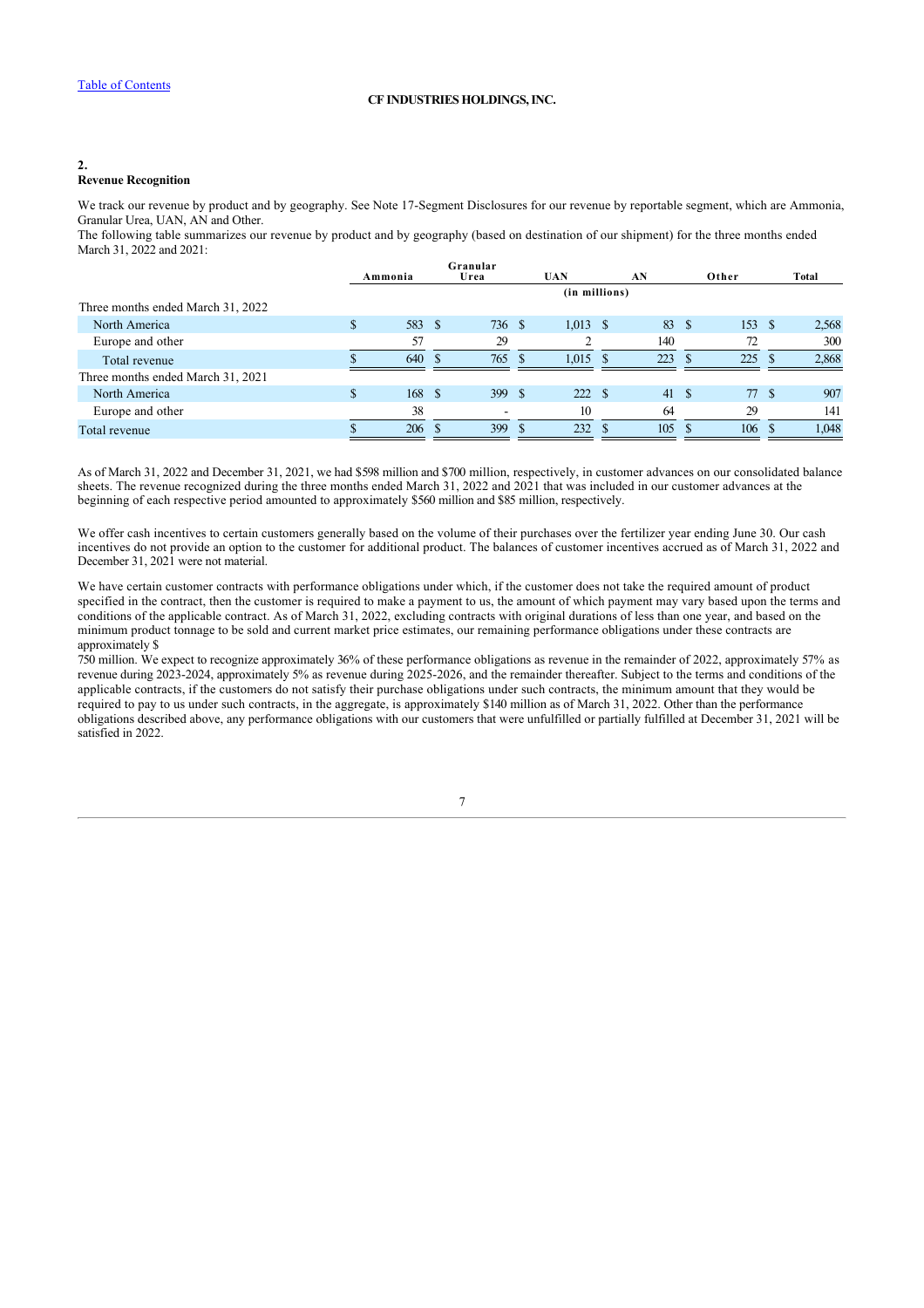### **3. Net Earnings Per Share**

Net earnings per share were computed as follows:

|                                                    | Three months ended<br>March 31. |                                             |       |  |
|----------------------------------------------------|---------------------------------|---------------------------------------------|-------|--|
|                                                    | 2022                            | 2021                                        |       |  |
|                                                    |                                 | (in millions, except per share)<br>amounts) |       |  |
| Net earnings attributable to common stockholders   | 883 \$                          |                                             | 151   |  |
| Basic earnings per common share:                   |                                 |                                             |       |  |
| Weighted-average common shares outstanding         | 208.6                           |                                             | 214.9 |  |
| Net earnings attributable to common stockholders   | 4.23                            |                                             | 0.70  |  |
| Diluted earnings per common share:                 |                                 |                                             |       |  |
| Weighted-average common shares outstanding         | 208.6                           |                                             | 214.9 |  |
| Dilutive common shares-stock-based awards          | 1.3                             |                                             | 1.1   |  |
| Diluted weighted-average common shares outstanding | 209.9                           |                                             | 216.0 |  |
| Net earnings attributable to common stockholders   | 4.21                            |                                             | 0.70  |  |

Diluted earnings per common share is calculated using weighted-average common shares outstanding, including the dilutive effect of stock-based awards as determined under the treasury stock method. In the computation of diluted earnings per common share, potentially dilutive stock-based awards are excluded if the effect of their inclusion is anti-dilutive. Shares for anti-dilutive stock-based awards not included in the computation of diluted earnings per common share were 1.2 million in the three months ended March 31, 2021.

### **4. Inventories**

Inventories consist of the following:

|                                         | March 31,<br>2022 |  | December 31,<br>2021 |  |
|-----------------------------------------|-------------------|--|----------------------|--|
|                                         | (in millions)     |  |                      |  |
| Finished goods                          | 436               |  | 358                  |  |
| Raw materials, spare parts and supplies | 52                |  | 50                   |  |
| Total inventories                       | 488               |  | 408                  |  |

### **5.**

### **United Kingdom Energy Crisis and Impairment Charges**

During the third quarter of 2021, the United Kingdom began experiencing an energy crisis that included a substantial increase in the price of natural gas, which impacted our U.K. operations. In the first half of 2021, natural gas prices had increased to levels that were considered high compared to historical prices, and prices then more than doubled within the third quarter of 2021. On September 15, 2021, we announced the halt of operations at both our Ince and Billingham manufacturing facilities in the United Kingdom due to negative profitability driven by the high cost of natural gas. After certain agreements were finalized, our Billingham facility resumed operations. As of the filing of this report, production continues at our Billingham facility and continues to be idled at our Ince facility.

In the second half of 2021, the U.K. energy crisis necessitated evaluations of the goodwill and long-lived assets, including definite-lived intangible assets, of our U.K. operations to determine if their fair value had declined to below their carrying value. Based on these analyses, we concluded that declines in fair value had occurred, and we recognized impairment charges of \$

521 million in 2021, consisting of long-lived and intangible asset impairment charges of \$236 million and goodwill impairment charges of \$285 million. As a result, we had no remaining goodwill related to our U.K. operations on our consolidated balance sheet as of December 31, 2021.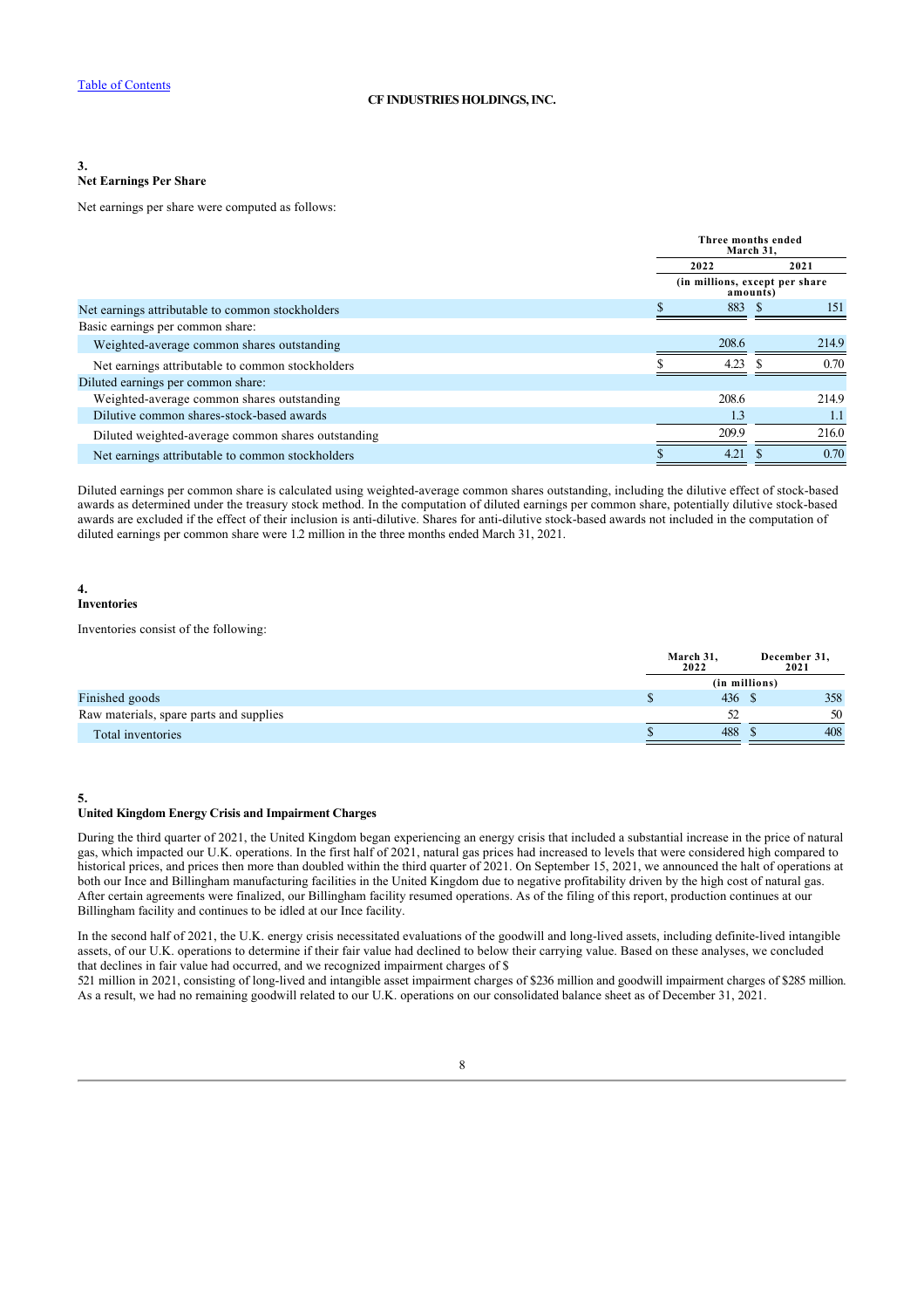During the first quarter of 2022, we concluded that the continued impacts of the U.K. energy crisis, including further increases and volatility in natural gas prices due in part to recent geopolitical events as a result of Russia's invasion of Ukraine in February 2022, triggered an additional longlived asset impairment test. The results of the interim impairment test indicated that no additional long-lived asset impairment existed as the undiscounted estimated future cash flows were in excess of the carrying values for each of the U.K. asset groups, consisting of U.K. Ammonia, U.K. AN and U.K. Other.

#### **6. Property, Plant and Equipment-Net**

Property, plant and equipment-net consists of the following:

\_\_\_\_\_\_\_\_\_\_\_\_\_\_\_\_\_\_\_\_\_\_\_\_\_\_\_\_\_\_\_\_\_\_\_\_\_\_\_\_\_\_\_\_\_\_\_\_\_\_\_\_\_\_\_\_\_\_\_\_\_\_\_\_\_\_\_\_\_\_\_\_\_\_\_\_\_\_\_

|                                                     | March 31,<br>2022 |  | December 31,<br>2021 |
|-----------------------------------------------------|-------------------|--|----------------------|
|                                                     | (in millions)     |  |                      |
| Land                                                | 67 \$             |  | 68                   |
| Machinery and equipment <sup><math>(1)</math></sup> | 12.763            |  | 12.757               |
| Buildings and improvements $(1)$                    | 916               |  | 915                  |
| Construction in progress $^{(1)}$                   | 179               |  | 148                  |
| Property, plant and equipment <sup>(2)</sup>        | 13.925            |  | 13,888               |
| Less: Accumulated depreciation and amortization     | 7,019             |  | 6,807                |
| Property, plant and equipment-net                   | 6,906             |  | 7,081                |

 $(1)$ At both March 31, 2022 and December 31, 2021, machinery and equipment, buildings and improvements, and construction in progress include cumulative impairment charges of \$169 million, \$5 million and \$8 million, respectively, which were recorded in 2021.

<sup>(2)</sup>As of March 31, 2022 and December 31, 2021, we had property, plant and equipment that was accrued but unpaid of approximately \$22 million and \$35 million, respectively. As of March 31, 2021 and December 31, 2020, we had property, plant and equipment that was accrued but unpaid of approximately \$33 million and \$43 million, respectively.

Depreciation and amortization related to property, plant and equipment was \$205 million and \$200 million for the three months ended March 31, 2022 and 2021, respectively.

In the first quarter of 2022, we concluded that the continued impacts of the U.K. energy crisis, including higher natural gas prices due in part to recent geopolitical events, triggered an impairment test of the long-lived assets in our U.K. asset groups. This test indicated that no long-lived asset impairment existed as the undiscounted estimated future cash flows were in excess of the carrying values for each of the U.K. asset groups. Long-lived assets on our consolidated balance sheet as of March 31, 2022 include approximately \$400 million, approximately \$360 million of which consists of property, plant and equipment, related to the U.K. asset groups. See Note 5-United Kingdom Energy Crisis and Impairment Charges for additional information.

*Plant turnarounds*-Scheduled inspections, replacements and overhauls of plant machinery and equipment at our continuous process manufacturing facilities during a full plant shutdown are referred to as plant turnarounds. The expenditures related to turnarounds are capitalized in property, plant and equipment when incurred. The following is a summary of capitalized plant turnaround costs:

|                                   | Three months ended<br>March 31, |      |
|-----------------------------------|---------------------------------|------|
|                                   | 2022                            | 2021 |
|                                   | (in millions)                   |      |
| Net capitalized turnaround costs: |                                 |      |
| Beginning balance                 | \$<br>355S                      | 226  |
| Additions                         |                                 | 10   |
| Depreciation                      | (36)                            | (25) |
| Effect of exchange rate changes   | (1)                             | -    |
| Ending balance                    | 323                             | 211  |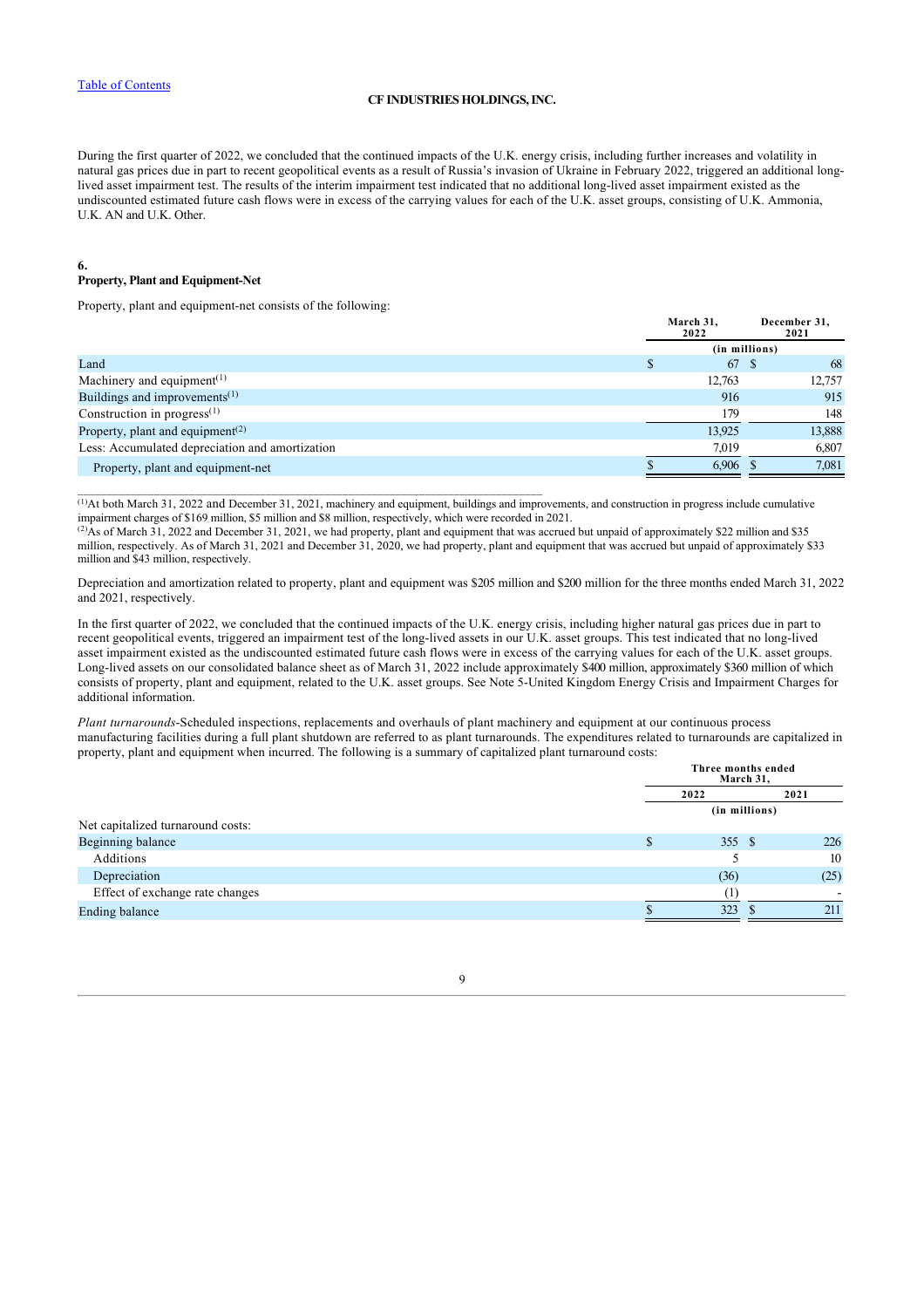Scheduled replacements and overhauls of plant machinery and equipment during a plant turnaround include the dismantling, repair or replacement and installation of various components including piping, valves, motors, turbines, pumps, compressors and heat exchangers and the replacement of catalysts when a full plant shutdown occurs. Scheduled inspections, including required safety inspections which entail the disassembly of various components such as steam boilers, pressure vessels and other equipment requiring safety certifications, are also conducted during full plant shutdowns. Internal employee costs and overhead amounts are not considered turnaround costs and are not capitalized.

#### **7.**

### **Goodwill and Other Intangible Assets**

The following table shows the carrying amount of goodwill by reportable segment as of March 31, 2022 and December 31, 2021:

\_\_\_\_\_\_\_\_\_\_\_\_\_\_\_\_\_\_\_\_\_\_\_\_\_\_\_\_\_\_\_\_\_\_\_\_\_\_\_\_\_\_\_\_\_\_\_\_\_\_\_\_\_\_\_\_\_\_\_\_\_\_\_\_\_\_\_\_\_\_\_\_\_\_\_\_\_\_\_

\_\_\_\_\_\_\_\_\_\_\_\_\_\_\_\_\_\_\_\_\_\_\_\_\_\_\_\_\_\_\_\_\_\_\_\_\_\_\_\_\_\_\_\_\_\_\_\_\_\_\_\_\_\_\_\_\_\_\_\_\_\_\_\_\_\_\_\_\_\_\_\_\_\_\_\_\_\_\_

|                                 | Ammonia <sup>(1)</sup> |     | <b>Granular Urea</b> |     | UAN |               | $\mathbf{A} \mathbf{N^{(1)}}$ |    | $O$ ther <sup>(1)</sup> |    | <b>Total</b> |       |
|---------------------------------|------------------------|-----|----------------------|-----|-----|---------------|-------------------------------|----|-------------------------|----|--------------|-------|
|                                 |                        |     |                      |     |     | (in millions) |                               |    |                         |    |              |       |
| Balance as of December 31, 2021 |                        | 579 |                      | 828 |     | 576           |                               | 69 |                         | 39 |              | 2,091 |
| Effect of exchange rate changes |                        | -   |                      | -   |     | -             |                               |    |                         | -  |              | -     |
| Balance as of March 31, 2022    |                        | 579 |                      | 828 |     | 576           |                               | 69 |                         | 39 |              | 2.091 |

 $(1)$ At both March 31, 2022 and December 31, 2021, the carrying amount of goodwill includes accumulated impairment losses in our Ammonia, AN and Other segments of \$9 million, \$241 million and \$35 million, respectively.

All of our identifiable intangible assets have definite lives and are presented in other assets on our consolidated balance sheets at gross carrying amount, net of accumulated amortization, as follows:

|                                       |  | March 31, 2022              |   |      |  |                             |    | December 31, 2021 |                             |      |                             |  |     |
|---------------------------------------|--|-----------------------------|---|------|--|-----------------------------|----|-------------------|-----------------------------|------|-----------------------------|--|-----|
|                                       |  | Gross<br>Carrying<br>Amount |   |      |  | Accumulated<br>Amortization |    | Net               | Gross<br>Carrying<br>Amount |      | Accumulated<br>Amortization |  | Net |
|                                       |  |                             |   |      |  | (in millions)               |    |                   |                             |      |                             |  |     |
| Customer relationships <sup>(1)</sup> |  | 83                          | S | (59) |  | 24                          |    | 84                | S                           | (60) | 24                          |  |     |
| Trade names $(1)$                     |  | 30                          |   | (10) |  | 20                          |    | 31                |                             | (10) | 21                          |  |     |
| Total intangible assets               |  | 113                         |   | (69) |  | 44                          | -S | 115               |                             | (70) | 45                          |  |     |

 $(1)$ At both March 31, 2022 and December 31, 2021, the gross carrying amount for customer relationships and trade names includes cumulative impairment charges of \$49 million and \$1 million, respectively, which were recorded in 2021.

Our customer relationships and trade names are being amortized over a weighted-average life of approximately 20 years. Amortization expense of our identifiable intangible assets was \$1 million and \$2 million for the three months ended March 31, 2022 and 2021, respectively. The gross carrying amount and accumulated amortization of our intangible assets are also impacted by the effect of exchange rate changes. Total estimated amortization expense for the remainder of 2022 is \$3 million and for each of the fiscal years 2023-2027 is \$4 million.

In the first quarter of 2022, we concluded that the continued impacts of the U.K. energy crisis, including higher natural gas prices due in part to recent geopolitical events, triggered an impairment test of the long-lived assets in our U.K. asset groups. This test indicated that no long-lived asset impairment existed as the undiscounted estimated future cash flows were in excess of the carrying values for each of the U.K. asset groups. See Note 5-United Kingdom Energy Crisis and Impairment Charges for additional information. Long-lived assets on our consolidated balance sheet as of March 31, 2022 include approximately \$400 million, \$25 million of which consists of customer relationships and trade names, related to the U.K. asset groups.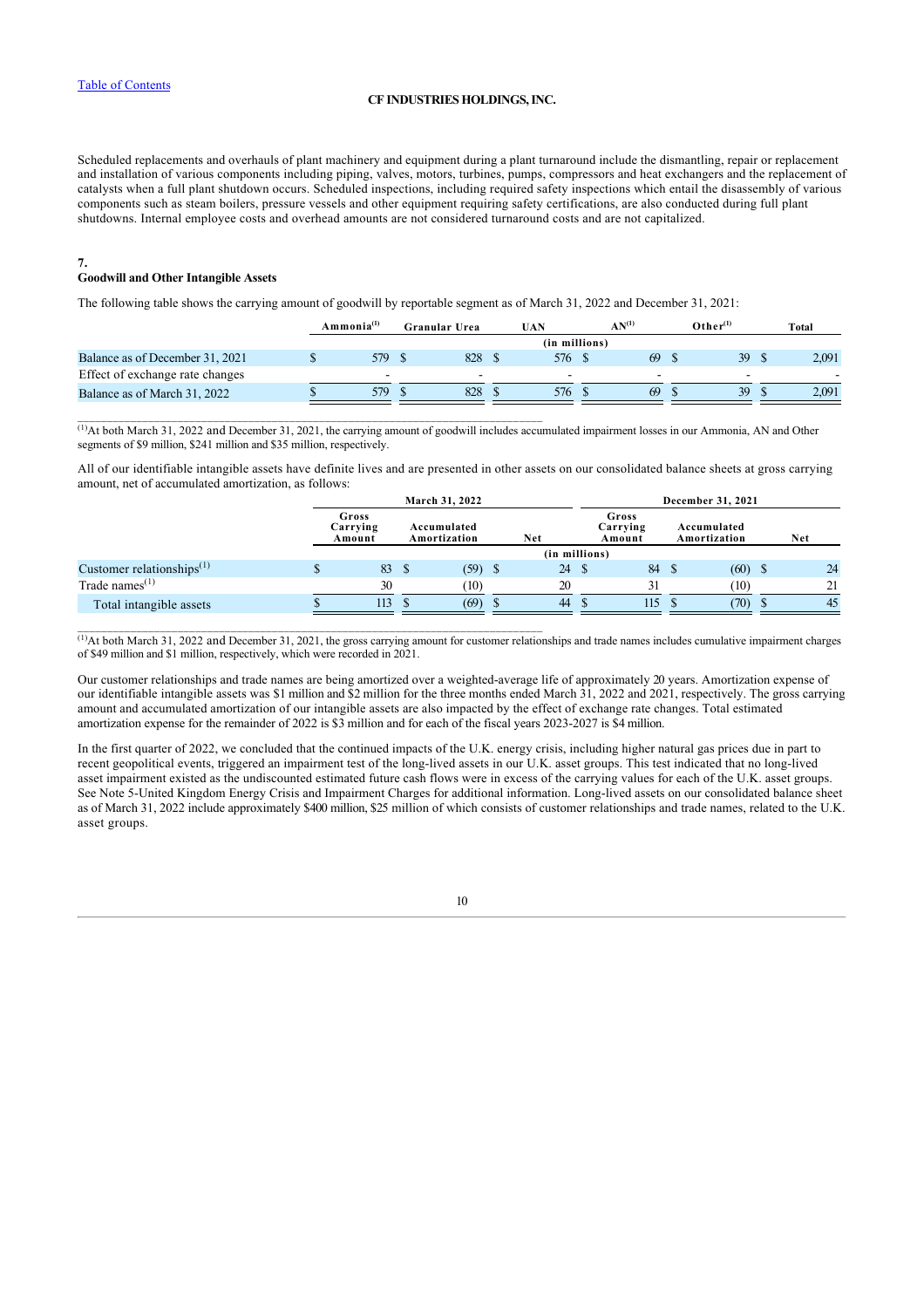# **8.**

# **Equity Method Investment**

We have a 50% ownership interest in Point Lisas Nitrogen Limited (PLNL), which operates an ammonia production facility in the Republic of Trinidad and Tobago. We include our share of the net earnings from this equity method investment as an element of earnings from operations because PLNL provides additional production to our operations and is integrated with our other supply chain and sales activities in the Ammonia segment.

As of March 31, 2022, the total carrying value of our equity method investment in PLNL was \$84 million, \$38 million more than our share of PLNL's book value. The excess is attributable to the purchase accounting impact of our acquisition of the investment in PLNL and reflects the revaluation of property, plant and equipment. The increased basis for property, plant and equipment is being amortized over a remaining period of approximately 11 years. Our equity in earnings of PLNL is different from our ownership interest in income reported by PLNL due to amortization of this basis difference.

We have transactions in the normal course of business with PLNL reflecting our obligation to purchase 50% of the ammonia produced by PLNL at current market prices. Our ammonia purchases from PLNL totaled \$74 million and \$26 million for the three months ended March 31, 2022 and 2021, respectively.

### **9. Fair Value Measurements**

Our cash and cash equivalents and other investments consist of the following:

|                                          |                   | March 31, 2022 |  |                     |                      |                   |  |  |  |
|------------------------------------------|-------------------|----------------|--|---------------------|----------------------|-------------------|--|--|--|
|                                          | <b>Cost Basis</b> |                |  | Unrealized<br>Gains | Unrealized<br>Losses | <b>Fair Value</b> |  |  |  |
|                                          |                   |                |  | (in millions)       |                      |                   |  |  |  |
| Cash                                     | S                 | 207S           |  | - \$                | $-$ \$               | 207               |  |  |  |
| Cash equivalents:                        |                   |                |  |                     |                      |                   |  |  |  |
| U.S. and Canadian government obligations |                   | 2,324          |  |                     |                      | 2,324             |  |  |  |
| Other debt securities                    |                   | 86             |  |                     |                      | 86                |  |  |  |
| Total cash and cash equivalents          |                   | $2,617$ \$     |  | - \$                | н.                   | 2,617<br>-8       |  |  |  |
| Nonqualified employee benefit trusts     |                   |                |  |                     | ۰                    | 19                |  |  |  |

|                                          |                   | December 31, 2021 |      |                     |                      |                   |  |  |  |
|------------------------------------------|-------------------|-------------------|------|---------------------|----------------------|-------------------|--|--|--|
|                                          | <b>Cost Basis</b> |                   |      | Unrealized<br>Gains | Unrealized<br>Losses | <b>Fair Value</b> |  |  |  |
|                                          |                   |                   |      | (in millions)       |                      |                   |  |  |  |
| Cash                                     |                   | 121               | - \$ | - \$                | - \$                 | 121               |  |  |  |
| Cash equivalents:                        |                   |                   |      |                     |                      |                   |  |  |  |
| U.S. and Canadian government obligations |                   | 1,452             |      |                     |                      | 1,452             |  |  |  |
| Other debt securities                    |                   | 55                |      |                     |                      | 55                |  |  |  |
| Total cash and cash equivalents          |                   | $1,628$ \$        |      | - \$                | - 8                  | 1,628             |  |  |  |
| Nonqualified employee benefit trusts     |                   |                   |      |                     | -                    | 20                |  |  |  |

Under our short-term investment policy, we may invest our cash balances, either directly or through mutual funds, in several types of investmentgrade securities, including notes and bonds issued by governmental entities or corporations. Securities issued by governmental entities include those issued directly by the U.S. and Canadian federal governments; those issued by state, local or other governmental entities; and those guaranteed by entities affiliated with governmental entities.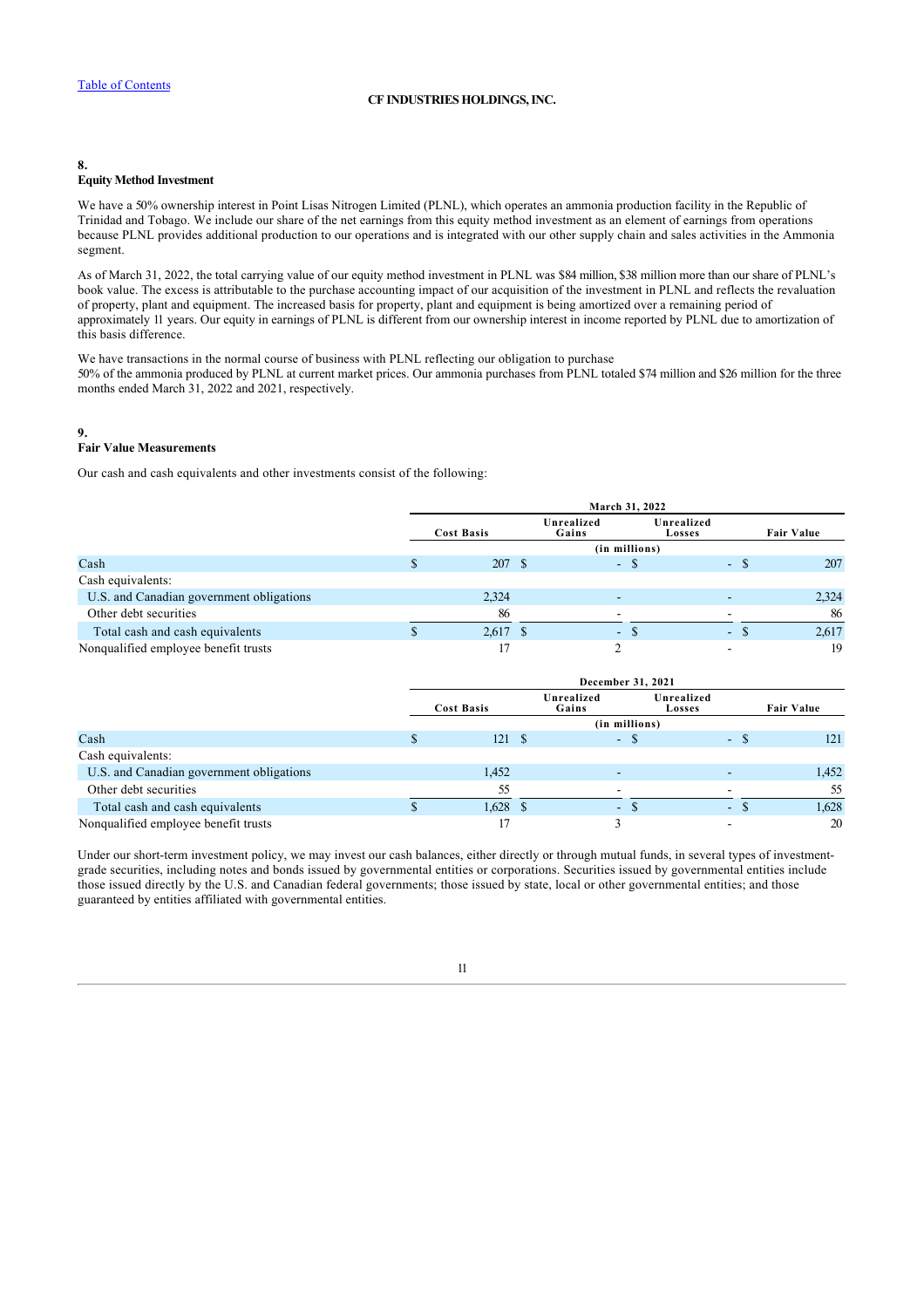### *Assets and Liabilities Measured at Fair Value on a Recurring Basis*

The following tables present assets and liabilities included in our consolidated balance sheets as of March 31, 2022 and December 31, 2021 that are recognized at fair value on a recurring basis, and indicate the fair value hierarchy utilized to determine such fair value:

|                                      |   |                            |                                                           | March 31, 2022                                            |                                                    |  |
|--------------------------------------|---|----------------------------|-----------------------------------------------------------|-----------------------------------------------------------|----------------------------------------------------|--|
|                                      |   | <b>Total Fair</b><br>Value | <b>Quoted Prices</b><br>in Active<br>Markets<br>(Level 1) | Significant<br>Other<br>Observable<br>Inputs<br>(Level 2) | Significant<br>Unobservable<br>Inputs<br>(Level 3) |  |
|                                      |   |                            |                                                           | (in millions)                                             |                                                    |  |
| Cash equivalents                     | S | $2,410$ \$                 | $2,410$ \$                                                |                                                           | - \$                                               |  |
| Nonqualified employee benefit trusts |   | 19                         | 19                                                        | -                                                         |                                                    |  |
| Derivative assets                    |   |                            | -                                                         | 3                                                         |                                                    |  |
| Embedded derivative liability        |   | (15)                       | -                                                         | (15)                                                      |                                                    |  |

|                                      | December 31, 2021          |                                                           |                          |                                                           |      |                                                    |  |  |  |
|--------------------------------------|----------------------------|-----------------------------------------------------------|--------------------------|-----------------------------------------------------------|------|----------------------------------------------------|--|--|--|
|                                      | <b>Total Fair</b><br>Value | <b>Quoted Prices</b><br>in Active<br>Markets<br>(Level 1) |                          | Significant<br>Other<br>Observable<br>Inputs<br>(Level 2) |      | Significant<br>Unobservable<br>Inputs<br>(Level 3) |  |  |  |
|                                      |                            |                                                           | (in millions)            |                                                           |      |                                                    |  |  |  |
| Cash equivalents                     | $1,507$ \$                 |                                                           | $1,507$ \$               |                                                           | - \$ |                                                    |  |  |  |
| Nonqualified employee benefit trusts | 20                         |                                                           | 20                       |                                                           |      |                                                    |  |  |  |
| Derivative assets                    | 16                         |                                                           | $\overline{\phantom{0}}$ | 16                                                        |      |                                                    |  |  |  |
| Derivative liabilities               | (47)                       |                                                           | -                        | (47)                                                      |      |                                                    |  |  |  |
| Embedded derivative liability        | (15)                       |                                                           |                          | (15)                                                      |      |                                                    |  |  |  |

# *Cash Equivalents*

As of March 31, 2022 and December 31, 2021, our cash equivalents consisted primarily of U.S. and Canadian government obligations and money market mutual funds that invest in U.S. government obligations and other investment-grade securities.

### *Nonqualified Employee Benefit Trusts*

We maintain trusts associated with certain nonqualified supplemental pension plans. The fair values of the trust assets are based on daily quoted prices in an active market, which represents the net asset values of the shares held in the trusts, and are included on our consolidated balance sheets in other assets. Debt securities are accounted for as available-for-sale securities, and changes in fair value are reported in other comprehensive income. Changes in the fair value of available-for-sale equity securities in the trust assets are recognized through earnings.

### *Derivative Instruments*

The derivative instruments that we use are primarily natural gas fixed price swaps, basis swaps and options traded in the over-the-counter markets with multi-national commercial banks, other major financial institutions or large energy companies. The natural gas derivative contracts represent anticipated natural gas needs for future periods and settlements are scheduled to coincide with anticipated natural gas purchases during those future periods. The natural gas derivative contracts settle using primarily a NYMEX futures price index. To determine the fair value of these instruments, we use quoted market prices from NYMEX and standard pricing models with inputs derived from or corroborated by observable market data such as forward curves supplied by an industry-recognized independent third party. See Note 13-Derivative Financial Instruments for additional information.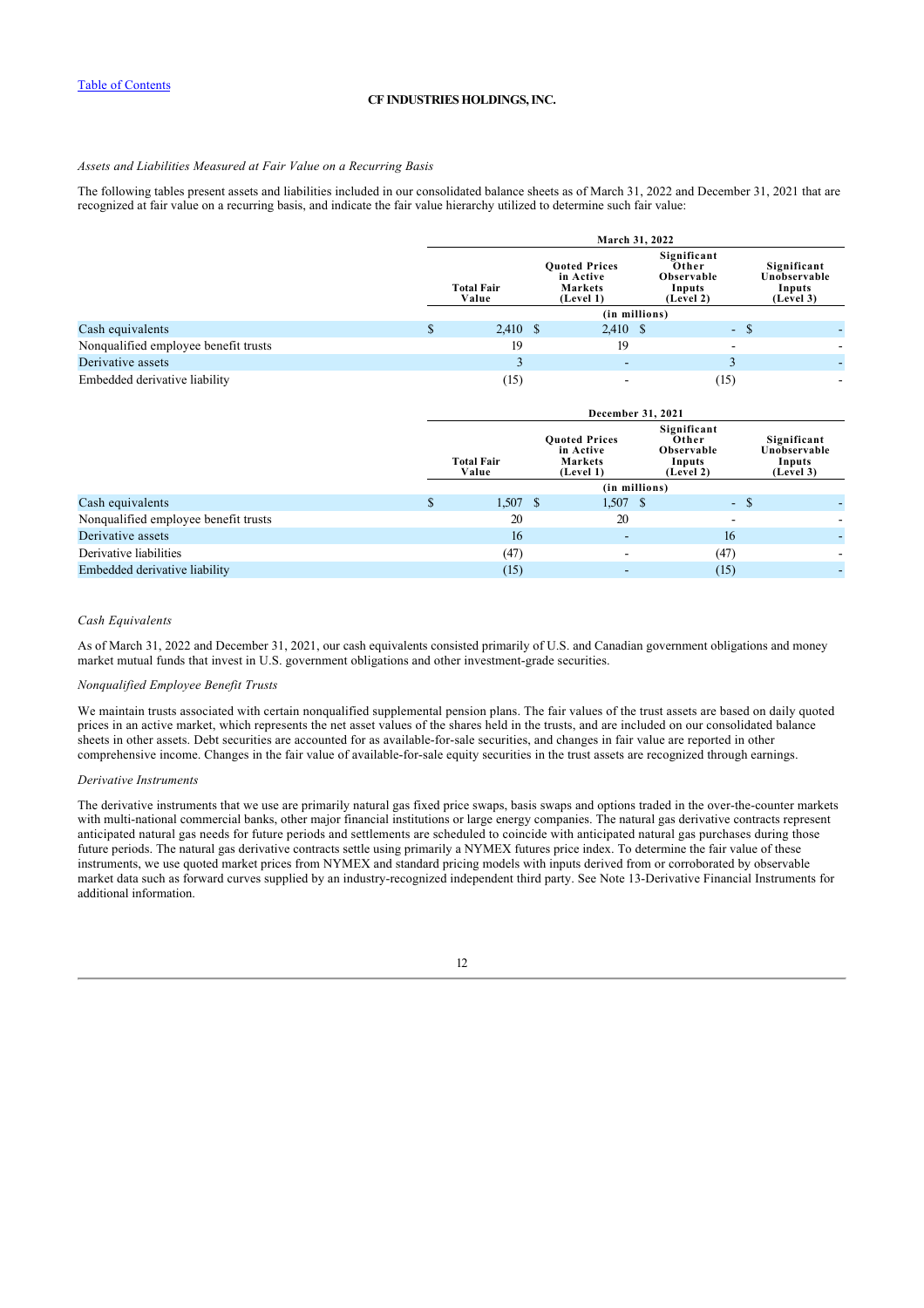# *Embedded Derivative Liability*

Under the terms of our strategic venture with CHS Inc. (CHS), if our credit rating as determined by two of three specified credit rating agencies is below certain levels, we are required to make a non-refundable yearly payment of \$

5 million to CHS. Since 2016, our credit ratings have been below certain levels and, as a result, we made an annual payment of \$5 million to CHS in the fourth quarter of each year. These payments will continue on a yearly basis until the earlier of the date that our credit rating is upgraded to or above certain levels by two of the three specified credit rating agencies or February 1, 2026. This obligation is recognized on our consolidated balance sheets as an embedded derivative and is included within other current liabilities and other liabilities. As of both March 31, 2022 and December 31, 2021, the embedded derivative liability was \$15 million.

The inputs into the fair value measurement include the probability of future upgrades and downgrades of our credit rating based on historical credit rating movements of other public companies and the discount rates to be applied to potential annual payments based on applicable credit spreads of other public companies at different credit rating levels. Based on these inputs, our fair value measurement is classified as Level 2.

See Note 14-Noncontrolling Interest for additional information regarding our strategic venture with CHS.

### *Financial Instruments*

The carrying amount and estimated fair value of our financial instruments are as follows:

|                                              |    | March 31, 2022     |                   | December 31, 2021  |  |                   |
|----------------------------------------------|----|--------------------|-------------------|--------------------|--|-------------------|
|                                              |    | Carrying<br>Amount | <b>Fair Value</b> | Carrying<br>Amount |  | <b>Fair Value</b> |
|                                              |    |                    | (in millions)     |                    |  |                   |
| Long-term debt, including current maturities | ۰υ | 3.462              | 3.781             | 3,465              |  | 4,113             |

The fair value of our long-term debt was based on quoted prices for identical or similar liabilities in markets that are not active or valuation models in which all significant inputs and value drivers are observable and, as a result, they are classified as Level 2 inputs.

The carrying amounts of cash and cash equivalents, as well as instruments included in other current assets and other current liabilities that meet the definition of financial instruments, approximate fair values because of their short-term maturities.

### *Assets and Liabilities Measured at Fair Value on a Nonrecurring Basis*

We also have assets and liabilities that may be measured at fair value on a nonrecurring basis; that is, the assets and liabilities are not measured at fair value on an ongoing basis, but are subject to fair value adjustments in certain circumstances, such as when there is evidence of impairment, when there is allocation of purchase price in an acquisition or when a new liability is being established that requires fair value measurement. These include long-lived assets, goodwill and other intangible assets and investments in unconsolidated subsidiaries, such as equity method investments, which may be written down to fair value as a result of impairment. The fair value measurements related to each of these rely primarily on Company-specific inputs and the Company's assumptions about the use of the assets. Since certain of the Company's assumptions would involve inputs that are not observable, these fair values would reside within Level 3 of the fair value hierarchy.

### **10. Income Taxes**

For the three months ended March 31, 2022, we recorded an income tax provision of \$

401 million on pre-tax income of \$1.45 billion, or an effective tax rate of 27.6%, compared to an income tax provision of \$18 million on pre-tax income of \$193 million, or an effective tax rate of 9.3%, for the three months ended March 31, 2021.

For the three months ended March 31, 2022, our income tax provision includes \$20 million of income tax benefit due to share-based compensation activity and \$78 million of income tax provision related to the Canada Revenue Agency Competent Authority Matter and certain transfer pricing reserves recorded in the period, as discussed below. For the three months ended March 31, 2021, our income tax provision includes a \$22 million benefit reflecting the impact of agreement on certain issues related to U.S. federal income tax audits.

Our effective tax rate is also impacted by earnings attributable to the noncontrolling interest in CF Industries Nitrogen, LLC (CFN), as our consolidated income tax provision does not include a tax provision on the earnings attributable to the

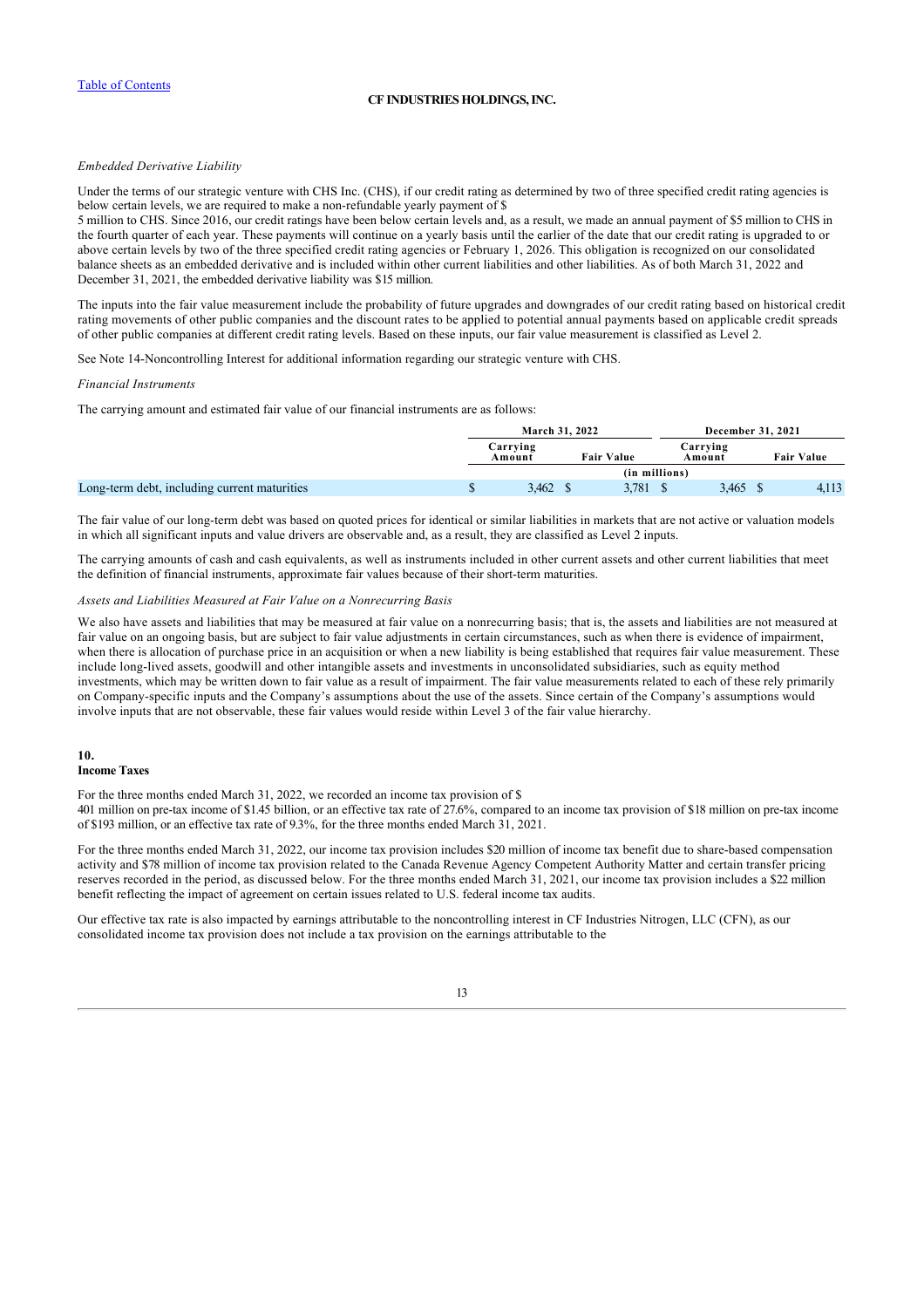noncontrolling interest. Our effective tax rate for the three months ended March 31, 2022 of 27.6%, which is based on pre-tax income of \$1.45 billion, including \$168 million of earnings attributable to the noncontrolling interest, would be 3.7 percentage points higher if based on pre-tax income exclusive of the \$168 million of earnings attributable to the noncontrolling interest. Our effective tax rate for the three months ended March 31, 2021 of 9.3%, which is based on pre-tax income of \$193 million, including \$24 million of earnings attributable to the noncontrolling interest, would be 1.3 percentage points higher if based on pre-tax income exclusive of the \$24 million of earnings attributable to the noncontrolling interest.

# *Canada Revenue Agency Competent Authority Matter*

In 2016, the Canada Revenue Agency (CRA) and Alberta Tax and Revenue Administration (Alberta TRA) issued Notices of Reassessment for tax years 2006 through 2009 to one of our Canadian affiliates asserting a disallowance of certain patronage deductions. We filed Notices of Objection with respect to the Notices of Reassessment with the CRA and Alberta TRA and posted letters of credit in lieu of paying the additional tax liability assessed. The letters of credit serve as security until the matter is resolved. In 2018, the matter, including the related transfer pricing topic regarding the allocation of profits between Canada and the United States, was accepted for consideration under the bilateral settlement provisions of the U.S.-Canada tax treaty (the Treaty) by the United States and Canadian competent authorities, and included tax years 2006 through 2011. In the second quarter of 2021, the Company submitted the transfer pricing aspect of the matter into the arbitration process under the terms of the Treaty.

In February 2022, we were informed that a decision was reached by the arbitration panel for tax years 2006 through 2011. In March 2022, we received further details of the results of the arbitration proceedings and the settlement provisions between the United States and Canadian competent authorities, and we accepted the decision of the arbitration panel. Under the terms of the arbitration decision, additional income for tax years 2006 through 2011 will be subject to tax in Canada, resulting in our having additional Canadian tax liability for those tax years of approximately \$127 million, based on current estimates. We expect this resulting Canadian tax liability, plus interest of approximately \$98 million, will be assessed in the second quarter of 2022 and that payment of those amounts, aggregating to approximately \$225 million, based on current estimates, will be due in the third quarter of 2022. The letters of credit we had posted in lieu of paying the additional tax liability assessed by the Notices of Reassessment will be cancelled upon payment of the additional tax and interest to Canada. Due primarily to the availability of additional foreign tax credits to offset in part the increased Canadian tax referenced above, the Company will file amended tax returns in the United States to request a refund of tax overpaid.

In the three months ended March 31, 2022, as a result of the impact of these events on our Canadian and U.S. federal and state income taxes, we recognized an income tax provision of \$76 million, reflecting the net impact of \$127 million of accrued income taxes payable to Canada for tax years 2006 to 2011, partially offset by net income tax receivables of approximately \$51 million in the United States, and we accrued net interest of \$99 million, primarily reflecting the impact of estimated interest payable to Canada.

#### *Transfer pricing reserves*

As a result of the outcome of the arbitration decision discussed above, we have also evaluated our transfer pricing positions between Canada and the United States for open years 2012 and after. Based on this evaluation, for the three months ended March  $31, 2022$ , we recorded the following:

•liabilities for unrecognized tax benefits of \$319 million with a corresponding income tax provision, and accrued interest of \$91 million related to the liabilities for unrecognized tax benefits, and

•noncurrent income tax receivables of \$329 million with a corresponding income tax benefit, and accrued interest income of \$28 million related to the noncurrent income tax receivables.

In the three months ended March 31, 2022, the impact of this evaluation of transfer pricing positions on our consolidated statement of operations, including a \$12 million deferred income tax provision for other transfer pricing tax effects, was a \$2 million income tax provision and \$63 million of net interest expense before tax (\$69 million after tax).

As of March 31, 2022, as a result of recording these transfer pricing reserves, the total amount of our unrecognized tax benefits was \$349 million, and the total amounts accrued for interest and penalties related to income taxes included in other liabilities was \$96 million. As of December 31, 2021, the total amount of our unrecognized tax benefits was \$27 million and the total amounts accrued for interest and penalties related to income taxes was \$4 million. We expect that the ultimate outcome of the transfer pricing reserves will not have a material net impact on our results of operations, financial condition or cash flows. However, we can provide no assurance as to the ultimate outcome. Based on the information currently available, we believe we have adequately reserved for the open tax years.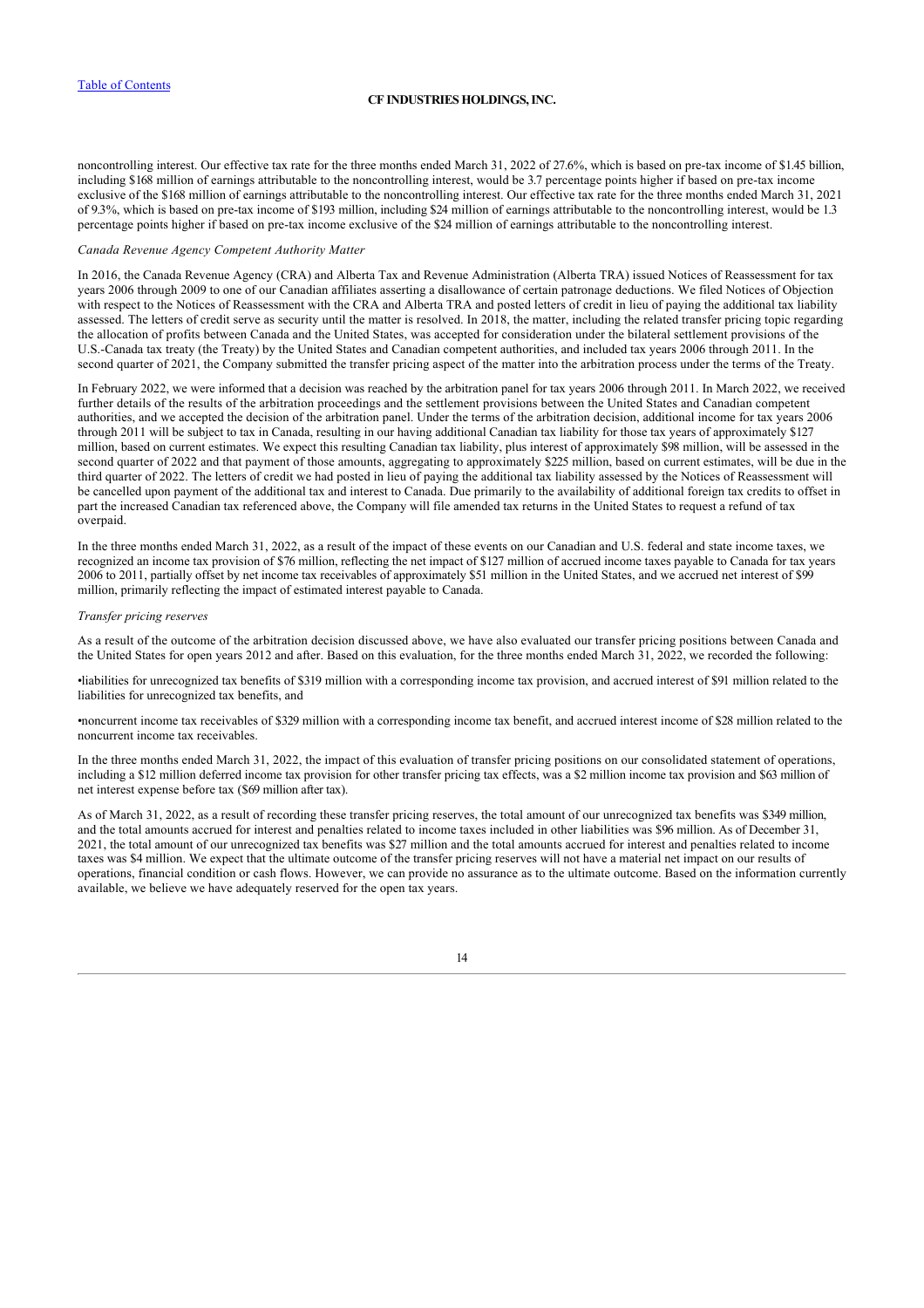### **11. Financing Agreements**

#### *Revolving Credit Agreement*

We have a senior unsecured revolving credit agreement (the Revolving Credit Agreement), which provides for a revolving credit facility of up to \$750 million with a maturity of December 5, 2024. The Revolving Credit Agreement includes a letter of credit sub-limit of \$125 million. Borrowings under the Revolving Credit Agreement may be used for working capital, capital expenditures, acquisitions, share repurchases and other general corporate purposes.

Borrowings under the Revolving Credit Agreement may be denominated in U.S. dollars, Canadian dollars, euros and British pounds, and bear interest at a per annum rate equal to, at our option, an applicable eurocurrency rate or base rate plus, in either case, a specified margin. We are required to pay an undrawn commitment fee on the undrawn portion of the commitments under the Revolving Credit Agreement and customary letter of credit fees. The specified margin and the amount of the commitment fee depend on CF Holdings' credit rating at the time.

As of March 31, 2022, we had unused borrowing capacity under the Revolving Credit Agreement of \$750 million and no outstanding letters of credit. There were no borrowings outstanding under the Revolving Credit Agreement as of March 31, 2022 or December 31, 2021, or during the three months ended March 31, 2022.

The Revolving Credit Agreement contains representations and warranties and affirmative and negative covenants, including financial covenants. As of March 31, 2022, we were in compliance with all covenants under the Revolving Credit Agreement.

### *Letters of Credit*

In addition to the letters of credit that may be issued under the Revolving Credit Agreement, as described above, we have also entered into a bilateral agreement with capacity to issue up to \$250 million of letters of credit. As of March 31, 2022, approximately \$197 million of letters of credit were outstanding under this agreement.

#### *Senior Notes*

Long-term debt presented on our consolidated balance sheets as of March 31, 2022 and December 31, 2021 consisted of the following debt securities issued by CF Industries:

|                                            |                                          |              | March 31, 2022 |    |               |      | December 31, 2021 |       |                                      |  |           |                                                |
|--------------------------------------------|------------------------------------------|--------------|----------------|----|---------------|------|-------------------|-------|--------------------------------------|--|-----------|------------------------------------------------|
|                                            | <b>Effective</b><br><b>Interest Rate</b> |              |                |    |               |      | Principal         |       | Carrying<br>$A$ mount <sup>(1)</sup> |  | Principal | Carrying<br>Amount <sup><math>(1)</math></sup> |
|                                            |                                          |              |                |    | (in millions) |      |                   |       |                                      |  |           |                                                |
| Public Senior Notes:                       |                                          |              |                |    |               |      |                   |       |                                      |  |           |                                                |
| 3.450% due June 2023 <sup>(2)</sup>        | 3.665%                                   | $\mathbb{S}$ | 500 \$         |    | 499 \$        |      | 500 \$            | 499   |                                      |  |           |                                                |
| 5.150% due March 2034                      | 5.293%                                   |              | 750            |    | 741           |      | 750               | 741   |                                      |  |           |                                                |
| 4.950\% due June 2043                      | 5.040%                                   |              | 750            |    | 741           |      | 750               | 742   |                                      |  |           |                                                |
| 5.375% due March 2044                      | 5.478%                                   |              | 750            |    | 740           |      | 750               | 741   |                                      |  |           |                                                |
| Senior Secured Notes:                      |                                          |              |                |    |               |      |                   |       |                                      |  |           |                                                |
| 4.500\% due December 2026(3)               | 4.783%                                   |              | 750            |    | 741           |      | 750               | 742   |                                      |  |           |                                                |
| Total long-term debt                       |                                          |              | 3,500          | -S | 3,462         | - \$ | $3,500$ \$        | 3,465 |                                      |  |           |                                                |
| Less: Current maturities of long-term debt |                                          |              | 500            |    | 499           |      |                   |       |                                      |  |           |                                                |
| Long-term debt, net of current maturities  |                                          |              | 3,000          |    | 2,963         |      | 3,500             | 3,465 |                                      |  |           |                                                |

 $^{(1)}$ Carrying amount is net of unamortized debt discount and deferred debt issuance costs. Total unamortized debt discount was \$8 million as of both March 31, 2022 and December 31, 2021, and total deferred debt issuance costs were \$30 million and \$27 million as of March 31, 2022 and December 31, 2021, respectively.  $(2)$ These notes were redeemed in full on April 21, 2022.

 $^{(3)}$ Effective August 23, 2021, these notes are no longer secured, in accordance with the terms of the applicable indenture.

 $\mathcal{L}_\mathcal{L} = \{ \mathcal{L}_\mathcal{L} = \{ \mathcal{L}_\mathcal{L} = \{ \mathcal{L}_\mathcal{L} = \{ \mathcal{L}_\mathcal{L} = \{ \mathcal{L}_\mathcal{L} = \{ \mathcal{L}_\mathcal{L} = \{ \mathcal{L}_\mathcal{L} = \{ \mathcal{L}_\mathcal{L} = \{ \mathcal{L}_\mathcal{L} = \{ \mathcal{L}_\mathcal{L} = \{ \mathcal{L}_\mathcal{L} = \{ \mathcal{L}_\mathcal{L} = \{ \mathcal{L}_\mathcal{L} = \{ \mathcal{L}_\mathcal{$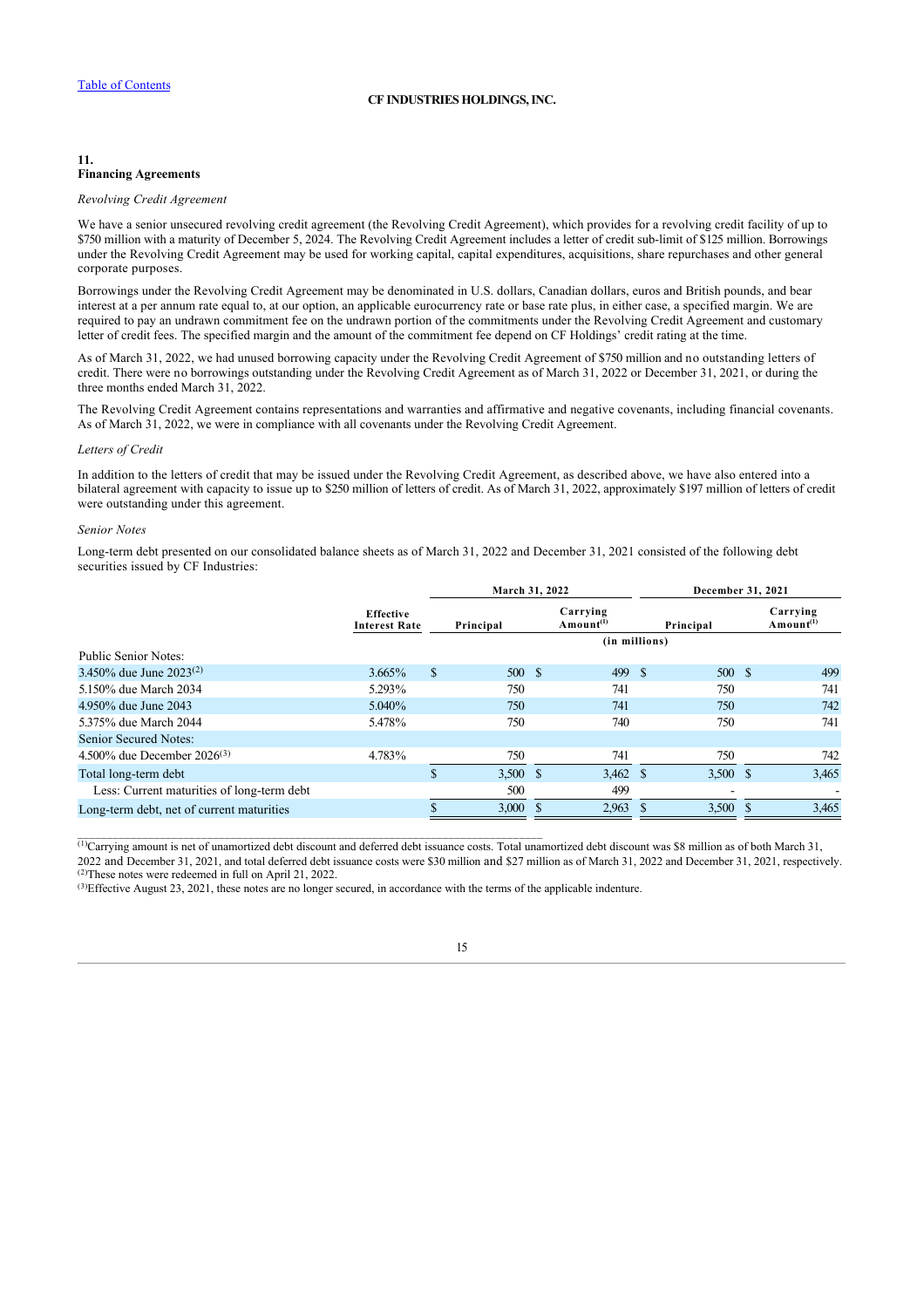As of March 31, 2022, under the indentures (including the applicable supplemental indentures) governing the senior notes due 2023, 2034, 2043 and 2044 identified in the table above (the Public Senior Notes), each series of Public Senior Notes was guaranteed by CF Holdings.

As of March 31, 2022, under the terms of the indenture governing the 4.500% senior secured notes due December 2026 (the 2026 Notes) identified in the table above, the 2026 Notes were guaranteed by CF Holdings. Until August 23, 2021, the 2026 Notes were guaranteed by certain subsidiaries of CF Industries. The requirement for subsidiary guarantees of the 2026 Notes was eliminated, and all subsidiary guarantees were automatically released, as a result of an investment grade rating event under the terms of the indenture governing the 2026 Notes on August 23, 2021.

On March 20, 2021, we redeemed in full all of the \$250 million outstanding principal amount of the 3.400% senior secured notes due December 2021 (the 2021 Notes) in accordance with the optional redemption provisions in the indenture governing the 2021 Notes. The total aggregate redemption price paid in connection with the redemption of the 2021 Notes was \$258 million, including accrued interest. As a result, we recognized a loss on debt extinguishment of \$6 million, consisting primarily of the premium paid on the redemption of the 2021 Notes prior to their scheduled maturity.

On March 21, 2022, we announced that CF Industries elected to redeem in full all of the \$500 million outstanding principal amount of the 3.450% senior notes due June 2023 (the 2023 Notes) on April 21, 2022, in accordance with the optional redemption provisions in the indenture governing the 2023 Notes. See Note 18-Subsequent Events for additional information.

Interest on the outstanding Public Senior Notes and the 2026 Notes is payable semiannually, and the outstanding Public Senior Notes and the 2026 Notes are redeemable at our option, in whole at any time or in part from time to time, at specified make-whole redemption prices.

### **12. Interest Expense**

Details of interest expense are as follows:

|                                                          | Three months ended<br>March 31, |    |  |  |  |
|----------------------------------------------------------|---------------------------------|----|--|--|--|
|                                                          | 2022<br>2021                    |    |  |  |  |
|                                                          | (in millions)                   |    |  |  |  |
| Interest on borrowings <sup>(1)</sup>                    | 42S                             | 46 |  |  |  |
| Fees on financing agreements <sup><math>(1)</math></sup> |                                 |    |  |  |  |
| Interest on tax liabilities <sup><math>(2)</math></sup>  | 198                             |    |  |  |  |
| Interest capitalized                                     |                                 |    |  |  |  |
| Total interest expense                                   | 241                             | 48 |  |  |  |

 $<sup>(1)</sup>$ See Note 11-Financing Agreements for additional information.</sup>

\_\_\_\_\_\_\_\_\_\_\_\_\_\_\_\_\_\_\_\_\_\_\_\_\_\_\_\_\_\_\_\_\_\_\_\_\_\_\_\_\_\_\_\_\_\_\_\_\_\_\_\_\_\_\_\_\_\_\_\_\_\_\_\_\_\_\_\_\_\_\_\_\_\_\_\_\_\_\_

 $^{(2)}$ See Note 10-Income Taxes for additional information.

### **13. Derivative Financial Instruments**

We use derivative financial instruments to reduce our exposure to changes in prices for natural gas that will be purchased in the future. Natural gas is the largest and most volatile component of our manufacturing cost for nitrogen-based products. From time to time, we may also use derivative financial instruments to reduce our exposure to changes in foreign currency exchange rates. The derivatives that we use to reduce our exposure to changes in prices for natural gas are primarily natural gas fixed price swaps, basis swaps and options traded in the over-the-counter markets. These natural gas derivatives settle using primarily a NYMEX futures price index, which represents the basis for fair value at any given time. We enter into natural gas derivative contracts with respect to natural gas to be consumed by us in the future, and settlements of those derivative contracts are scheduled to coincide with our anticipated purchases of natural gas used to manufacture nitrogen products during those future periods. We use natural gas derivatives as an economic hedge of natural gas price risk, but without the application of hedge accounting. As a result, changes in fair value of these contracts are recognized in earnings. As of March 31, 2022, we had natural gas derivative contracts covering certain periods through March 2023.

As of March 31, 2022, our open natural gas derivative contracts consisted of natural gas fixed price swaps and basis swaps for 2.9 million MMBtus. As of December 31, 2021, we had open natural gas derivative contracts consisting of natural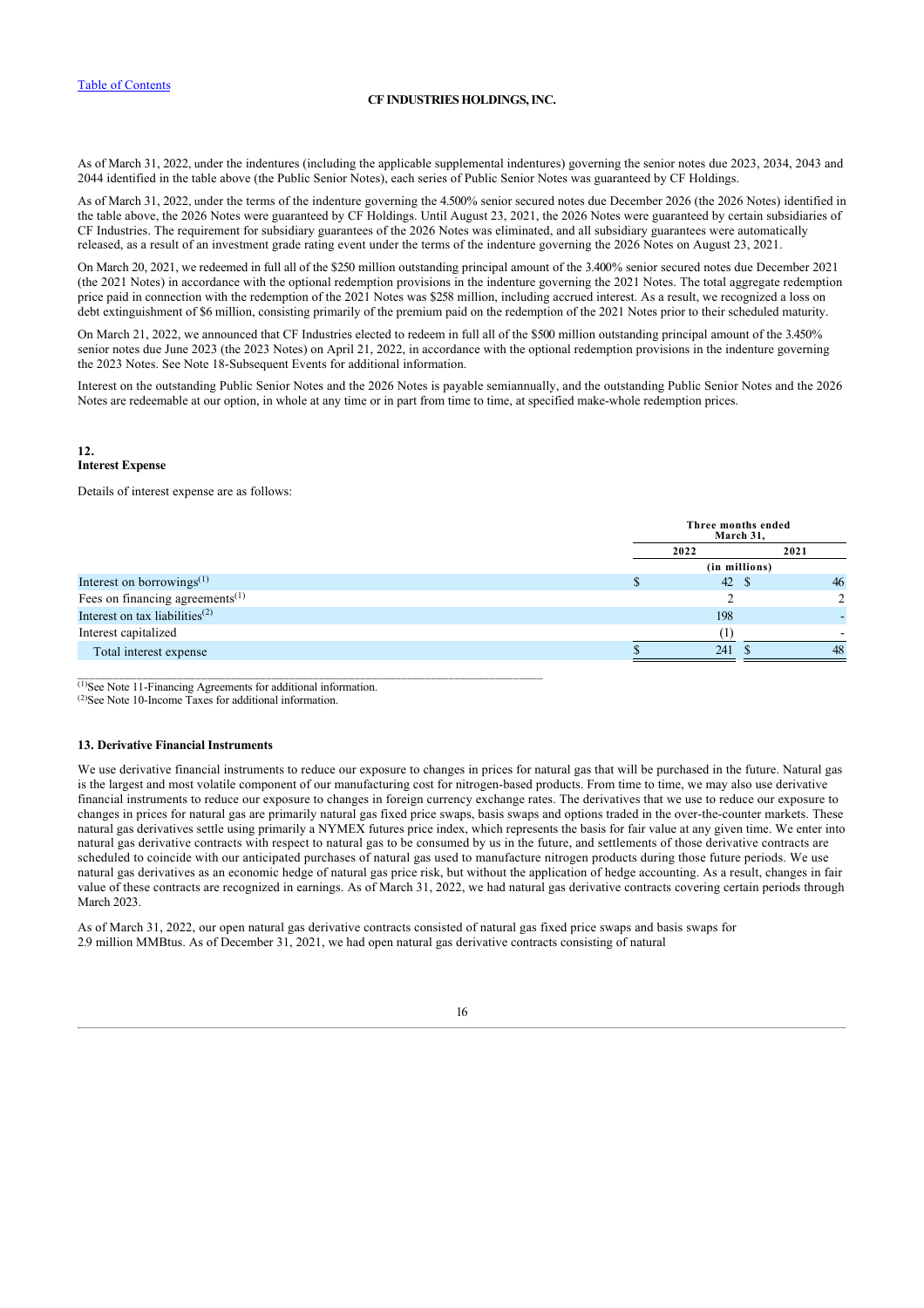gas fixed price swaps, basis swaps and options for 60.0 million MMBtus of natural gas. For the three months ended March 31, 2022, we used derivatives to cover approximately 45% of our natural gas consumption.

The effect of derivatives in our consolidated statements of operations is shown in the table below.

|                                                                           | Gain (loss) recognized in income |     |                    |           |      |  |  |  |
|---------------------------------------------------------------------------|----------------------------------|-----|--------------------|-----------|------|--|--|--|
|                                                                           |                                  |     | Three months ended | March 31, |      |  |  |  |
|                                                                           | Location                         |     | 2022               |           | 2021 |  |  |  |
|                                                                           |                                  |     | (in millions)      |           |      |  |  |  |
| Unrealized net gains on natural gas derivatives                           | Cost of sales                    | \$. | 33S                |           | 6    |  |  |  |
| Realized net gains (losses) on natural gas derivatives                    | Cost of sales                    |     |                    |           | (3)  |  |  |  |
| Gain on net settlement of natural gas derivatives due to Winter Storm Uri | Cost of sales                    |     |                    |           | 112  |  |  |  |
| Net derivative gains                                                      |                                  |     | 50 \$              |           | 115  |  |  |  |

### *Gain on net settlement of natural gas derivatives due to Winter Storm Uri*

We also enter into supply agreements to facilitate the availability of natural gas to operate our plants. When we purchase natural gas under these agreements, we intend to take physical delivery for use in our plants. Certain of these supply agreements allow us to fix the price of the deliveries for the following month using an agreed upon first of month price. We utilize the Normal Purchase Normal Sales (NPNS) derivative scope exception for these fixed price contracts and therefore, we do not account for them as derivatives.

In the first quarter of 2021, the central portion of the United States experienced extreme and unprecedented cold weather due to the impact of Winter Storm Uri. Certain natural gas suppliers and natural gas pipelines declared force majeure events due to frozen equipment. This occurred at the same time as large increases in natural gas demand were occurring due to the extreme cold temperatures. Due to these unprecedented factors, several states declared a state of emergency and natural gas was redirected for residential usage. We net settled certain natural gas contracts with our suppliers and received prevailing market prices, which were in excess of our cost. We no longer qualified for the NPNS derivative scope exception for the natural gas that was net settled with our suppliers due to the impact of Winter Storm Uri. As a result, we recognized a gain of \$112 million from the net settlement of these natural gas contracts, which is reflected in cost of sales in our consolidated statement of operations for the three months ended March 31, 2021.

The fair values of derivatives on our consolidated balance sheets are shown below. As of March 31, 2022 and December 31, 2021, none of our derivative instruments were designated as hedging instruments. See Note 9-Fair Value Measurements for additional information on derivative fair values.

|                         |                                  | <b>Asset Derivatives</b>                  |               |                                  |                           | <b>Liability Derivatives</b> |                      |      |
|-------------------------|----------------------------------|-------------------------------------------|---------------|----------------------------------|---------------------------|------------------------------|----------------------|------|
|                         | <b>Balance Sheet</b><br>Location | March 31.<br>December 31.<br>2022<br>2021 |               | <b>Balance Sheet</b><br>Location |                           | March 31.<br>2022            | December 31.<br>2021 |      |
|                         |                                  |                                           | (in millions) |                                  |                           |                              | (in millions)        |      |
| Natural gas derivatives | Other current assets             |                                           |               | 16                               | Other current liabilities |                              |                      | (47) |

Most of our International Swaps and Derivatives Association (ISDA) agreements contain credit-risk-related contingent features such as cross default provisions. In the event of certain defaults or termination events, our counterparties may request early termination and net settlement of certain derivative trades, or under certain ISDA agreements, may require us to collateralize derivatives in a net liability position. As of March 31, 2022 and December 31, 2021, the aggregate fair value of the derivative instruments with credit-risk-related contingent features in net liability positions was zero and \$31 million, respectively, which also approximates the fair value of the assets that may be needed to settle the obligations if the credit-risk-related contingent features were triggered at the reporting dates. The credit support documents executed in connection with certain of our ISDA agreements generally provide us and our counterparties the right to set off collateral against amounts owing under the ISDA agreements upon the occurrence of a default or a specified termination event. As of March 31, 2022 and December 31, 2021, we had no cash collateral on deposit with counterparties for derivative contracts.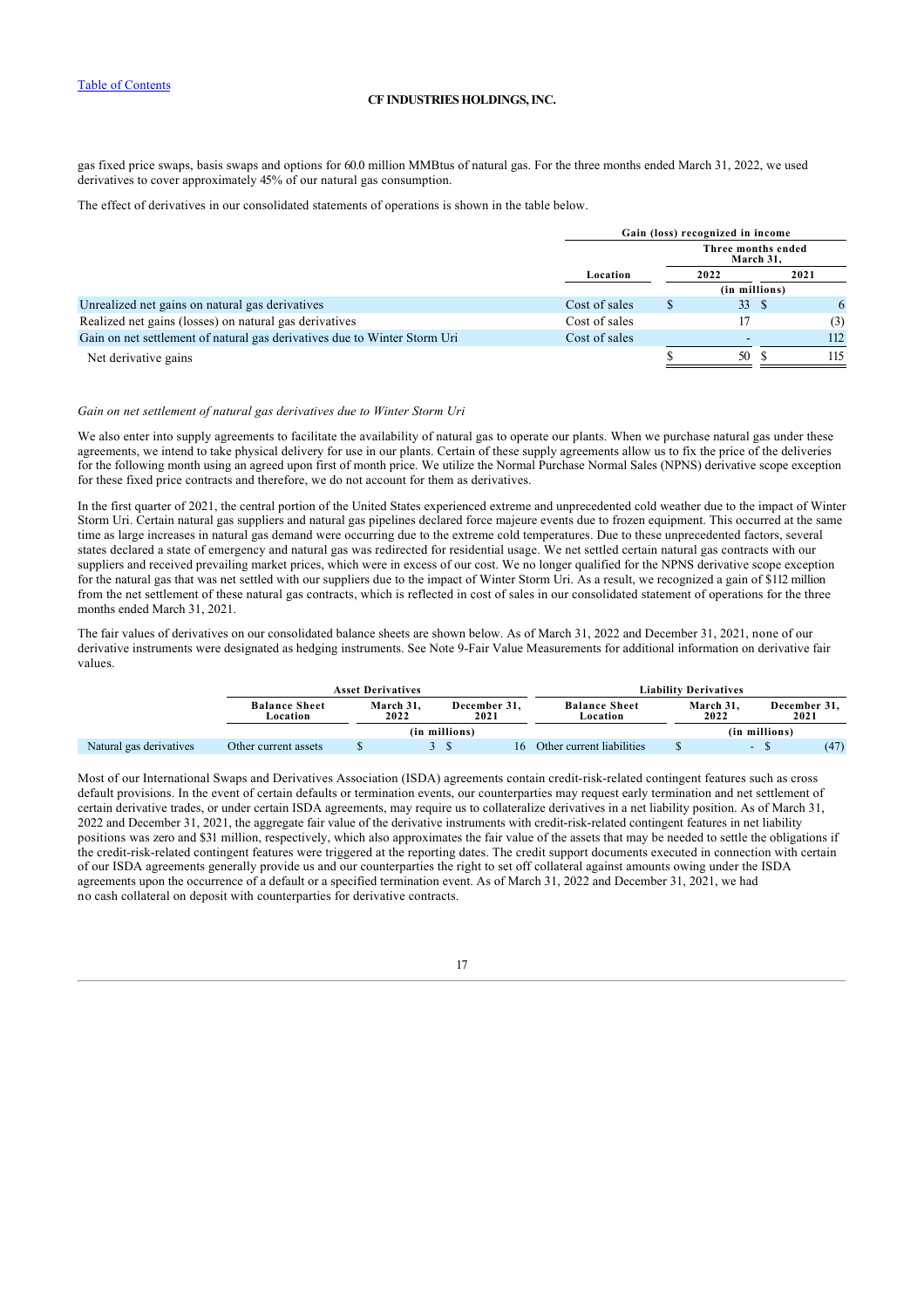|                              | Amounts presented in |                                      |    | Gross amounts not offset in consolidated<br>balance sheets |                                       |               |
|------------------------------|----------------------|--------------------------------------|----|------------------------------------------------------------|---------------------------------------|---------------|
|                              |                      | consolidated<br>balance sheets $(1)$ |    | Financial<br>instruments                                   | Cash collateral<br>received (pledged) | Net<br>amount |
|                              |                      |                                      |    | (in millions)                                              |                                       |               |
| <b>March 31, 2022</b>        |                      |                                      |    |                                                            |                                       |               |
| Total derivative assets      |                      |                                      | 3S | - \$                                                       | $-$ S                                 |               |
| Total derivative liabilities |                      |                                      |    |                                                            |                                       |               |
| Net derivative assets        |                      | 3                                    | -S | ÆZ                                                         | ٠                                     |               |
| December 31, 2021            |                      |                                      |    |                                                            |                                       |               |
| Total derivative assets      |                      | 16S                                  |    | $-$ \$                                                     | - \$                                  | 16            |
| Total derivative liabilities |                      | (47)                                 |    |                                                            |                                       | (47)          |
| Net derivative liabilities   |                      | (31)                                 |    | ۰.                                                         |                                       | (31)          |

The following table presents amounts relevant to offsetting of our derivative assets and liabilities as of March 31, 2022 and December 31, 2021:

 $^{(1)}$ We report the fair values of our derivative assets and liabilities on a gross basis on our consolidated balance sheets. As a result, the gross amounts recognized and net amounts presented are the same.

\_\_\_\_\_\_\_\_\_\_\_\_\_\_\_\_\_\_\_\_\_\_\_\_\_\_\_\_\_\_\_\_\_\_\_\_\_\_\_\_\_\_\_\_\_\_\_\_\_\_\_\_\_\_\_\_\_\_\_\_\_\_\_\_\_\_\_\_\_\_\_\_\_\_\_\_\_\_\_

We do not believe the contractually allowed netting, close-out netting or setoff of amounts owed to, or due from, the counterparties to our ISDA agreements would have a material effect on our financial position.

### **14.**

#### **Noncontrolling Interest**

We have a strategic venture with CHS under which CHS owns an equity interest in CFN, a subsidiary of CF Holdings, which represents approximately 11% of the membership interests of CFN. We own the remaining membership interests. Under the terms of CFN's limited liability company agreement, each member's interest will reflect, over time, the impact of the profitability of CFN, any member contributions made to CFN and withdrawals and distributions received from CFN. For financial reporting purposes, the assets, liabilities and earnings of the strategic venture are consolidated into our financial statements. CHS' interest in the strategic venture is recorded in noncontrolling interest in our consolidated financial statements.

A reconciliation of the beginning and ending balances of noncontrolling interest and distributions payable to noncontrolling interest in our consolidated balance sheets is provided below.

|     | 2022  | 2021                                |
|-----|-------|-------------------------------------|
|     |       |                                     |
|     |       |                                     |
| \$. |       | 2,681                               |
|     | 168   | 24                                  |
|     | (247) | (64)                                |
|     | 2,751 | 2,641                               |
|     |       |                                     |
|     |       |                                     |
|     | 247   | 64                                  |
|     | (247) | (64)                                |
|     | ٠     |                                     |
|     |       | (in millions)<br>$2,830$ \$<br>- \$ |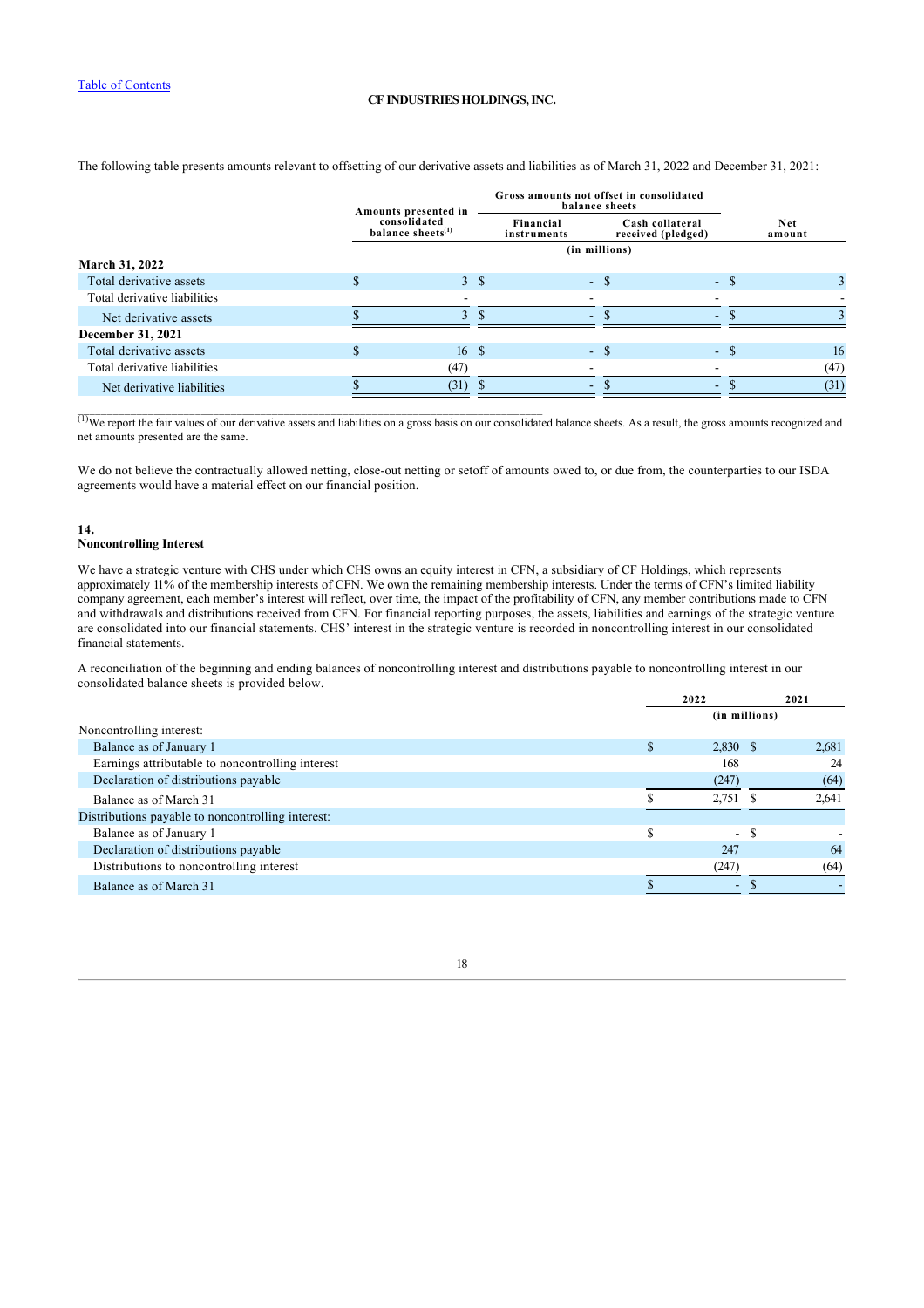CHS also receives deliveries pursuant to a supply agreement under which CHS has the right to purchase annually from CFN up to approximately 1.1 million tons of granular urea and 580,000 tons of UAN at market prices. As a result of its equity interest in CFN, CHS is entitled to semi-annual cash distributions from CFN. We are also entitled to semi-annual cash distributions from CFN. The amounts of distributions from CFN to us and CHS are based generally on the profitability of CFN and determined based on the volume of granular urea and UAN sold by CFN to us and CHS pursuant to supply agreements, less a formula driven amount based primarily on the cost of natural gas used to produce the granular urea and UAN, and adjusted for the allocation of items such as operational efficiencies and overhead amounts. Additionally, under the terms of the strategic venture, we recognized an embedded derivative related to our credit rating. See Note 9-Fair Value Measurements for additional information.

### **15. Stockholders' Equity**

### *Treasury Stock*

On November 3, 2021, our Board of Directors (the Board) authorized the repurchase of up to \$

\_\_\_\_\_\_\_\_\_\_\_\_\_\_\_\_\_\_\_\_\_\_\_\_\_\_\_\_\_\_\_\_\_\_\_\_\_\_\_\_\_\_\_\_\_\_\_\_\_\_\_\_\_\_\_\_\_\_\_\_\_\_\_\_\_\_\_\_\_\_\_\_\_\_\_\_

1.5 billion of CF Holdings common stock through December 31, 2024 (the 2021 Share Repurchase Program). Repurchases under the 2021 Share Repurchase Program may be made from time to time in the open market, through privately negotiated transactions, through block transactions or otherwise. The manner, timing and amount of repurchases will be determined by our management based on the evaluation of market conditions, stock price, and other factors. In the three months ended March 31, 2022, we repurchased approximately 1.3 million shares under the 2021 Share Repurchase Program for \$100 million. In the three months ended March 31, 2022, we retired 27,962 shares of repurchased stock, including shares repurchased under the share repurchase program that expired on December 31, 2021. At March 31, 2022, we held 1,563,679 shares of treasury stock.

### *Accumulated Other Comprehensive Loss*

Changes to accumulated other comprehensive loss and the impact on other comprehensive income (loss) are as follows:

| Foreign<br>Currency<br><b>Translation</b><br>Adjustment | Unrealized<br>Gain on<br><b>Derivatives</b> |                                        | Defined<br>Benefit<br><b>Plans</b>         | Accumulated<br>Other<br>Comprehensive<br>Income (Loss) |
|---------------------------------------------------------|---------------------------------------------|----------------------------------------|--------------------------------------------|--------------------------------------------------------|
|                                                         |                                             |                                        |                                            |                                                        |
|                                                         |                                             |                                        |                                            | (320)                                                  |
|                                                         |                                             |                                        |                                            |                                                        |
| 14                                                      |                                             |                                        |                                            | 13                                                     |
|                                                         |                                             |                                        | (179)                                      | (305)                                                  |
|                                                         |                                             |                                        |                                            |                                                        |
|                                                         |                                             |                                        |                                            | (257)                                                  |
|                                                         |                                             |                                        |                                            |                                                        |
| (13)                                                    |                                             |                                        |                                            | (10)                                                   |
| (154)                                                   |                                             |                                        | (116)                                      | (266)                                                  |
|                                                         |                                             | $(144)$ \$<br>$(130)$ \$<br>$(141)$ \$ | 4S<br>4<br>$4 \text{ s}$<br>$\overline{4}$ | (in millions)<br>$(180)$ \$<br>$(120)$ \$              |

 $(1)$ Reclassifications out of accumulated other comprehensive loss to the consolidated statements of operations during the three months ended March 31, 2022 and 2021 were not material.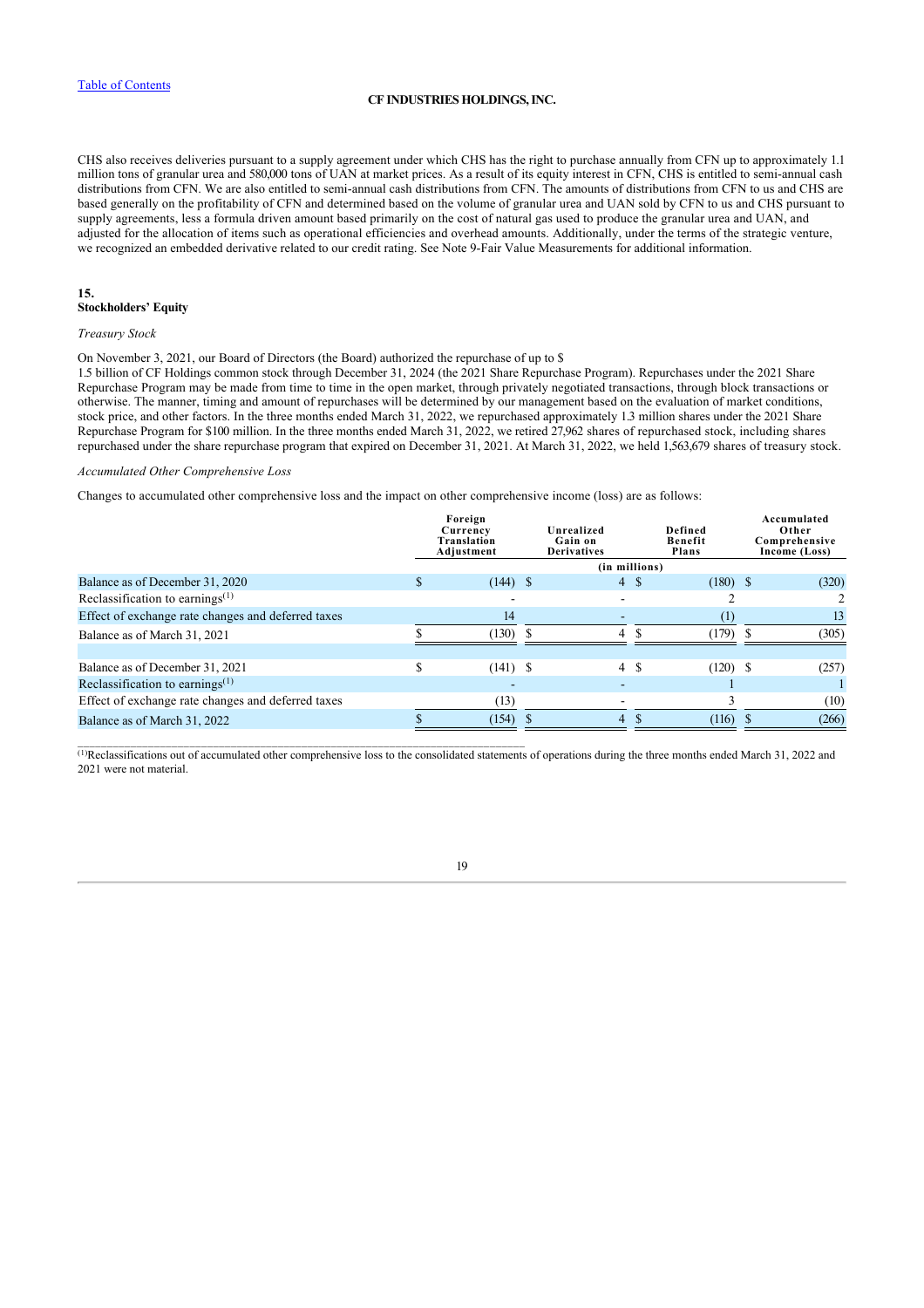### **16. Contingencies**

### **Litigation**

### *West Fertilizer Co.*

On April 17, 2013, there was a fire and explosion at the West Fertilizer Co. fertilizer storage and distribution facility in West, Texas. According to published reports, 15 people were killed and approximately 200 people were injured in the incident, and the fire and explosion damaged or destroyed a number of homes and buildings around the facility. Various subsidiaries of CF Industries Holdings, Inc. (the CF Entities) were named as defendants along with other companies in lawsuits filed in 2013, 2014 and 2015 in the District Court of McLennan County, Texas by the City of West, individual residents of the County and other parties seeking recovery for damages allegedly sustained as a result of the explosion. The cases were consolidated for discovery and pretrial proceedings in the District Court of McLennan County under the caption "In re: West Explosion Cases." The two-year statute of limitations expired on April 17, 2015. As of that date, over 400 plaintiffs had filed claims, including at least 9 entities, 325 individuals, and 80 insurance companies. Plaintiffs allege various theories of negligence, strict liability, and breach of warranty under Texas law. Although we did not own or operate the facility or directly sell our products to West Fertilizer Co., products that the CF Entities manufactured and sold to others were delivered to the facility and may have been stored at the West facility at the time of the incident.

All but two of the claims, including all wrongful death and personal injury claims, have been resolved pursuant to confidential settlements that have been or we expect will be fully funded by insurance. The two remaining subrogation and statutory indemnification claims have not yet been set for trial. We believe we have strong legal and factual defenses and intend to continue defending the CF Entities vigorously in the remaining lawsuits. Based upon currently available information, we expect any potential loss to be immaterial and fully indemnified by insurance.

### *Other Litigation*

From time to time, we are subject to ordinary, routine legal proceedings related to the usual conduct of our business, including proceedings regarding public utility and transportation rates, environmental matters, taxes and permits relating to the operations of our various plants and facilities. Based on the information available as of the date of this filing, we believe that the ultimate outcome of these routine matters will not have a material adverse effect on our consolidated financial position, results of operations or cash flows.

### **Environmental**

From time to time, we receive notices from governmental agencies or third parties alleging that we are a potentially responsible party at certain cleanup sites under the Comprehensive Environmental Response, Compensation, and Liability Act or other environmental cleanup laws. In 2011, we received a notice from the Idaho Department of Environmental Quality (IDEQ) that alleged that we were a potentially responsible party for the cleanup of a former phosphate mine site we owned in the late 1950s and early 1960s located in Georgetown Canyon, Idaho. The current owner of the property and a former mining contractor received similar notices for the site. In 2014, we and the current property owner entered into a Consent Order with IDEQ and the U.S. Forest Service to conduct a remedial investigation and feasibility study of the site. A remedial investigation was submitted to the agencies in 2021. The next step will be a risk assessment, followed by a feasibility study. In 2015, we and several other parties received a notice that the U.S. Department of the Interior and other trustees intended to undertake a natural resource damage assessment for 18 former phosphate mines and

three former processing facilities in southeast Idaho. The Georgetown Canyon former mine and processing facility was included in the group of former mines and processing facilities identified by the trustees. In June 2021, we received another notice from the U.S. Department of the Interior that the natural resource damage trustees were commencing a 'subsequent' phase of the natural resource damage assessment, but no further details were provided with respect to said assessment. Because the former Georgetown Canyon mine site is still in the risk assessment and feasibility study stage, we are not able to estimate at this time our potential liability, if any, with respect to the cleanup of the site or a possible claim for natural resource damages. However, based on the results of the site investigation conducted to date, we do not expect the remedial or financial obligations to which we may be subject involving this or other cleanup sites will have a material adverse effect on our consolidated financial position, results of operations or cash flows.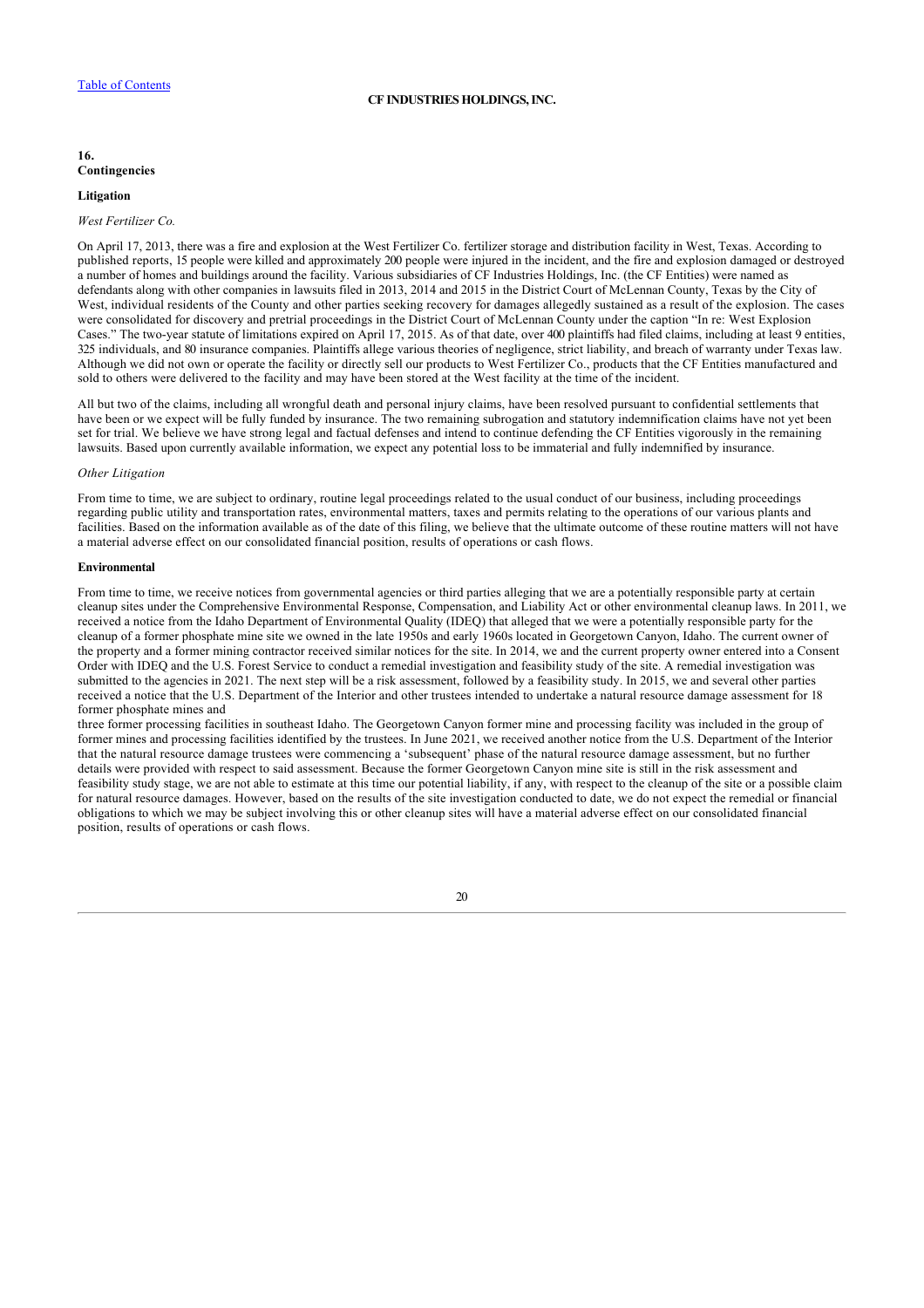### **17. Segment Disclosures**

Our reportable segments consist of Ammonia, Granular Urea, UAN, AN and Other. These segments are differentiated by products. Our management uses gross margin to evaluate segment performance and allocate resources. Total other operating costs and expenses (consisting primarily of selling, general and administrative expenses and other operating-net) and non-operating expenses (consisting primarily of interest and income taxes) are centrally managed and are not included in the measurement of segment profitability reviewed by management.

Our assets, with the exception of goodwill, are not monitored by or reported to our chief operating decision maker by segment; therefore, we do not present total assets by segment. Goodwill by segment is presented in Note 7-Goodwill and Other Intangible Assets. Segment data for sales, cost of sales and gross margin for the three months ended March 31, 2022 and 2021 are presented in the table below.

**Ammonia Granular UAN**<sup>(2)</sup> **AN**<sup>(2)</sup> **Other**<sup>(2)</sup> **Consolidated (in millions)** Three months ended March 31, 2022 Net sales 5 765 \$ 1,015 \$ 223 \$ 2,868 Cost of sales 280 270 345 171 104 1,170 Gross margin 5 5 5 5  $\frac{121}{100}$  5 5  $\frac{121}{1000}$  5 5  $\frac{52}{100}$  5 5  $\frac{52}{100}$  5 5  $\frac{121}{1000}$  1,698 Total other operating costs and expenses 66 Equity in earnings of operating affiliate 26 Operating earnings \$ 1,658 Three months ended March 31, 2021 Net sales 5 309 \$ 232 \$ 105 \$ 1,048 Cost of sales 80 264 230 95 90 759 Gross margin  $\frac{126}{5} = \frac{126}{5} = \frac{135}{5} = \frac{135}{5} = \frac{135}{5} = \frac{135}{25} = \frac{135}{25} = \frac{135}{25} = \frac{135}{25} = \frac{135}{25} = \frac{135}{25} = \frac{135}{25} = \frac{135}{25} = \frac{135}{25} = \frac{135}{25} = \frac{135}{25} = \frac{135}{25} = \frac{135}{25} = \frac{135}{25} = \frac{$ Total other operating costs and expenses 53 Equity in earnings of operating affiliate 11 and 11 and 11 and 11 and 11 and 11 and 11 and 11 and 11 and 11 and 11 and 11 and 11 and 11 and 11 and 11 and 11 and 11 and 11 and 11 and 11 and 11 and 11 and 11 and 11 and 11 an Operating earnings 5 247 **(1) (2) (2) (2) (2)**

 $(1)$ Cost of sales and gross margin for the Ammonia segment for the three months ended March 31, 2021 include a \$112 million gain on the net settlement of certain natural gas contracts with our suppliers. See Note 13-Derivative Financial Instruments for additional information.

 $(2)$ The cost of the products that are upgraded into other products is transferred at cost into the upgraded product results.

 $\mathcal{L}_\mathcal{L} = \{ \mathcal{L}_\mathcal{L} = \{ \mathcal{L}_\mathcal{L} = \{ \mathcal{L}_\mathcal{L} = \{ \mathcal{L}_\mathcal{L} = \{ \mathcal{L}_\mathcal{L} = \{ \mathcal{L}_\mathcal{L} = \{ \mathcal{L}_\mathcal{L} = \{ \mathcal{L}_\mathcal{L} = \{ \mathcal{L}_\mathcal{L} = \{ \mathcal{L}_\mathcal{L} = \{ \mathcal{L}_\mathcal{L} = \{ \mathcal{L}_\mathcal{L} = \{ \mathcal{L}_\mathcal{L} = \{ \mathcal{L}_\mathcal{$ 

### **18. Subsequent Events**

On April 21, 2022, we redeemed in full all of the \$500 million outstanding principal amount of the 2023 Notes in accordance with the optional redemption provisions in the indenture governing the 2023 Notes. The total aggregate redemption price paid in connection with the redemption of the 2023 Notes was approximately \$513 million, including accrued interest. As a result, we will recognize a loss on debt extinguishment of approximately \$8 million in the second quarter of 2022. See Note 11-Financing Agreements for additional information.

<span id="page-23-0"></span>On April 27, 2022, the Board declared a quarterly dividend of \$0.40 per common share, representing an increase from the quarterly dividend of \$0.30 per common share that was declared and paid in the first quarter of 2022. The dividend will be paid on May 31, 2022 to stockholders of record as of May 16, 2022.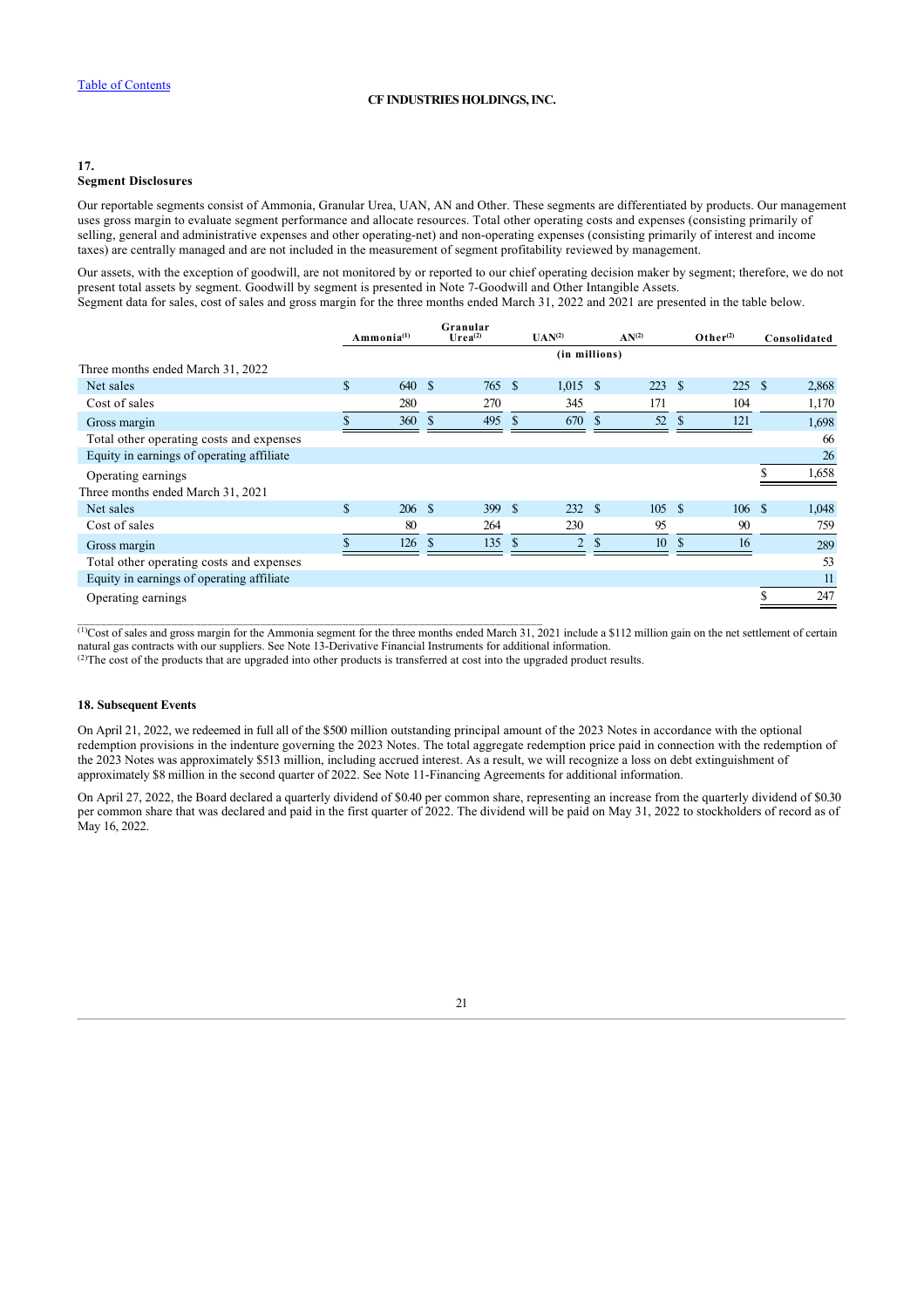### **ITEM 2. MANAGEMENT'S DISCUSSION AND ANALYSIS OF FINANCIAL CONDITION AND RESULTS OF OPERATIONS.**

*You should read the following discussion and analysis in conjunction with our annual consolidated financial statements and related notes and our discussion and analysis of financial condition and results of operations, which were included in our Annual Report on Form 10-K for the fiscal year ended December 31, 2021, filed with the Securities and Exchange Commission on February 24, 2022, as well as Item 1. Financial Statements in this Quarterly Report on Form 10-Q. All references to "CF Holdings," "we," "us," "our" and "the Company" refer to CF Industries Holdings, Inc. and its subsidiaries, except where the context makes clear that the reference is only to CF Industries Holdings, Inc. itself and not its subsidiaries. All references to "CF Industries" refer to CF Industries, Inc., a 100% owned subsidiary of CF Industries Holdings, Inc. References to tons refer to short tons, and references to tonnes refer to metric tons. Notes referenced in this discussion and analysis refer to the notes to our unaudited interim consolidated financial statements in Item 1. Financial Statements in this Quarterly Report on Form 10-Q. The following is an outline of the discussion and analysis included herein:*

•*Overview of CF Holdings*

- *◦Our Company*
- *◦Our Commitment to a Clean Energy Economy*
- *◦Market Conditions and Current Developments*
- *◦Financial Executive Summary*
- *◦Items Affecting Comparability of Results*
- •*Consolidated Results of Operations*
- *•Operating Results by Business Segment*
- •*Liquidity and Capital Resources*
- •*Critical Accounting Estimates*
- •*Forward-Looking Statements*

# **Overview of CF Holdings**

### *Our Company*

Our mission is to provide clean energy to feed and fuel the world sustainably. With our employees focused on safe and reliable operations, environmental stewardship, and disciplined capital and corporate management, we are on a path to decarbonize our ammonia production network the world's largest - to enable green and blue hydrogen and nitrogen products for energy, fertilizer, emissions abatement and other industrial activities. Our nine nitrogen manufacturing complexes in the United States, Canada and the United Kingdom, an extensive storage, transportation and distribution network in North America, and logistics capabilities enabling a global reach underpin our strategy to leverage our unique capabilities to accelerate the world's transition to clean energy. Our principal customers are cooperatives, independent fertilizer distributors, traders, wholesalers and industrial users. Our core product is anhydrous ammonia (ammonia), which contains 82% nitrogen and 18% hydrogen. Our nitrogen products that are upgraded from ammonia are granular urea, urea ammonium nitrate solution (UAN) and ammonium nitrate (AN). Our other nitrogen products include diesel exhaust fluid (DEF), urea liquor, nitric acid and aqua ammonia, which are sold primarily to our industrial customers, and compound fertilizer products (NPKs), which are solid granular fertilizer products for which the nutrient content is a combination of nitrogen, phosphorus and potassium.

### Our principal assets as of March 31, 2022 include:

•five U.S. nitrogen manufacturing facilities located in Donaldsonville, Louisiana (the largest nitrogen complex in the world); Port Neal, Iowa; Yazoo City, Mississippi; Verdigris, Oklahoma; and Woodward, Oklahoma. These facilities are wholly owned directly or indirectly by CF Industries Nitrogen, LLC (CFN), of which we own approximately 89% and CHS Inc. (CHS) owns the remainder. See Note 14-Noncontrolling Interest for additional information on our strategic venture with CHS;

•two Canadian nitrogen manufacturing facilities located in Medicine Hat, Alberta (the largest nitrogen complex in Canada) and Courtright, Ontario;

•two United Kingdom nitrogen manufacturing facilities located in Billingham and Ince;

•an extensive system of terminals and associated transportation equipment located primarily in the Midwestern United States; and

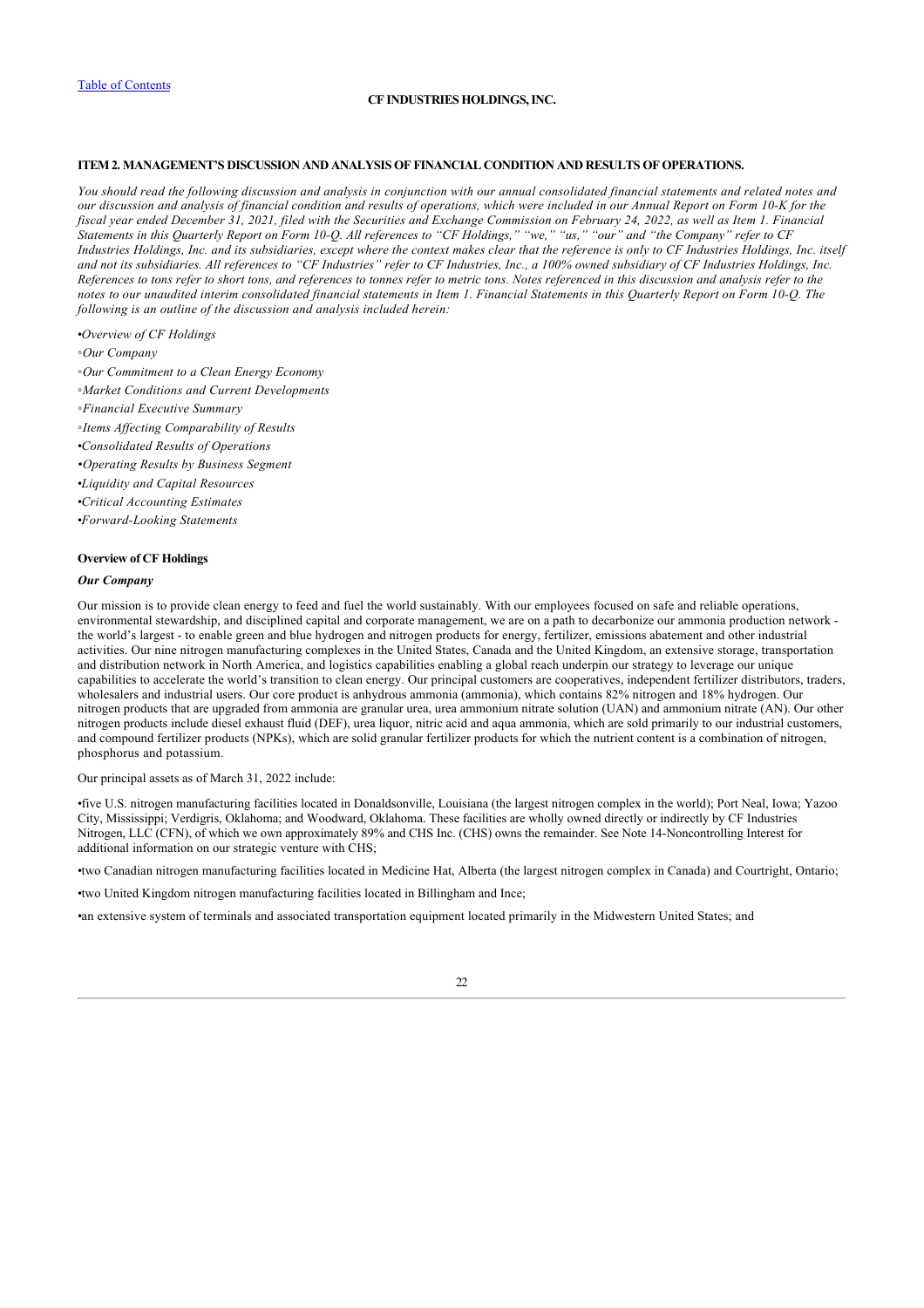•a 50% interest in Point Lisas Nitrogen Limited (PLNL), an ammonia production joint venture located in the Republic of Trinidad and Tobago (Trinidad) that we account for under the equity method.

# *Our Commitment to a Clean Energy Economy*

We are taking significant steps to support a global hydrogen and clean fuel economy, through the production of green and blue ammonia. Since ammonia is one of the most efficient ways to transport and store hydrogen and is also a fuel in its own right, we believe that the Company, as the world's largest producer of ammonia with an unparalleled manufacturing and distribution network and deep technical expertise, is uniquely positioned to fulfill anticipated demand for hydrogen and ammonia from green and blue sources. Our approach includes green ammonia production, which refers to ammonia produced through a carbon-free process, and blue ammonia production, which relates to ammonia produced by conventional processes but with  $CO<sub>2</sub>$  removed through carbon capture and sequestration (CCS) and other certified carbon abatement projects.

In October 2020, we announced an initial green ammonia project at our Donaldsonville complex. In April 2021, we signed an engineering and procurement contract with thyssenkrupp to supply a 20 MW alkaline water electrolysis plant to produce green hydrogen at our Donaldsonville complex. Construction and installation, which is being managed by us, began in the fourth quarter of 2021 and is expected to finish in 2023, with an estimated total cost of approximately \$100 million. The cost of the project is expected to fit within our annual capital expenditure budgets. We will integrate the green hydrogen generated by the electrolysis plant into existing ammonia synthesis loops to enable the production of approximately 20,000 tons per year of green ammonia. We believe that, when completed in 2023, the Donaldsonville green ammonia project will be the largest of its kind in North America.

In the third quarter of 2021, we signed a memorandum of understanding with Mitsui & Co., Ltd. (Mitsui) that is guiding us in a joint exploration of the development of blue ammonia projects in the United States. On May 3, 2022, we and Mitsui announced our intention to jointly develop a greenfield ammonia production facility to produce blue ammonia in the United States. We anticipate that a front-end engineering design (FEED) study will commence shortly with a final investment decision on constructing the blue ammonia production facility expected in 2023.

We have also announced steps to produce blue ammonia from our existing ammonia production network. In the fourth quarter of 2021, our Board of Directors (the Board) authorized projects within our existing network that we believe will enable the permanent sequestration of up to 2.5 million tons of carbon emissions each year and the annual production of approximately 2 million tons of blue ammonia, which is equivalent to 1.25 million tons of net-zero carbon ammonia, starting in 2024. The projects will involve constructing units at our Donaldsonville and Yazoo City complexes that dehydrate and compress  $CO_2$ , a process essential for  $CO_2$  transport via pipeline to sequestration sites. Management expects that, once the units are in service and sequestration is initiated, we could sequester up to 2.5 million tons of  $CO<sub>2</sub>$  per year (2 million tons at Donaldsonville and 500,000 tons at Yazoo City). Under current regulations, the projects would be expected to qualify for tax credits under Section 45Q of the Internal Revenue Code, which provides a credit per tonne of  $CO<sub>2</sub>$  sequestered.

Construction of the units at the Donaldsonville complex is expected to begin in 2022 and to be completed in 2024, with an estimated total cost of \$200 million. The Yazoo City project will be timed to coincide with  $CO_2$  transport pipeline construction. Once started, the Yazoo City project is expected to be completed in three years with an estimated total cost of \$85 million. In addition, we are currently in advanced discussions with several parties regarding transportation and sequestration of  $CO<sub>2</sub>$  from Donaldsonville.

### *Market Conditions and Current Developments*

#### *Geopolitical Environment*

Russia's invasion of Ukraine in February 2022, and the resulting war between Russia and Ukraine, has led to disruptions in the global markets for certain crop commodities, natural gas and nitrogen fertilizer. In recent weeks, we have seen effects in particular from export reductions from the region; energy, financial and transportation sanctions by U.S., Canadian, European and other governments; and shipping and logistical complications.

As further described below, natural gas is the principal raw material used to produce our nitrogen products. Natural gas is also a globally traded commodity that experiences price fluctuations based on supply demand balances and has been impacted by the recent geopolitical events. As a result of Europe's dependence on Russia for a portion of its natural gas supply, Russia's invasion of Ukraine disrupted European energy markets and threatened security of natural gas supply. This led to further increases in natural gas prices and natural gas price volatility, which in turn led to disruptions in manufacturing and distribution activities at other nitrogen manufacturers and suppliers in our industry and to reductions in global fertilizer supply.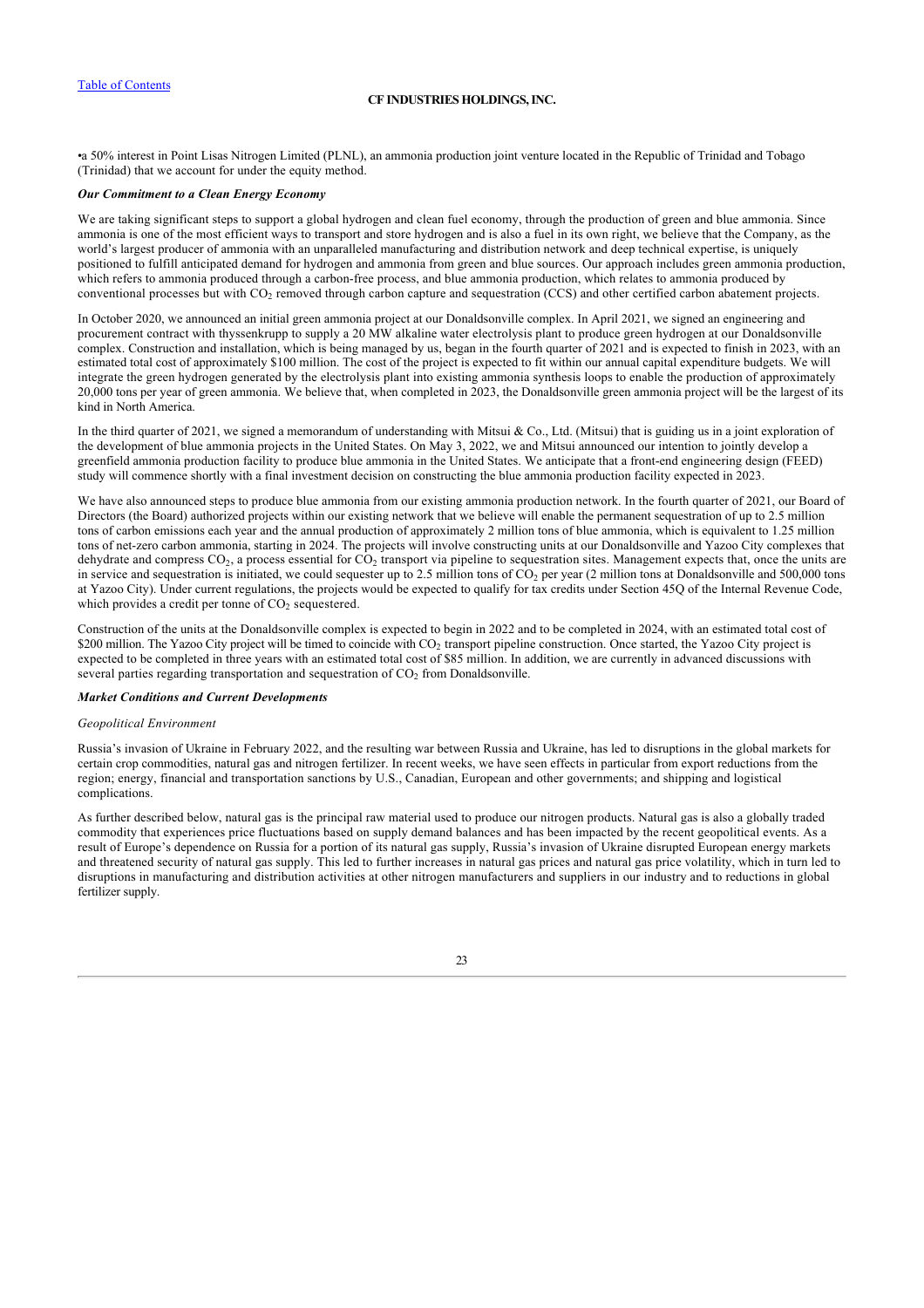These geopolitical developments have also led to supply chain disruptions for Russian producers of fertilizer. Prior to the invasion, Russia had been the largest exporter of nitrogen fertilizer globally, and in recent years had been a significant supplier of nitrogen fertilizer to North America and Europe. Russia and Ukraine are large exporters of commodity grains such as wheat, corn and soybeans. The direct and indirect impacts of the war in Ukraine, and the related uncertainty, have resulted in an expectation that commodity grain supply from this region will be reduced, causing increased prices for grains globally. The increase in commodity grain prices has in turn driven a greater demand for nitrogen fertilizer.

These events have further contributed to an already tight global supply demand balance for nitrogen fertilizers and even led to shortages of certain products in some international locations. These factors are causing changes in global trade flows as both manufacturers and customers react to the changing market dynamics. As a result, nitrogen fertilizer prices have significantly increased since the start of 2022.

We expect that the recent geopolitical events, including any further government-imposed sanctions, will have an impact on the future supply demand balance and future selling prices for our nitrogen fertilizer products, but the scope and duration of these impacts are unknown at the present time.

#### *Nitrogen Selling Prices*

Our nitrogen products are globally traded commodities with selling prices that fluctuate in response to global market conditions, changes in supply and demand, and other cost factors including domestic and local conditions. Intense global competition-reflected in import volumes and pricesstrongly influences delivered prices for nitrogen fertilizers around the world, including in the United States. In general, the prevailing global prices for nitrogen products must be high enough in order for the marginal producers in the world with the highest input costs to at least break even over the long term, or else they would cease production and leave a portion of global demand unsatisfied.

In the first quarter of 2022, the average selling price for our products was \$620 per ton, an increase of 170%, compared to \$230 per ton in the first quarter of 2021, reflecting higher average selling prices across all our segments, which primarily drove the increase in net sales of approximately \$1.82 billion, as sales volume in tons in the first quarter of 2022 was essentially unchanged compared to the first quarter of 2021. The increase in our average selling price was caused by a tighter global nitrogen supply and demand balance resulting from strong global demand as well as a decrease in global supply availability as higher global energy costs continued to drive lower global operating rates, and exacerbated by the geopolitical environment described above.

### *Natural Gas*

Natural gas is the principal raw material used to produce our nitrogen products. Natural gas is both a chemical feedstock and a fuel used to produce nitrogen products. Natural gas is a significant cost component of manufactured nitrogen products, representing approximately 50% of our production costs in the first quarter of 2022 and 40% of our production costs in 2021. The following table presents the average daily market price of natural gas at the Henry Hub, the most heavily-traded natural gas pricing point in North America, and the National Balancing Point (NBP), the major trading point for natural gas in the United Kingdom:

|                                                                                     |              |          |              | Three Months Ended March 31. |      |  |  |  |
|-------------------------------------------------------------------------------------|--------------|----------|--------------|------------------------------|------|--|--|--|
|                                                                                     |              | 2022     | 2021         | 2022 v. 2021                 |      |  |  |  |
| Natural gas supplemental data (per MMBtu)                                           |              |          |              |                              |      |  |  |  |
| Average daily market price of natural gas Henry Hub (Louisiana)                     | <sup>S</sup> | 4.60 S   | 3.38 \$ 1.22 |                              | 36%  |  |  |  |
| Average daily market price of natural gas National Balancing Point (United Kingdom) |              | 30.20 \$ |              | 6.90 \$ 23.30                | 338% |  |  |  |

Most of our nitrogen manufacturing facilities are located in the United States and Canada. As a result, the price of natural gas in North America directly impacts a substantial portion of our operating expenses. North American natural gas prices during the first three months of 2022 were higher on average than the first three months of 2021 due to tight supply and demand conditions within the market. After a warm start to the winter season at the end of 2021, colder temperatures in the first quarter of 2022 drove higher heating demand. North American supply failed to keep pace and did not sustain production levels achieved in late 2021, due to well freeze-offs and continued producer capital discipline hindering growth. As a result, North American gas withdrawals from storage during the first quarter of 2022 were larger than normal, leading to end-of-quarter levels below both last year and the five-year average. In addition, record high global gas prices and newly commissioned liquefaction facilities in North America led to record liquefied natural gas (LNG) exports from the United States throughout the first quarter of 2022.

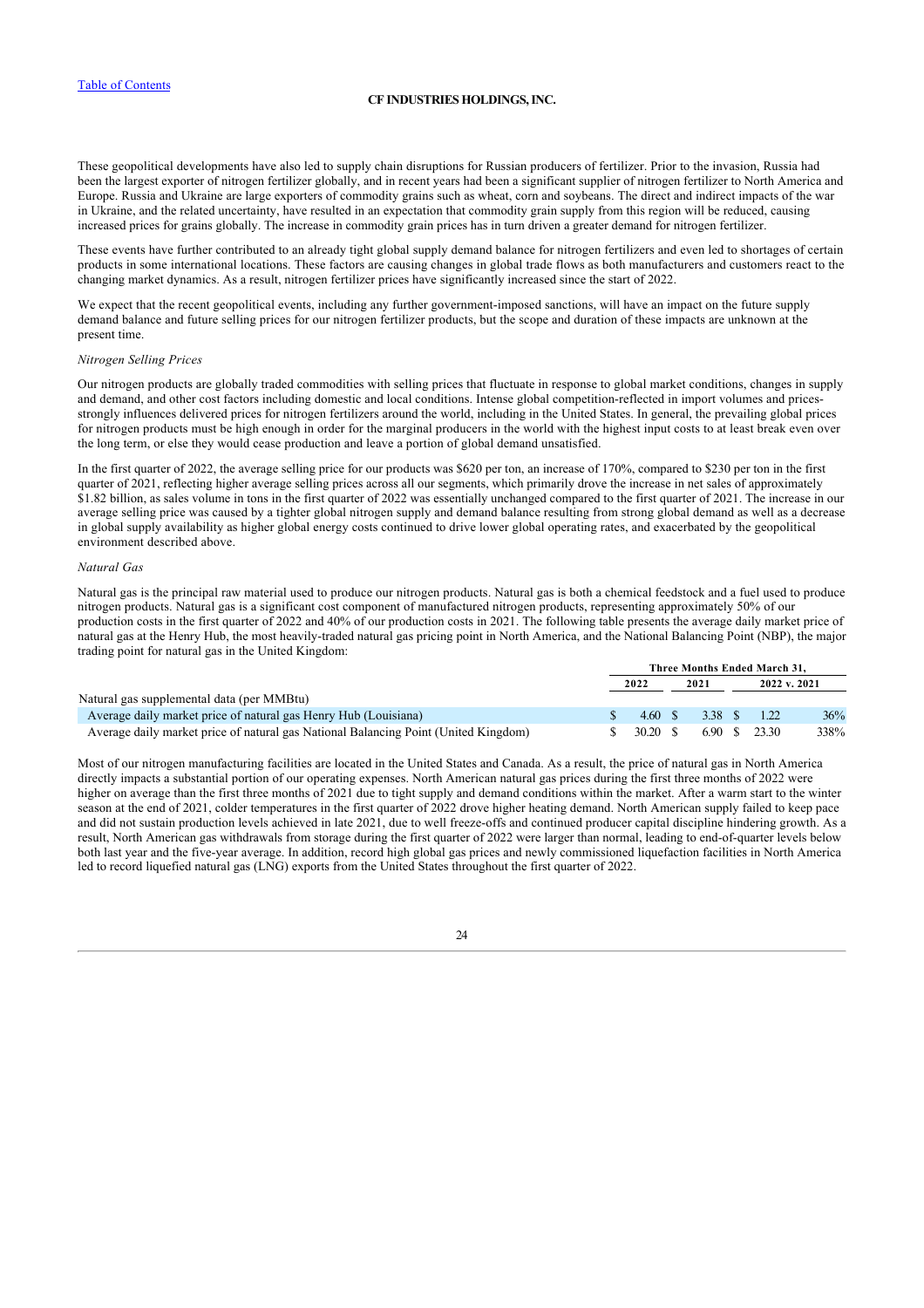The average daily market price at the Henry Hub for the three months ended March 31, 2022 was \$4.60 per MMBtu compared to \$3.38 per MMBtu for the three months ended March 31, 2021, an increase of 36%. The average daily market price of natural gas at the Henry Hub for April 2022 was \$6.48 per MMBtu.

In the first quarter of 2021, the central portion of the United States experienced extreme and unprecedented cold weather due to the impact of Winter Storm Uri. Certain natural gas suppliers and natural gas pipelines declared force majeure events due to frozen equipment. This occurred at the same time as large increases in natural gas demand were occurring due to the cold temperatures. Due to these unprecedented factors, several states declared a state of emergency. and natural gas was redirected for residential use. At certain of our manufacturing locations, we reduced our natural gas consumption, and, as a consequence, our plants at these locations either operated at reduced rates or temporarily suspended operations. We net settled certain natural gas contracts with our suppliers and received prevailing market prices, which were in excess of our cost. As a result, we recognized a gain of \$112 million, which is reflected in cost of sales in our consolidated statement of operations for the three months ended March  $31, 2021$ 

Our two nitrogen manufacturing facilities located in the United Kingdom are subject to fluctuations associated with the price of natural gas in Europe. The price of natural gas in the United Kingdom continued to reach record high prices during the first quarter of 2022. Europe began the year with record low storage levels, but a large increase in LNG import vessels along with milder weather started to ease concerns. However, Russia's invasion of Ukraine on February 24, 2022 disrupted European energy markets and threatened security of supply, driving natural gas prices in Europe upward to unprecedented levels, further exacerbating an energy crisis that has been impacting our U.K. operations, as further discussed below. Prices subsequently declined in March as Russian supply of natural gas continued to flow, albeit with the possibility of total supply disruption still a concern.

The average daily market price of natural gas at the NBP for the three months ended March 31, 2022 was \$30.20 per MMBtu compared to \$6.90 per MMBtu for the three months ended March 31, 2021, an increase of 338%. For the three months ended March 31, 2022, the daily closing price at NBP reached a low of \$15.37 per MMBtu on January 3, 2022 and a high of \$67.08 per MMBtu on March 8, 2022. The average daily market price of natural gas at the NBP for April 2022 was \$21.75 per MMBtu.

In the first quarter of 2022, the cost of natural gas used for production, which includes the impact of realized natural gas derivatives, increased 101% to \$6.48 per MMBtu from \$3.22 per MMBtu in the three months ended March 31, 2021. This increase in natural gas costs resulted in a decrease in gross margin of approximately \$271 million.

### *United Kingdom Energy Crisis*

During the third quarter of 2021, the United Kingdom began experiencing an energy crisis that included a substantial increase in the price of natural gas, which impacted our U.K. operations. In the first half of 2021, natural gas prices had increased to levels that were considered high compared to historical prices, and prices then more than doubled within the third quarter of 2021. On September 15, 2021, we announced the halt of operations at both our Ince and Billingham manufacturing facilities in the United Kingdom due to negative profitability driven by the high cost of natural gas. Shortly thereafter, our Billingham facility resumed operations. As of the filing of this report, production continues at our Billingham facility and continues to be idled at our Ince facility.

During the first quarter of 2022, we concluded that the continued impacts of the U.K. energy crisis, including higher natural gas prices due in part to the geopolitical environment described above, triggered an additional impairment test. The results of our interim long-lived asset impairment test indicated that no long-lived asset impairment should be recorded as the undiscounted estimated future cash flows were in excess of the carrying values for each of the U.K. asset groups.

The results of our U.K. operations are included in our Ammonia, AN and Other segments, and account for a small portion of our consolidated gross margin. For the three months ended March 31, 2022, gross margin generated by our U.K. operations represented approximately 2% of our consolidated gross margin. For the year ended December 31, 2021, our U.K. operations generated negative gross margin representing approximately 1% of our consolidated gross margin.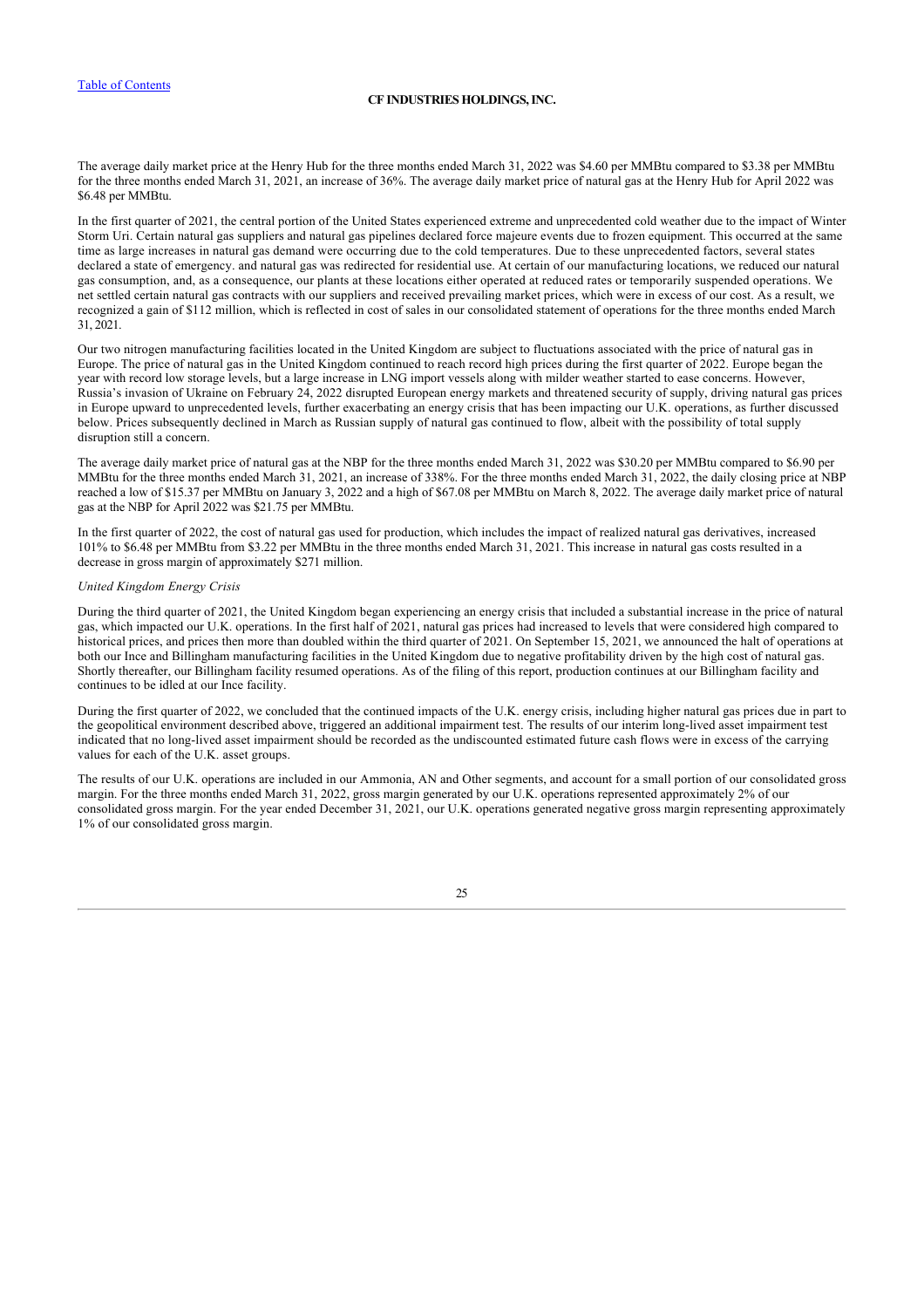#### *Financial Executive Summary*

We reported net earnings attributable to common stockholders of \$883 million for the three months ended March 31, 2022 compared to \$151 million for the three months ended March 31, 2021, an increase in net earnings of 485%, or \$732 million. Diluted net earnings per share attributable to common stockholders increased \$3.51 per share, to \$4.21 per share, in the first quarter of 2022 compared to \$0.70 per share in the first quarter of 2021. These increases were due primarily to an increase in gross margin driven by higher average selling prices, partially offset by higher natural gas prices, and an increase in interest expense and income tax provision related to the Canada Revenue Agency Competent Authority Matter, discussed below under "Items Affecting Comparability of Results."

Gross margin increased by \$1.41 billion in the first quarter of 2022 to \$1.70 billion as compared to \$289 million in the first quarter of 2021. Average selling prices increased 170% to \$620 per ton in the first quarter of 2022 from \$230 per ton in the first quarter of 2021, which increased gross margin by \$1.83 billion. The impact of higher average selling prices was partially offset by an increase in natural gas costs. The cost of natural gas used for production increased 101% to \$6.48 per MMBtu in the first quarter of 2022 from \$3.22 per MMBtu in the first quarter of 2021, which reduced gross margin by \$271 million. In the first quarter of 2021, we recognized a gain of \$112 million as a result of the net settlement of certain natural gas contracts with our suppliers as a result of Winter Storm Uri.

#### *Items Affecting Comparability of Results*

For the three months ended March 31, 2022 and 2021, we reported net earnings attributable to common stockholders of \$883 million and \$151 million, respectively. In addition to the impact of market conditions discussed above, certain items impacted the comparability of our financial results for the three months ended March 31, 2022 and 2021. The following table and related discussion outline these items and how they impacted the comparability of our financial results for these periods.

|                                                                                           |   | Three Months Ended March 31, |                          |          |           |  |  |  |  |  |  |
|-------------------------------------------------------------------------------------------|---|------------------------------|--------------------------|----------|-----------|--|--|--|--|--|--|
|                                                                                           |   | 2022                         |                          | 2021     |           |  |  |  |  |  |  |
|                                                                                           |   | Pre-Tax                      | After-Tax                | Pre-Tax  | After-Tax |  |  |  |  |  |  |
|                                                                                           |   |                              | (in millions)            |          |           |  |  |  |  |  |  |
| Unrealized net mark-to-market gain on natural gas derivatives <sup><math>(1)</math></sup> | S | $(33)$ \$                    | $(25)$ \$                | $(6)$ \$ | (5)       |  |  |  |  |  |  |
| Loss on foreign currency transactions, including intercompany $\{loans^{(2)}\}$           |   | 6                            |                          |          |           |  |  |  |  |  |  |
| Canada Revenue Agency Competent Authority Matter and Transfer pricing reserves:           |   |                              |                          |          |           |  |  |  |  |  |  |
| Interest expense                                                                          |   | 198                          | 196                      |          |           |  |  |  |  |  |  |
| Interest income                                                                           |   | (36)                         | (28)                     |          |           |  |  |  |  |  |  |
| Income tax provision $(3)$                                                                |   | ۰                            | 72                       | -        |           |  |  |  |  |  |  |
| Loss on debt extinguishment                                                               |   | ۰                            | $\overline{\phantom{a}}$ | 6        |           |  |  |  |  |  |  |
|                                                                                           |   |                              |                          |          |           |  |  |  |  |  |  |

 $(1)$ Included in cost of sales in our consolidated statements of operations.

 $^{(2)}$ Included in other operating-net in our consolidated statements of operations.

\_\_\_\_\_\_\_\_\_\_\_\_\_\_\_\_\_\_\_\_\_\_\_\_\_\_\_\_\_\_\_\_\_\_\_\_\_\_\_\_\_\_\_\_\_\_\_\_\_\_\_\_\_\_\_\_\_\_\_\_\_\_\_\_\_\_\_\_\_\_\_\_\_\_\_\_\_\_

 $(3)$ The after-tax income tax provision amount of \$72 million for the three months ended March 31, 2022 reflects an income tax provision of \$78 million, consisting of the \$76 million income tax provision referenced below under "Canada Revenue Agency Competent Authority Matter" and the \$2 million income tax provision referenced below under "Transfer pricing reserves," net of \$6 million of income tax provision that is reflected in the after-tax interest expense and interest income amounts shown in this table for the three months ended March 31, 2022.

#### *Unrealized net mark-to-market gain on natural gas derivatives*

Natural gas is the largest and most volatile single component of the manufacturing cost for nitrogen-based products. At certain times, we have managed the risk of changes in natural gas prices through the use of derivative financial instruments. The derivatives that we use for this purpose are primarily natural gas fixed price swaps, basis swaps and options. We use natural gas derivatives as an economic hedge of natural gas price risk, but without the application of hedge accounting. This can result in volatility in reported earnings due to the unrealized mark-to-market adjustments that occur from changes in the value of the derivatives, which are reflected in cost of sales in our consolidated statements of operations. In the three months ended March 31, 2022 and 2021, we recognized unrealized net mark-to-market gains of \$33 million and \$6 million, respectively.

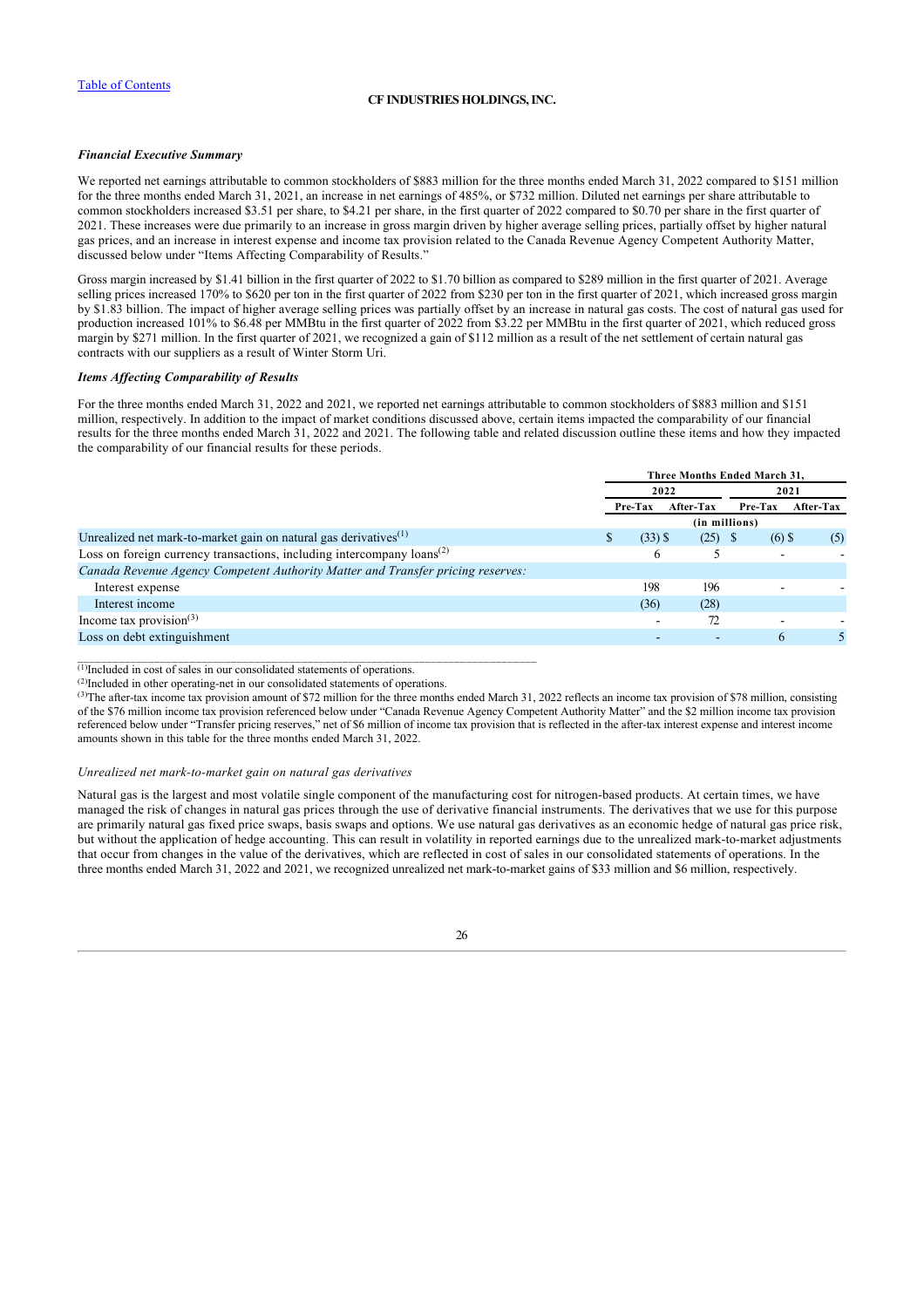#### *Loss on foreign currency transactions, including intercompany loans*

In the three months ended March 31, 2022, we recognized a loss of \$6 million, which consists of foreign currency exchange rate impacts on foreign currency denominated transactions, including the impact of changes in foreign currency exchange rates on intercompany loans that were not permanently invested.

### *Canada Revenue Agency Competent Authority Matter*

In 2016, the Canada Revenue Agency (CRA) and Alberta Tax and Revenue Administration (Alberta TRA) issued Notices of Reassessment for tax years 2006 through 2009 to one of our Canadian affiliates asserting a disallowance of certain patronage deductions. We filed Notices of Objection with respect to the Notices of Reassessment with the CRA and Alberta TRA and posted letters of credit in lieu of paying the additional tax liability assessed. The letters of credit serve as security until the matter is resolved. In 2018, the matter, including the related transfer pricing topic regarding the allocation of profits between Canada and the United States, was accepted for consideration under the bilateral settlement provisions of the U.S.-Canada tax treaty (the Treaty) by the United States and Canadian competent authorities, and included tax years 2006 through 2011. In the second quarter of 2021, the Company submitted the transfer pricing aspect of the matter into the arbitration process under the terms of the Treaty.

In February 2022, we were informed that a decision was reached by the arbitration panel for tax years 2006 through 2011. In March 2022, we received further details of the results of the arbitration proceedings and the settlement provisions between the United States and Canadian competent authorities, and we accepted the decision of the arbitration panel. Under the terms of the arbitration decision, additional income for tax years 2006 through 2011 will be subject to tax in Canada, resulting in our having additional Canadian tax liability for those tax years of approximately \$127 million, based on current estimates. We expect this resulting Canadian tax liability, plus interest of approximately \$98 million, will be assessed in the second quarter of 2022 and that payment of those amounts, aggregating to approximately \$225 million, based on current estimates, will be due in the third quarter of 2022. The letters of credit we had posted in lieu of paying the additional tax liability assessed by the Notices of Reassessment will be cancelled upon payment of the additional tax and interest to Canada. Due primarily to the availability of additional foreign tax credits to offset in part the increased Canadian tax referenced above, the Company will file amended tax returns in the United States to request a refund of tax overpaid.

In the three months ended March 31, 2022, as a result of the impact of these events on our Canadian and U.S. federal and state income taxes, we recognized an income tax provision of \$76 million, reflecting the net impact of \$127 million of accrued income taxes payable to Canada for tax years 2006 to 2011, partially offset by net income tax receivables of approximately \$51 million in the United States, and we accrued net interest of \$99 million, primarily reflecting the impact of estimated interest payable to Canada.

### *Transfer pricing reserves*

As a result of the outcome of the arbitration decision discussed above, we have also evaluated our transfer pricing positions between Canada and the United States for open years 2012 and after. Based on this evaluation, for the three months ended March 31, 2022, we recorded the following:

•liabilities for unrecognized tax benefits of \$319 million with a corresponding income tax provision, and accrued interest of \$91 million related to the liabilities for unrecognized tax benefits, and

•noncurrent income tax receivables of \$329 million with a corresponding income tax benefit, and accrued interest income of \$28 million related to the noncurrent income tax receivables.

In the three months ended March 31, 2022, the impact of this evaluation of transfer pricing positions on our consolidated statement of operations, including a \$12 million deferred income tax provision for other transfer pricing tax effects, was a \$2 million income tax provision and \$63 million of net interest expense before tax (\$69 million after tax).

#### *Loss on debt extinguishment*

On March 20, 2021, we redeemed in full all of the \$250 million outstanding principal amount of the 3.400% senior secured notes due December 2021 (the 2021 Notes) in accordance with the optional redemption provisions in the indenture governing the 2021 Notes. The total aggregate redemption price paid in connection with the redemption of the 2021 Notes was \$258 million, including accrued interest. As a result, we recognized a loss on debt extinguishment of \$6 million, consisting primarily of the premium paid on the redemption of the 2021 Notes prior to their scheduled maturity.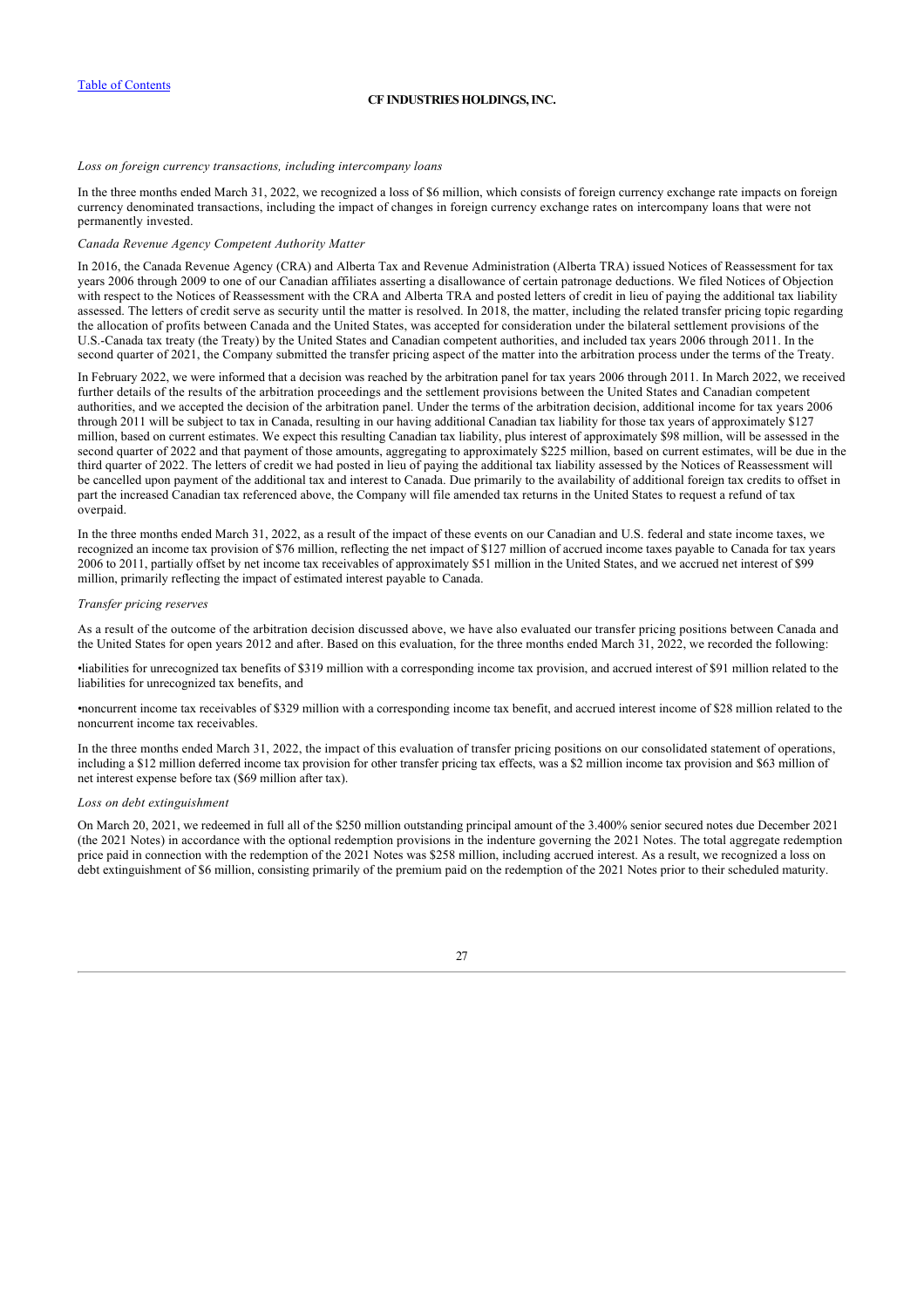# **Consolidated Results of Operations**

The following table presents our consolidated results of operations and supplemental data:

|                                                                                     |              |                |              |       |              | Three Months Ended March 31,                  |         |
|-------------------------------------------------------------------------------------|--------------|----------------|--------------|-------|--------------|-----------------------------------------------|---------|
|                                                                                     |              | 2022           |              | 2021  |              | 2022 v. 2021                                  |         |
|                                                                                     |              |                |              |       |              | (in millions, except per share and per MMBtu) |         |
| Net sales                                                                           | \$           | 2,868          | $\mathbb{S}$ | 1,048 | \$           | 1,820                                         | 174%    |
| Cost of sales                                                                       |              | 1,170          |              | 759   |              | 411                                           | 54%     |
| Gross margin                                                                        |              | 1.698          |              | 289   |              | 1.409                                         | 488%    |
| Gross margin percentage                                                             |              | 59.2%          |              | 27.6% |              | 31.6%                                         |         |
| Selling, general and administrative expenses                                        |              | 64             |              | 55    |              | 9                                             | 16%     |
| Other operating-net                                                                 |              | $\overline{c}$ |              | (2)   |              | $\overline{4}$                                | N/M     |
| Total other operating costs and expenses                                            |              | 66             |              | 53    |              | 13                                            | 25%     |
| Equity in earnings of operating affiliate                                           |              | 26             |              | 11    |              | 15                                            | 136%    |
| Operating earnings                                                                  |              | 1,658          |              | 247   |              | 1,411                                         | N/M     |
| Interest expense-net                                                                |              | 205            |              | 48    |              | 157                                           | 327%    |
| Loss on debt extinguishment                                                         |              |                |              | 6     |              | (6)                                           | (100)%  |
| Other non-operating-net                                                             |              |                |              |       |              |                                               | N/M     |
| Earnings before income taxes                                                        |              | 1,452          |              | 193   |              | 1,259                                         | N/M     |
| Income tax provision                                                                |              | 401            |              | 18    |              | 383                                           | N/M     |
| Net earnings                                                                        |              | 1,051          |              | 175   |              | 876                                           | N/M     |
| Less: Net earnings attributable to noncontrolling interest                          |              | 168            |              | 24    |              | 144                                           | N/M     |
| Net earnings attributable to common stockholders                                    | $\mathbb{S}$ | 883            | $\mathbb{S}$ | 151   | $\mathbb{S}$ | 732                                           | 485%    |
| Diluted net earnings per share attributable to common stockholders                  | S            | 4.21           | \$           | 0.70  | S.           | 3.51                                          | N/M     |
| Diluted weighted-average common shares outstanding                                  |              | 209.9          |              | 216.0 |              | (6.1)                                         | $(3)\%$ |
| Dividends declared per common share                                                 | \$           | 0.30           | \$           | 0.30  | \$           |                                               | $-1/2$  |
| Natural gas supplemental data (per MMBtu)                                           |              |                |              |       |              |                                               |         |
| Cost of natural gas used for production in cost of sales <sup>(1)</sup>             | \$           | 6.48           | \$           | 3.22  | \$           | 3.26                                          | 101%    |
| Average daily market price of natural gas Henry Hub (Louisiana)                     | $\mathbb{S}$ | 4.60           | $\mathbb{S}$ | 3.38  | $\mathbb{S}$ | 1.22                                          | 36%     |
| Average daily market price of natural gas National Balancing Point (United Kingdom) | S            | 30.20          | S            | 6.90  | \$           | 23.30                                         | 338%    |
| Unrealized net mark-to-market gain on natural gas derivatives                       | $\mathbf S$  | (33)           | $\mathbb{S}$ | (6)   | \$           | (27)                                          | (450)%  |
| Depreciation and amortization                                                       | \$           | 208            | \$           | 204   | \$           | $\overline{4}$                                | 2%      |
| Capital expenditures                                                                | \$           | 63             | $\mathbf S$  | 71    | $\mathbb{S}$ | (8)                                           | (11)%   |
| Sales volume by product tons (000s)                                                 |              | 4,624          |              | 4,564 |              | 60                                            | 1%      |
| Production volume by product tons (000s):                                           |              |                |              |       |              |                                               |         |
| Ammonia $^{(2)}$                                                                    |              | 2,613          |              | 2,479 |              | 134                                           | 5%      |
| Granular urea                                                                       |              | 1,074          |              | 1,184 |              | (110)                                         | (9)%    |
| UAN (32%)                                                                           |              | 1,865          |              | 1,689 |              | 176                                           | 10%     |
| AN                                                                                  |              | 405            |              | 475   |              | (70)                                          | (15)%   |

N/M-Not Meaningful

 $^{(1)}$ Includes the cost of natural gas used for production and related transportation that is included in cost of sales during the period under the first-in, first-out inventory cost method. Includes realized gains and losses on natural gas derivatives settled during the period. Excludes unrealized mark-to-market gains and losses on natural gas derivatives. For the three months ended March 31, 2021, excludes the \$112 million gain on net settlement of certain natural gas contracts with our suppliers due to Winter Storm Uri.

 $^{(2)}$ Gross ammonia production, including amounts subsequently upgraded on-site into granular urea, UAN, or AN.

\_\_\_\_\_\_\_\_\_\_\_\_\_\_\_\_\_\_\_\_\_\_\_\_\_\_\_\_\_\_\_\_\_\_\_\_\_\_\_\_\_\_\_\_\_\_\_\_\_\_\_\_\_\_\_\_\_\_\_\_\_\_\_\_\_\_\_\_\_\_\_\_\_\_\_

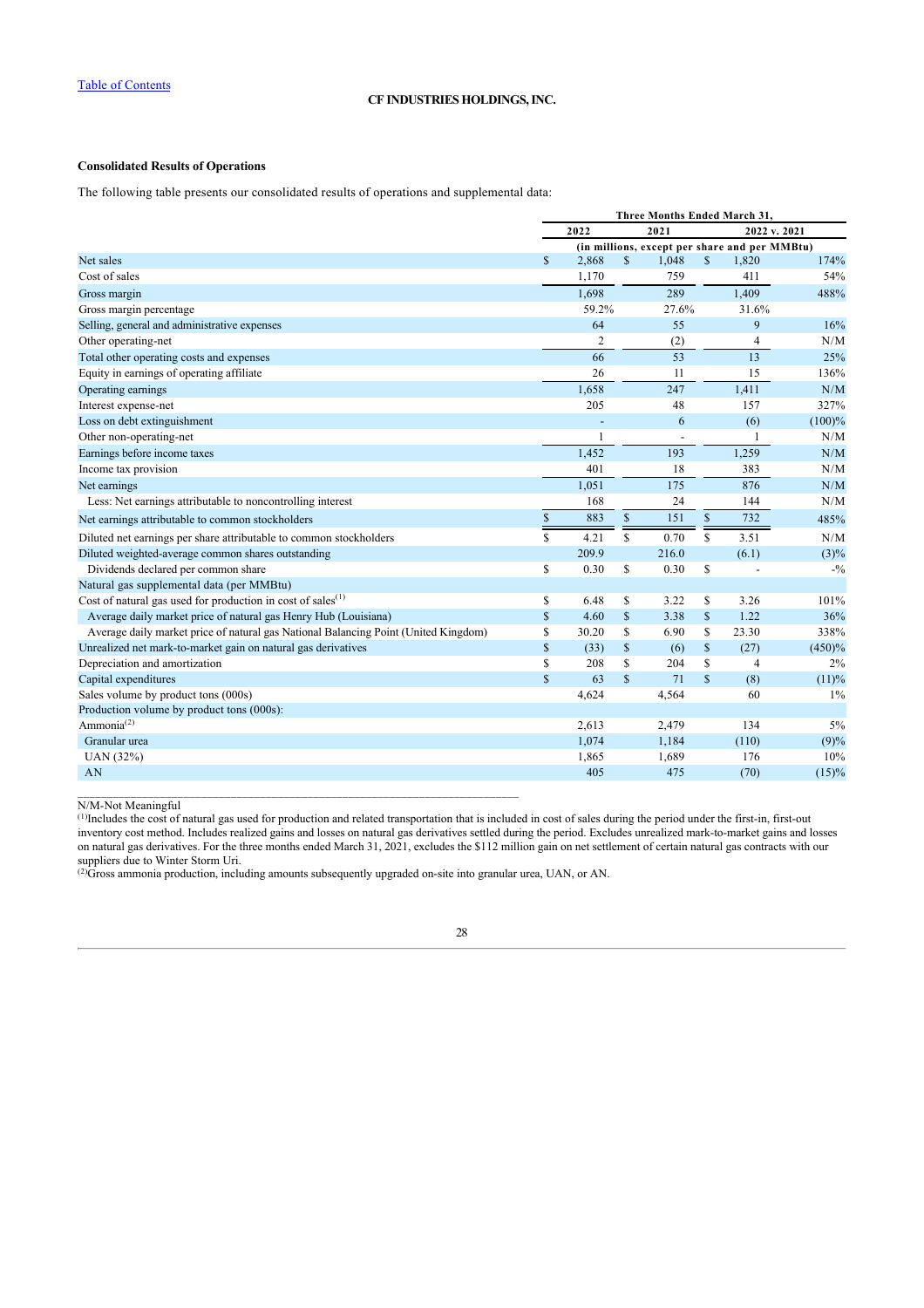### *First Quarter of 2022 Compared to First Quarter of 2021*

### *Net Sales*

Our total net sales increased \$1.82 billion or 174%, to \$2.87 billion in the first quarter of 2022 compared to \$1.05 billion in the first quarter of 2021 due primarily to an increase in average selling prices.

Our average selling price was \$620 per ton in the first quarter of 2022, or 170% higher, compared to \$230 per ton in the first quarter of 2021 due to higher average selling prices across all of our segments, primarily driven by the impact of a tighter global nitrogen supply and demand balance, as a result of strong global demand as well as decreased global supply availability as higher global energy costs and geopolitical events drove lower global operating rates. See "Market Conditions and Current Developments-Geopolitical Environment," above, for further discussion.

Our total sales volume of 4.6 million product tons in the first quarter of 2022 was essentially unchanged compared to the first quarter of 2021, as higher sales volume in our UAN and Ammonia segments was offset by lower sales volume in our Granular Urea, Other and AN segments.

### *Cost of Sales*

Our total cost of sales increased \$411 million, or 54%, to \$1.17 billion in the first quarter of 2022 from \$759 million in the first quarter of 2021. The increase in our cost of sales was due primarily to higher costs for natural gas, which increased cost of sales by \$271 million and higher costs for ammonia purchased from our joint venture in Trinidad. In addition, in the first quarter of 2021, we recognized a gain of \$112 million, which is included in cost of sales, as a result of the net settlement of certain natural gas contracts with our suppliers as a result of Winter Storm Uri.

Cost of sales also includes the impact of a \$33 million unrealized net mark-to-market gain on natural gas derivatives in the first quarter of 2022 compared to a \$6 million gain in the first quarter of 2021.

Cost of sales averaged \$253 per ton in the first quarter of 2022, a 51% increase from \$167 per ton in the first quarter of 2021. The cost of natural gas used for production, including the impact of realized derivatives, increased 101% to \$6.48 per MMBtu in the first quarter of 2022 from \$3.22 per MMBtu in the first quarter of 2021. The cost of natural gas used for production of \$3.22 per MMBtu in the first quarter of 2021 does not include the \$112 million gain from the net settlement of certain natural gas contracts discussed above.

### *Selling, General and Administrative Expenses*

Selling, general and administrative expenses increased \$9 million to \$64 million in the first quarter of 2022 as compared to \$55 million in the first quarter of 2021. The increase was due primarily to higher costs associated with corporate initiatives.

### *Equity in Earnings of Operating Affiliate*

Equity in earnings of operating affiliate was \$26 million in the first quarter of 2022 compared to \$11 million in the first quarter of 2021. The increase in the first quarter of 2022 was due primarily to an increase in the operating results of PLNL as a result of higher ammonia selling prices partially offset by higher natural gas costs.

### *Interest Expense-Net*

Net interest expense was \$205 million in the first quarter of 2022 compared to \$48 million in the first quarter of 2021. The increase of \$157 million was due primarily to \$162 million of net interest expense recorded in the first quarter of 2022 related to income tax matters, which are more fully described under "Items Affecting Comparability of Results-Canada Revenue Agency Competent Authority Matter" and "Items Affecting Comparability of Results-Transfer pricing reserves," above.

### *Loss on Debt Extinguishment*

On March 20, 2021, we redeemed in full all of the \$250 million outstanding principal amount of the 2021 Notes in accordance with the optional redemption provisions in the indenture governing the 2021 Notes. The total aggregate redemption price paid in connection with the redemption of the 2021 Notes was \$258 million, including accrued interest. As a result, we recognized a loss on debt extinguishment of \$6 million, consisting primarily of the premium paid on the redemption of the 2021 Notes prior to their scheduled maturity.

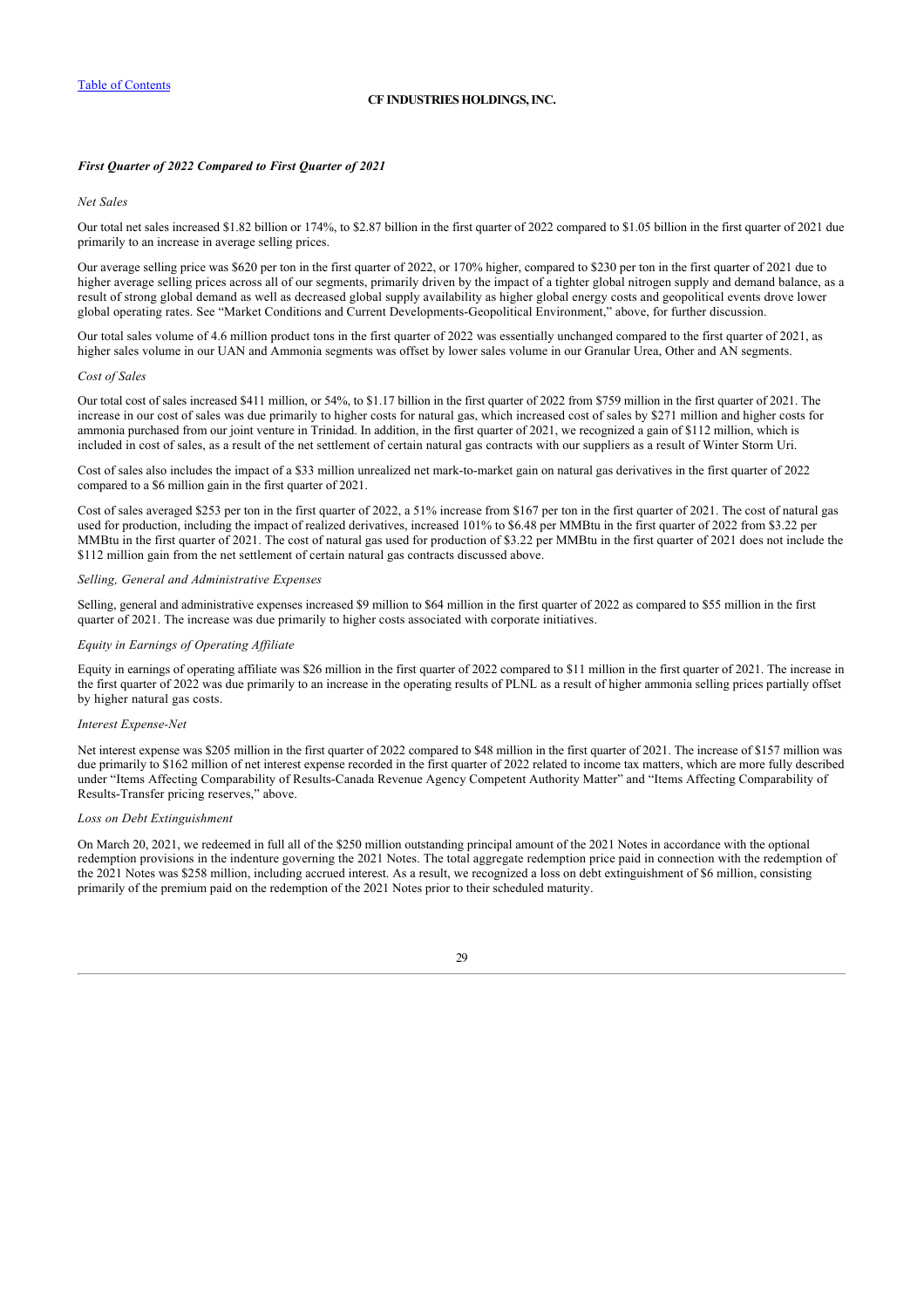# *Income Taxes*

For the three months ended March 31, 2022, we recorded an income tax provision of \$401 million on pre-tax income of \$1.45 billion, or an effective tax rate of 27.6%, compared to an income tax provision of \$18 million on pre-tax income of \$193 million, or an effective tax rate of 9.3%, for the three months ended March 31, 2021.

For the three months ended March 31, 2022, our income tax provision includes \$78 million of tax expense related to the Canada Revenue Agency Competent Authority Matter and certain transfer pricing reserves recorded in the period, which are further described above under "Items Affecting Comparability of Results.*"* Additionally, for the three months ended March 31, 2022, we recognized a \$20 million income tax benefit for the excess tax benefit related to certain share-based compensation activity.

For the three months ended March 31, 2021, our income tax provision includes a \$22 million benefit reflecting the impact of agreement on certain issues related to U.S. federal income tax audits.

Our effective tax rate is also impacted by earnings attributable to the noncontrolling interest in CFN, as our consolidated income tax provision does not include a tax provision on the earnings attributable to the noncontrolling interest. Our effective tax rate for the three months ended March 31, 2022 of 27.6%, which is based on pre-tax income of \$1.45 billion, including \$168 million of earnings attributable to the noncontrolling interest, would be 3.7 percentage points higher, or 31.3%, if based on pre-tax income exclusive of the \$168 million of earnings attributable to the noncontrolling interest. Our effective tax rate for the three months ended March 31, 2021 of 9.3%, which is based on pre-tax income of \$193 million, including \$24 million of earnings attributable to the noncontrolling interest, would be 1.3 percentage points higher, or 10.6%, if based on pre-tax income exclusive of the \$24 million of earnings attributable to the noncontrolling interest. See Note 10-Income Taxes and Note 14-Noncontrolling Interest for additional information.

### *Net Earnings Attributable to Noncontrolling Interest*

Net earnings attributable to noncontrolling interest increased \$144 million to \$168 million in the first quarter of 2022 as compared to \$24 million in the first quarter of 2021 due to higher earnings of CFN driven by higher average selling prices as described above under "Net Sales."

#### *Diluted Net Earnings Per Share Attributable to Common Stockholders*

Net earnings per share attributable to common stockholders increased \$3.51 to \$4.21 per diluted share in the first quarter of 2022 from \$0.70 per diluted share in the first quarter of 2021. This increase was due primarily to an increase in gross margin, driven by higher average selling prices, partially offset by increases in natural gas costs. The increase in gross margin was partially offset by increases in interest expense and income tax provision, which are described above, and an increase in net earnings attributable to noncontrolling interest. Additionally, net earnings per diluted share increased due to a 3% reduction in the diluted weighted-average common shares outstanding, which declined from 216.0 million shares at March 31, 2021 to 209.9 million shares at March 31, 2022, due primarily to repurchases of common shares under our share repurchase programs.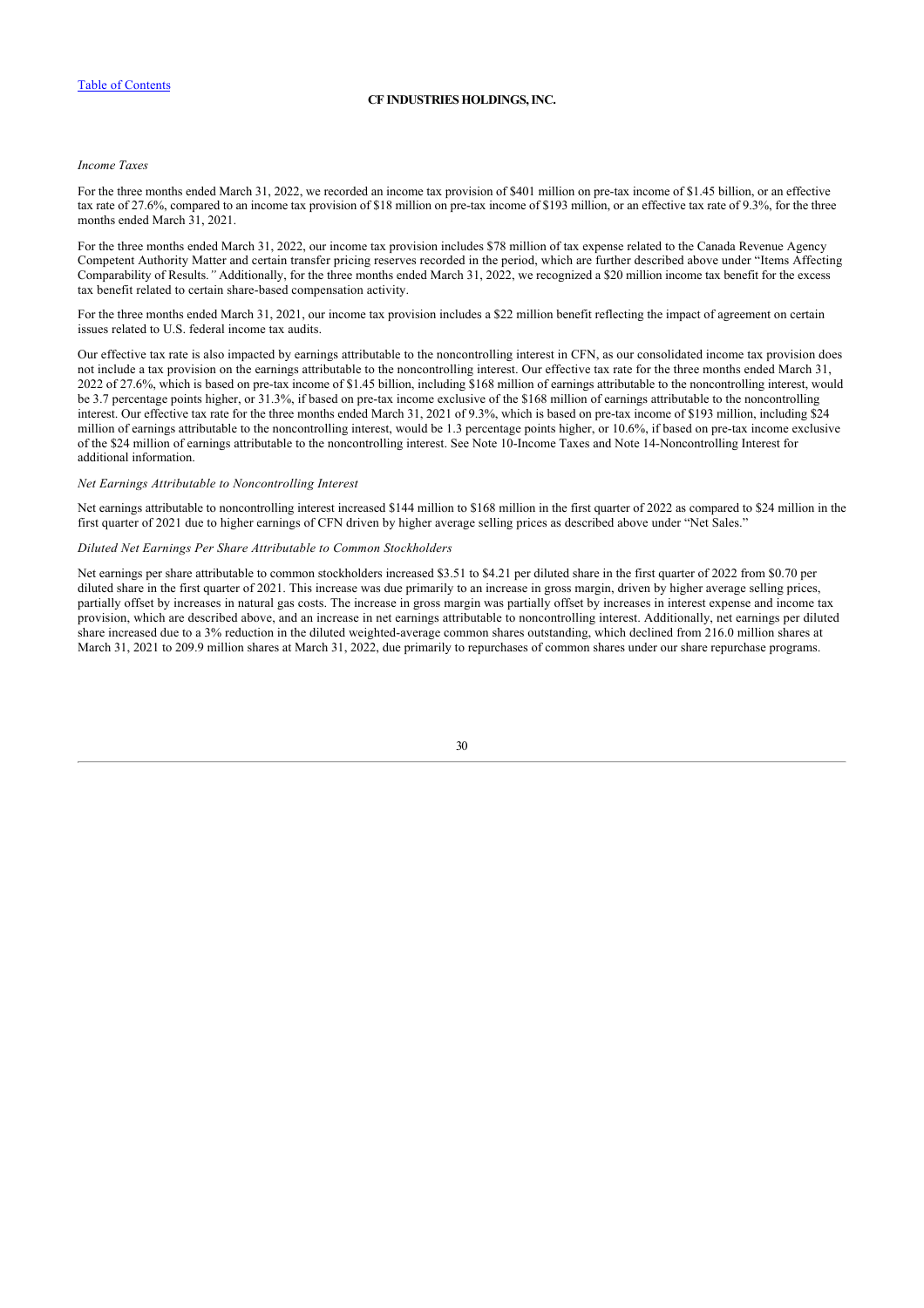# **Operating Results by Business Segment**

Our reportable segments consist of Ammonia, Granular Urea, UAN, AN and Other. These segments are differentiated by products. Our management uses gross margin to evaluate segment performance and allocate resources. Total other operating costs and expenses (consisting primarily of selling, general and administrative expenses and other operating-net) and non-operating expenses (consisting primarily of interest and income taxes), are centrally managed and are not included in the measurement of segment profitability reviewed by management. The following tables present summary operating results by business segment:

|                                   | Ammonia <sup>(1)</sup> |               | Granular<br>UAN <sup>(2)</sup><br>Urea <sup>(2)</sup> |    |               | AN <sup>(2)</sup> |       | $O$ ther <sup>(2)</sup> |       | Consolidated  |       |
|-----------------------------------|------------------------|---------------|-------------------------------------------------------|----|---------------|-------------------|-------|-------------------------|-------|---------------|-------|
|                                   |                        |               |                                                       |    | (in millions) |                   |       |                         |       |               |       |
| Three months ended March 31, 2022 |                        |               |                                                       |    |               |                   |       |                         |       |               |       |
| Net sales                         | \$<br>640              | $\mathcal{S}$ | 765                                                   | \$ | 1,015         | S                 | 223   | \$                      | 225   | <sup>\$</sup> | 2,868 |
| Cost of sales                     | 280                    |               | 270                                                   |    | 345           |                   | 171   |                         | 104   |               | 1,170 |
| Gross margin                      | 360                    |               | 495                                                   |    | 670           | S                 | 52    | \$                      | 121   |               | 1,698 |
| Gross margin percentage           | 56.3%                  |               | 64.7%                                                 |    | 66.0%         |                   | 23.3% |                         | 53.8% |               | 59.2% |
| Three months ended March 31, 2021 |                        |               |                                                       |    |               |                   |       |                         |       |               |       |
| Net sales                         | \$<br>206              | $\mathcal{S}$ | 399                                                   | \$ | 232           | S                 | 105   | \$                      | 106   | S             | 1,048 |
| Cost of sales                     | 80                     |               | 264                                                   |    | 230           |                   | 95    |                         | 90    |               | 759   |
| Gross margin                      | 126                    |               | 135                                                   |    | $\mathcal{D}$ | ς                 | 10    | Φ                       | 16    |               | 289   |
| Gross margin percentage           | 61.2%                  |               | 33.8%                                                 |    | $0.9\%$       |                   | 9.5%  |                         | 15.1% |               | 27.6% |

 $(1)$ Cost of sales and gross margin for the ammonia segment in the three months ended March 31, 2021 include a \$112 million gain on the net settlement of certain natural gas contracts with our suppliers. See Note 13-Derivative Financial Instruments for additional information.  $<sup>(2)</sup>$ The cost of the products that are upgraded into other products is transferred at cost into the upgraded product results.</sup>

 $\mathcal{L}_\mathcal{L} = \{ \mathcal{L}_\mathcal{L} = \{ \mathcal{L}_\mathcal{L} = \{ \mathcal{L}_\mathcal{L} = \{ \mathcal{L}_\mathcal{L} = \{ \mathcal{L}_\mathcal{L} = \{ \mathcal{L}_\mathcal{L} = \{ \mathcal{L}_\mathcal{L} = \{ \mathcal{L}_\mathcal{L} = \{ \mathcal{L}_\mathcal{L} = \{ \mathcal{L}_\mathcal{L} = \{ \mathcal{L}_\mathcal{L} = \{ \mathcal{L}_\mathcal{L} = \{ \mathcal{L}_\mathcal{L} = \{ \mathcal{L}_\mathcal{$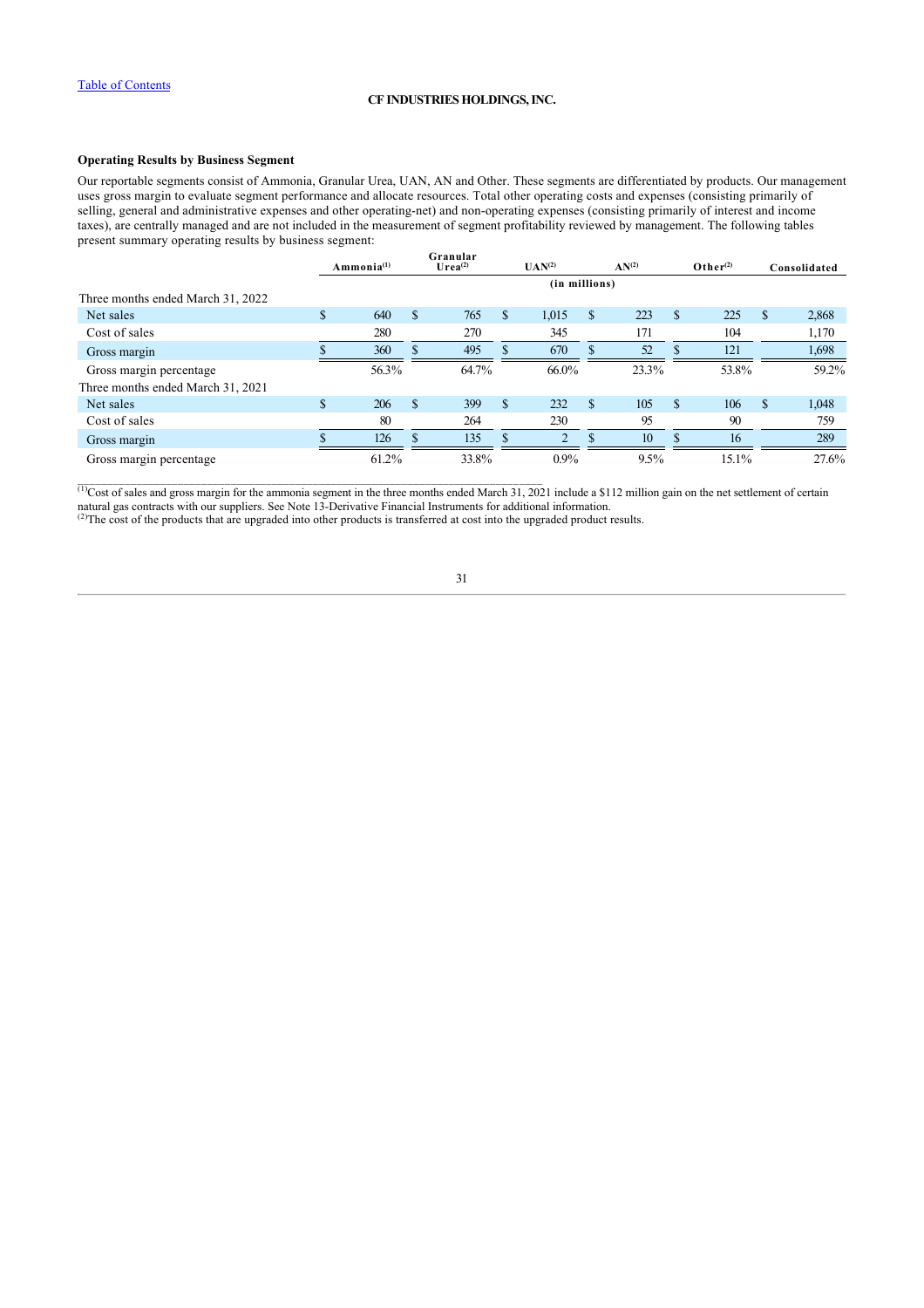# *Ammonia Segment*

Our Ammonia segment produces anhydrous ammonia (ammonia), which is our most concentrated nitrogen product. Ammonia contains 82% nitrogen and 18% hydrogen. The results of our Ammonia segment consist of sales of ammonia to external customers. In addition, ammonia is the base nitrogen product that we upgrade into other nitrogen products such as granular urea, UAN and AN. We produce ammonia at all of our nitrogen manufacturing complexes.

The following table presents summary operating data for our Ammonia segment:

|                                                               | Three Months Ended March 31, |      |       |   |                                               |           |  |  |  |  |
|---------------------------------------------------------------|------------------------------|------|-------|---|-----------------------------------------------|-----------|--|--|--|--|
|                                                               | 2022                         | 2021 |       |   | 2022 v. 2021                                  |           |  |  |  |  |
|                                                               |                              |      |       |   | (dollars in millions, except per ton amounts) |           |  |  |  |  |
| Net sales                                                     | \$<br>640                    | S.   | 206   |   | 434                                           | 211%      |  |  |  |  |
| Cost of sales                                                 | 280                          |      | 80    |   | <b>200</b>                                    | 250%      |  |  |  |  |
| Gross margin                                                  | 360                          |      | 126   |   | 234                                           | 186%      |  |  |  |  |
| Gross margin percentage                                       | 56.3%                        |      | 61.2% |   | $(4.9)\%$                                     |           |  |  |  |  |
| Sales volume by product tons (000s)                           | 727                          |      | 683   |   | 44                                            | 6%        |  |  |  |  |
| Sales volume by nutrient tons $(000s)^{(1)}$                  | 596                          |      | 560   |   | 36                                            | 6%        |  |  |  |  |
| Average selling price per product ton                         | \$<br>880                    | \$.  | 302   |   | 578                                           | 191%      |  |  |  |  |
| Average selling price per nutrient ton $(1)$                  | \$<br>1,074                  | S    | 368   |   | 706                                           | 192%      |  |  |  |  |
| Gross margin per product ton                                  | \$<br>495                    | \$.  | 184   |   | 311                                           | 169%      |  |  |  |  |
| Gross margin per nutrient ton $(1)$                           | \$<br>604                    | S    | 225   |   | 379                                           | 168%      |  |  |  |  |
| Depreciation and amortization                                 | \$<br>34                     | \$.  | 36    | S | (2)                                           | $(6)\%$   |  |  |  |  |
| Unrealized net mark-to-market gain on natural gas derivatives | \$<br>(8)                    | S    | (2)   |   | (6)                                           | $(300)\%$ |  |  |  |  |

 $(1)$ Ammonia represents 82% nitrogen content. Nutrient tons represent the tons of nitrogen within the product tons.

 $\mathcal{L}_\text{max}$ 

### *First Quarter of 2022 Compared to First Quarter of 2021*

*Net Sales.* Net sales in our Ammonia segment increased by \$434 million, or 211%, to \$640 million in the first quarter of 2022 from \$206 million in the first quarter of 2021 due primarily to a 191% increase in average selling prices and a 6% increase in sales volume. Average selling prices increased to \$880 per ton in the first quarter of 2022 compared to \$302 per ton in the first quarter of 2021 due primarily to the impact of a tighter global nitrogen supply and demand balance, in part due to the geopolitical factors as described above under "Market Conditions and Current Developments-Geopolitical Environment." Sales volume was higher due primarily to higher supply availability due to increased production.

*Cost of Sales.* Cost of sales in our Ammonia segment averaged \$385 per ton in the first quarter of 2022, a 226% increase from \$118 per ton in the first quarter of 2021. The increase was due primarily to the impact of the \$112 million gain on the net settlement of certain natural gas contracts in February 2021, which is more fully described under "Market Conditions and Current Developments" above, and higher realized natural gas costs and higher costs for ammonia purchased from our joint venture in Trinidad. The \$112 million gain on the net settlement of certain natural gas contracts reduced cost of sales in the first quarter of 2021 by \$164 per ton, and represents 189 percentage points of the 226% increase in cost of sales per ton.

*Gross Margin*. Gross margin in our Ammonia segment increased by \$234 million to \$360 million in the first quarter of 2022 from \$126 million in the first quarter of 2021, and our gross margin percentage was 56.3% in the first quarter of 2022 compared to 61.2% in the first quarter of 2021. The increase in gross margin was due primarily to a 191% increase in average selling prices, which increased gross margin by \$413 million, and a 6% increase in sales volume, which increased gross margin by \$17 million. These factors were partially offset by an increase in realized natural gas costs, which reduced gross margin by \$52 million, and a \$38 million net increase in manufacturing, maintenance and other costs, driven by higher purchased product costs. In addition, the first quarter of 2021 includes the impact of the \$112 million gain on the net settlement of certain natural gas contracts. Gross margin also includes the impact of an \$8 million unrealized net mark-to-market gain on natural gas derivatives in the first quarter of 2022 compared to a \$2 million gain in the first quarter of 2021.

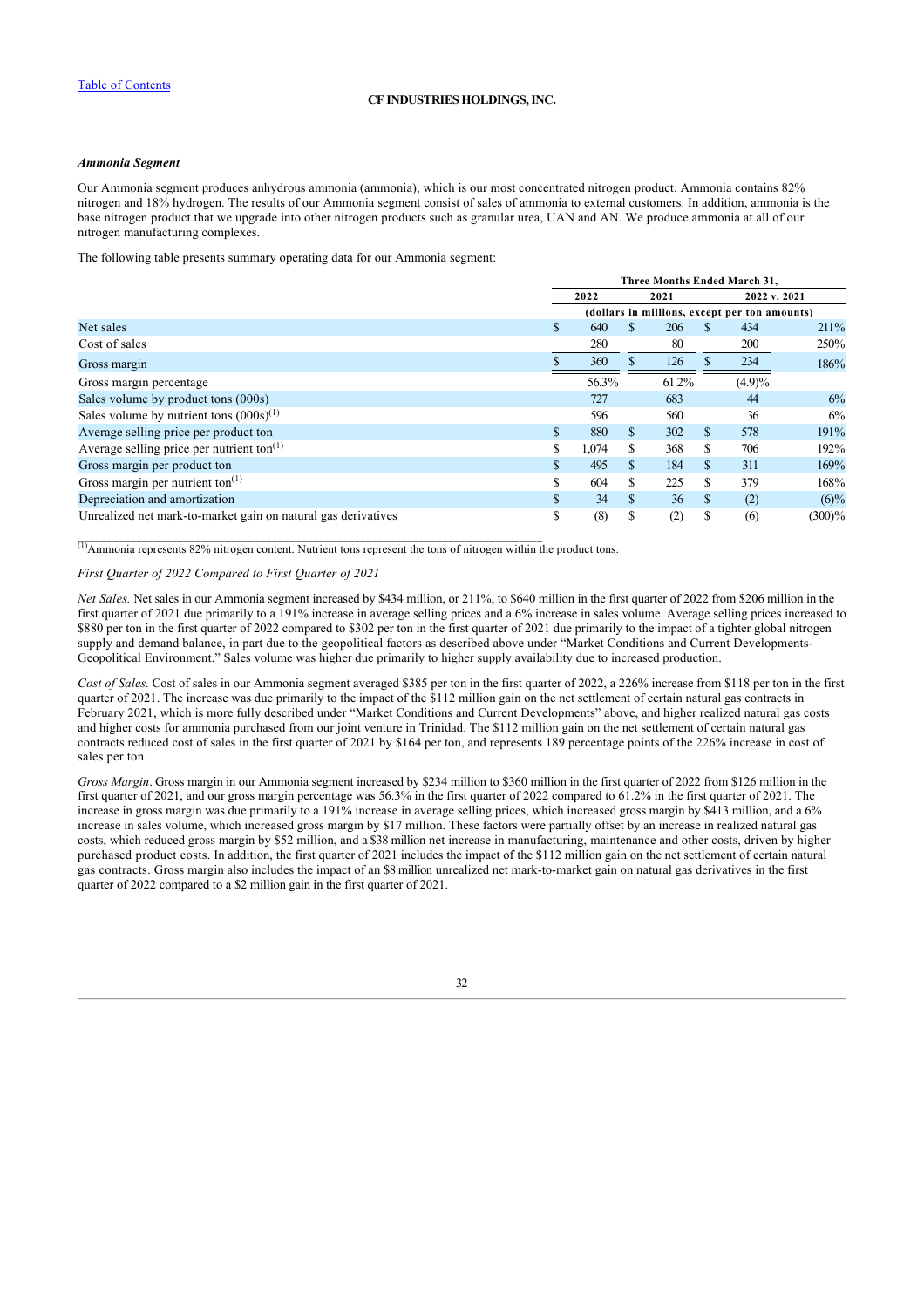# *Granular Urea Segment*

Our Granular Urea segment produces granular urea, which contains 46% nitrogen. Produced from ammonia and carbon dioxide, it has the highest nitrogen content of any of our solid nitrogen fertilizers. Granular urea is produced at our Donaldsonville, Louisiana; Medicine Hat, Alberta; and Port Neal, Iowa, nitrogen complexes.

The following table presents summary operating data for our Granular Urea segment:

|                                                               | Three Months Ended March 31, |              |       |   |                                               |           |  |  |  |  |
|---------------------------------------------------------------|------------------------------|--------------|-------|---|-----------------------------------------------|-----------|--|--|--|--|
|                                                               | 2022                         | 2021         |       |   | 2022 v. 2021                                  |           |  |  |  |  |
|                                                               |                              |              |       |   | (dollars in millions, except per ton amounts) |           |  |  |  |  |
| Net sales                                                     | \$<br>765                    | \$.          | 399   |   | 366                                           | 92%       |  |  |  |  |
| Cost of sales                                                 | 270                          |              | 264   |   | 6                                             | $2\%$     |  |  |  |  |
| Gross margin                                                  | 495                          |              | 135   |   | 360                                           | 267%      |  |  |  |  |
| Gross margin percentage                                       | 64.7%                        |              | 33.8% |   | 30.9%                                         |           |  |  |  |  |
| Sales volume by product tons (000s)                           | 1,096                        |              | 1,320 |   | (224)                                         | (17)%     |  |  |  |  |
| Sales volume by nutrient tons $(000s)^{(1)}$                  | 504                          |              | 607   |   | (103)                                         | (17)%     |  |  |  |  |
| Average selling price per product ton                         | \$<br>698                    | $\mathbf{s}$ | 302   | S | 396                                           | 131%      |  |  |  |  |
| Average selling price per nutrient ton $(1)$                  | \$<br>1,518                  | S.           | 657   | S | 861                                           | 131%      |  |  |  |  |
| Gross margin per product ton                                  | \$<br>452                    | \$           | 102   |   | 350                                           | 343%      |  |  |  |  |
| Gross margin per nutrient ton $(1)$                           | \$<br>982                    | S            | 222   |   | 760                                           | 342%      |  |  |  |  |
| Depreciation and amortization                                 | \$<br>64                     | \$.          | 66    |   | (2)                                           | $(3)\%$   |  |  |  |  |
| Unrealized net mark-to-market gain on natural gas derivatives | \$<br>(7)                    | \$           | (2)   |   | (5)                                           | $(250)\%$ |  |  |  |  |

 $(1)$ Granular urea represents 46% nitrogen content. Nutrient tons represent the tons of nitrogen within the product tons.

\_\_\_\_\_\_\_\_\_\_\_\_\_\_\_\_\_\_\_\_\_\_\_\_\_\_\_\_\_\_\_\_\_\_\_\_\_\_\_\_\_\_\_\_\_\_\_\_\_\_\_\_\_\_\_\_\_\_\_\_\_\_\_\_\_\_\_\_\_\_\_\_\_\_\_\_\_\_\_

# *First Quarter of 2022 Compared to First Quarter of 2021*

*Net Sales.* Net sales in our Granular Urea segment increased \$366 million, or 92%, to \$765 million in the first quarter of 2022 from \$399 million in the first quarter of 2021 due primarily to a 131% increase in average selling prices, partially offset by a 17% decrease in sales volume. Average selling prices increased to \$698 per ton in the first quarter of 2022 compared to \$302 per ton in the first quarter of 2021 due primarily to the impact of a tighter global nitrogen supply and demand balance, in part due to the geopolitical factors as described above under "Market Conditions and Current Developments-Geopolitical Environment." Sales volume was lower due primarily to lower supply availability resulting from lower production.

*Cost of Sales.* Cost of sales in our Granular Urea segment averaged \$246 per ton in the first quarter of 2022, a 23% increase from \$200 per ton in the first quarter of 2021, due primarily to higher realized natural gas costs.

*Gross Margin*. Gross margin in our Granular Urea segment increased by \$360 million to \$495 million in the first quarter of 2022 from \$135 million in the first quarter of 2021, and our gross margin percentage was 64.7% in the first quarter of 2022 compared to 33.8% in the first quarter of 2021. The increase in gross margin was due primarily to a 131% increase in average selling prices, which increased gross margin by \$426 million, and a \$3 million net decrease in manufacturing, maintenance and other costs. These factors were partially offset by an increase in realized natural gas costs, which reduced gross margin by \$48 million, and a 17% decrease in sales volume, which decreased gross margin by \$26 million. Gross margin also includes the impact of a \$7 million unrealized net mark-to-market gain on natural gas derivatives in the first quarter of 2022 compared to a \$2 million gain in the first quarter of 2021.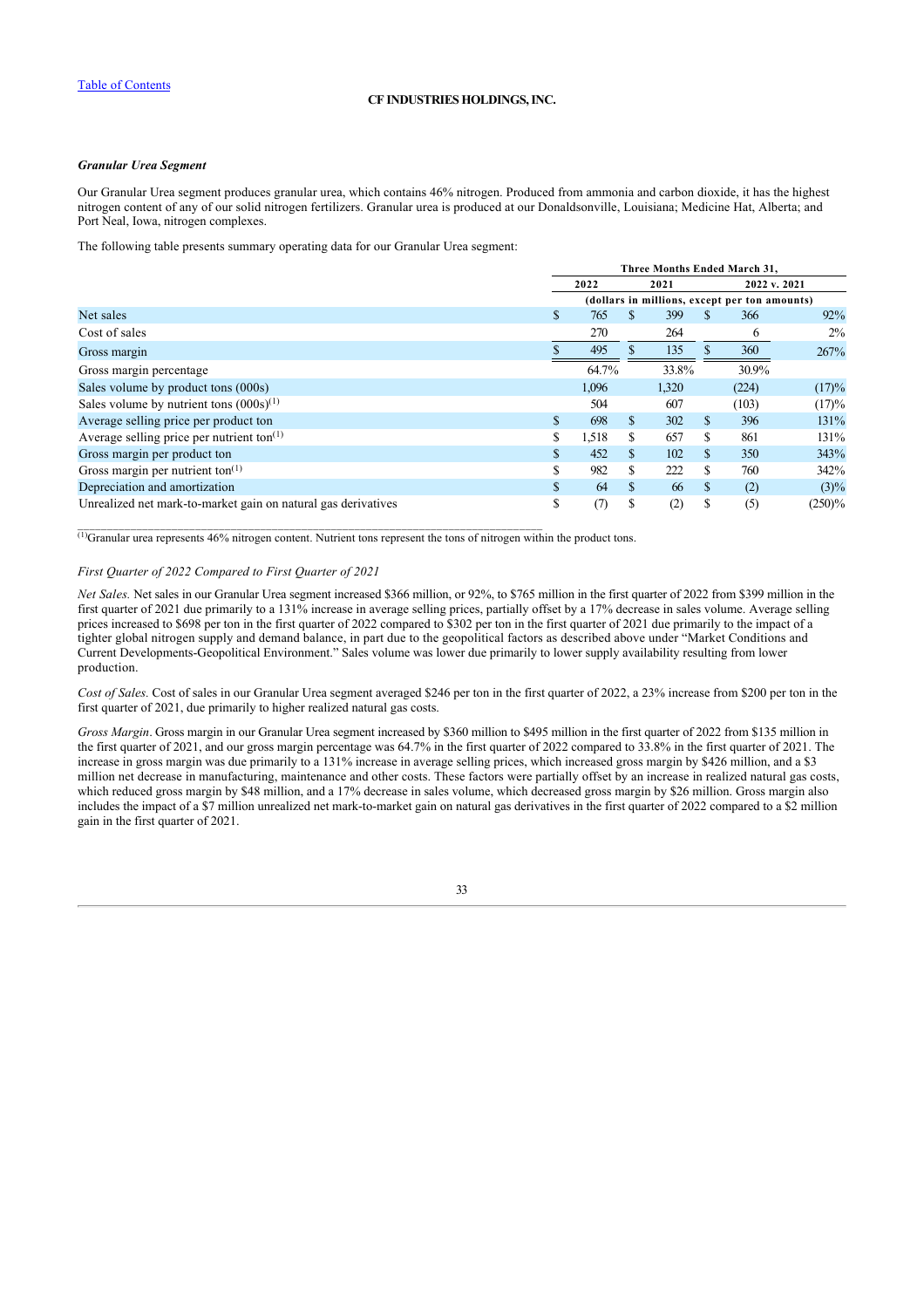# *UAN Segment*

Our UAN segment produces urea ammonium nitrate solution (UAN). UAN, a liquid fertilizer product with a nitrogen content that typically ranges from 28% to 32%, is produced by combining urea and ammonium nitrate. UAN is produced at our nitrogen complexes in Courtright, Ontario; Donaldsonville, Louisiana; Port Neal, Iowa; Verdigris, Oklahoma; Woodward, Oklahoma; and Yazoo City, Mississippi.

The following table presents summary operating data for our UAN segment:

|                                                               | <b>Three Months Ended March 31.</b> |       |                                               |                |     |              |           |  |  |  |
|---------------------------------------------------------------|-------------------------------------|-------|-----------------------------------------------|----------------|-----|--------------|-----------|--|--|--|
|                                                               |                                     | 2022  |                                               | 2021           |     | 2022 v. 2021 |           |  |  |  |
|                                                               |                                     |       | (dollars in millions, except per ton amounts) |                |     |              |           |  |  |  |
| Net sales                                                     | \$                                  | 1,015 | \$.                                           | 232            |     | 783          | 338%      |  |  |  |
| Cost of sales                                                 |                                     | 345   |                                               | 230            |     | 115          | 50%       |  |  |  |
| Gross margin                                                  |                                     | 670   |                                               | $\overline{2}$ |     | 668          | N/M       |  |  |  |
| Gross margin percentage                                       |                                     | 66.0% |                                               | $0.9\%$        |     | 65.1%        |           |  |  |  |
| Sales volume by product tons (000s)                           |                                     | 1.828 |                                               | 1,514          |     | 314          | 21%       |  |  |  |
| Sales volume by nutrient tons $(000s)^{(1)}$                  |                                     | 576   |                                               | 476            |     | 100          | 21%       |  |  |  |
| Average selling price per product ton                         | \$                                  | 555   | \$.                                           | 153            | S.  | 402          | 263%      |  |  |  |
| Average selling price per nutrient ton $(1)$                  | \$                                  | 1,762 | S                                             | 487            | S.  | 1,275        | 262%      |  |  |  |
| Gross margin per product ton                                  | \$                                  | 367   | \$                                            |                | \$  | 366          | N/M       |  |  |  |
| Gross margin per nutrient ton $(1)$                           | \$                                  | 1,163 | \$                                            | 4              | \$  | 1,159        | N/M       |  |  |  |
| Depreciation and amortization                                 | \$                                  | 70    | \$.                                           | 56             | \$. | 14           | 25%       |  |  |  |
| Unrealized net mark-to-market gain on natural gas derivatives | \$                                  | (8)   | \$                                            | (2)            |     | (6)          | $(300)\%$ |  |  |  |

N/M-Not Meaningful

 $^{(1)}$ UAN represents between 28% and 32% of nitrogen content. Nutrient tons represent the tons of nitrogen within the product tons.

\_\_\_\_\_\_\_\_\_\_\_\_\_\_\_\_\_\_\_\_\_\_\_\_\_\_\_\_\_\_\_\_\_\_\_\_\_\_\_\_\_\_\_\_\_\_\_\_\_\_\_\_\_\_\_\_\_\_\_\_\_\_\_\_\_\_\_\_\_\_\_\_\_\_\_\_\_\_\_

# *First Quarter of 2022 Compared to First Quarter of 2021*

*Net Sales.* Net sales in our UAN segment increased \$783 million, or 338%, to \$1.02 billion in the first quarter of 2022 from \$232 million in the first quarter of 2021 due to a 263% increase in average selling prices and a 21% increase in sales volume. Average selling prices increased to \$555 per ton in the first quarter of 2022 compared to \$153 per ton in the first quarter of 2021 due primarily to the impact of a tighter global nitrogen supply and demand balance, in part due to the geopolitical factors as described above under "Market Conditions and Current Developments-Geopolitical Environment." Sales volume was higher due primarily to higher supply availability resulting from an increase in production.

*Cost of Sales.* Cost of sales in our UAN segment averaged \$188 per ton in the first quarter of 2022, a 24% increase from \$152 per ton in the first quarter of 2021, due primarily to the impact of higher realized natural gas costs and higher freight and distribution costs to ship UAN to meet demand on both the east and west coasts of the United States.

*Gross Margin*. Gross margin in our UAN segment increased by \$668 million to \$670 million in the first quarter of 2022 from \$2 million in the first quarter of 2021, and our gross margin percentage was 66.0% in the first quarter of 2022 compared to 0.9% in the first quarter of 2021. The increase in gross margin was due primarily to a 263% increase in average selling prices, which increased gross margin by \$736 million, and a 21% increase in sales volume, which increased gross margin by \$12 million. These factors were partially offset by an increase in realized natural gas costs, which reduced gross margin by \$65 million, and a \$21 million net increase in manufacturing, maintenance and other costs. Gross margin also includes the impact of an \$8 million unrealized net mark-to-market gain on natural gas derivatives in the first quarter of 2022 compared to a \$2 million gain in the first quarter of 2021.

# *Antidumping and Countervailing Duty Investigations*

On June 30, 2021, we filed petitions with the U.S. Department of Commerce (Commerce) and the U.S. International Trade Commission (ITC) requesting the initiation of antidumping and countervailing duty investigations on imports of UAN from Russia and Trinidad. On August 13, 2021, the ITC made an affirmative preliminary determination that there is a reasonable indication that the U.S. UAN industry is materially injured by reason of imports of UAN from Russia and Trinidad.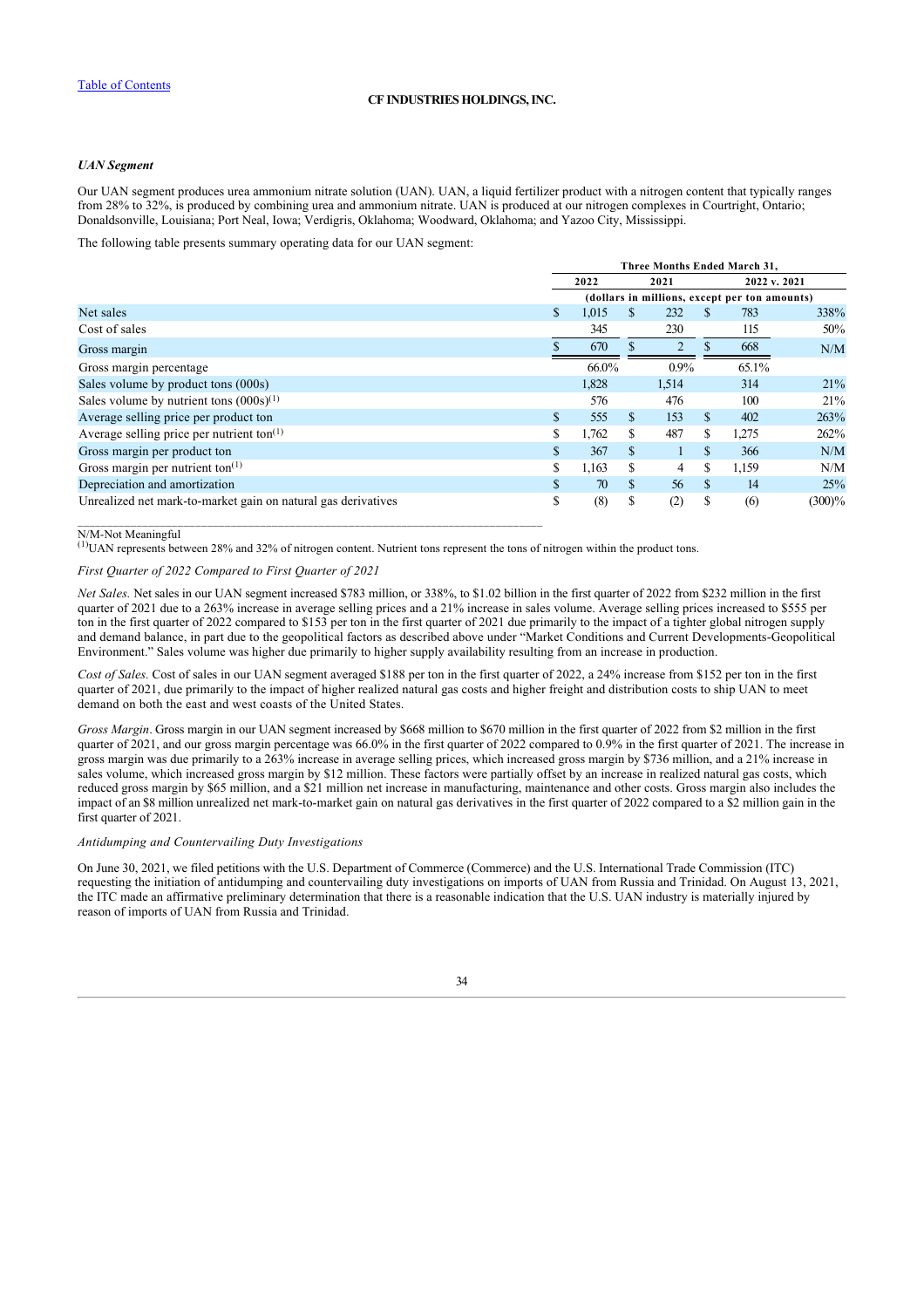On November 30, 2021, Commerce announced preliminary countervailing duty determinations finding that UAN imports from Russia are unfairly subsidized at rates ranging from 9.66% to 9.84% and UAN imports from Trinidad are unfairly subsidized at a rate of 1.83%, and imposed preliminary cash deposit requirements on those imports.

On January 27, 2022, Commerce announced preliminary antidumping duty determinations finding that Russian UAN imports are dumped (i.e. sold at less than fair value) into the U.S. market at rates ranging from 9.15% to 127.19%, and that Trinidadian UAN imports are dumped at a rate of 63.08%, and imposed preliminary cash deposit requirements on those imports. Commerce issued a correction to its Trinidad finding on March 8, 2022, finding that Trinidadian UAN imports are dumped at a rate of 111.64% and modified the cash deposit requirements.

Commerce is scheduled to issue final antidumping and countervailing duty determinations later in 2022 and, if any of Commerce's final determinations are affirmative, the ITC will make final determinations as to whether the unfairly traded imports materially injure or threaten material injury to the U.S. UAN industry. If the ITC makes affirmative final determinations, then Commerce will impose duties equal to the level of dumping and unfair subsidies it finds. At this time, we cannot predict the outcome of the proceedings, including whether final antidumping or countervailing duties will be imposed on imports from either Russia or Trinidad, or the rate of any such duties.

### *AN Segment*

Our AN segment produces ammonium nitrate (AN). AN, which has a nitrogen content between 29% and 35%, is produced by combining anhydrous ammonia and nitric acid. AN is used as nitrogen fertilizer and is also used by industrial customers for commercial explosives and blasting systems. AN is produced at our nitrogen complexes in Yazoo City, Mississippi and Ince and Billingham, United Kingdom.

The following table presents summary operating data for our AN segment:

|                                                               | Three Months Ended March 31.                  |       |     |                          |    |              |         |  |  |  |
|---------------------------------------------------------------|-----------------------------------------------|-------|-----|--------------------------|----|--------------|---------|--|--|--|
|                                                               |                                               | 2022  |     | 2021                     |    | 2022 v. 2021 |         |  |  |  |
|                                                               | (dollars in millions, except per ton amounts) |       |     |                          |    |              |         |  |  |  |
| Net sales                                                     | \$                                            | 223   | S   | 105                      |    | 118          | 112%    |  |  |  |
| Cost of sales                                                 |                                               | 171   |     | 95                       |    | 76           | 80%     |  |  |  |
| Gross margin                                                  |                                               | 52    |     | 10                       |    | 42           | 420%    |  |  |  |
| Gross margin percentage                                       |                                               | 23.3% |     | $9.5\%$                  |    | 13.8%        |         |  |  |  |
| Sales volume by product tons (000s)                           |                                               | 428   |     | 438                      |    | (10)         | $(2)\%$ |  |  |  |
| Sales volume by nutrient tons $(000s)^{(1)}$                  |                                               | 146   |     | 147                      |    | $^{(1)}$     | (1)%    |  |  |  |
| Average selling price per product ton                         | \$                                            | 521   | \$. | 240                      | S. | 281          | 117%    |  |  |  |
| Average selling price per nutrient ton <sup>(1)</sup>         | \$                                            | 1,527 | S   | 714                      |    | 813          | 114%    |  |  |  |
| Gross margin per product ton                                  | \$                                            | 121   | \$  | 23                       | S. | 98           | 426%    |  |  |  |
| Gross margin per nutrient ton $(1)$                           | \$                                            | 356   | \$  | 68                       |    | 288          | 424%    |  |  |  |
| Depreciation and amortization                                 | \$                                            | 17    | \$  | 19                       | \$ | (2)          | (11)%   |  |  |  |
| Unrealized net mark-to-market gain on natural gas derivatives | \$                                            | (6)   | \$  | $\overline{\phantom{a}}$ | S  | (6)          | N/M     |  |  |  |

N/M-Not Meaningful

 $^{(1)}$ AN represents between 29% and 35% of nitrogen content. Nutrient tons represent the tons of nitrogen within the product tons.

#### *First Quarter of 2022 Compared to First Quarter of 2021*

On September 15, 2021, we announced the halt of operations at both our Ince and Billingham manufacturing facilities in the United Kingdom due to negative profitability driven by the high cost of natural gas. Shortly thereafter, we restarted production at our Billingham facility; however, production continues to be idled at our Ince facility. See the discussion under "Market Conditions and Current Developments-United Kingdom Energy Crisis," above, for further information.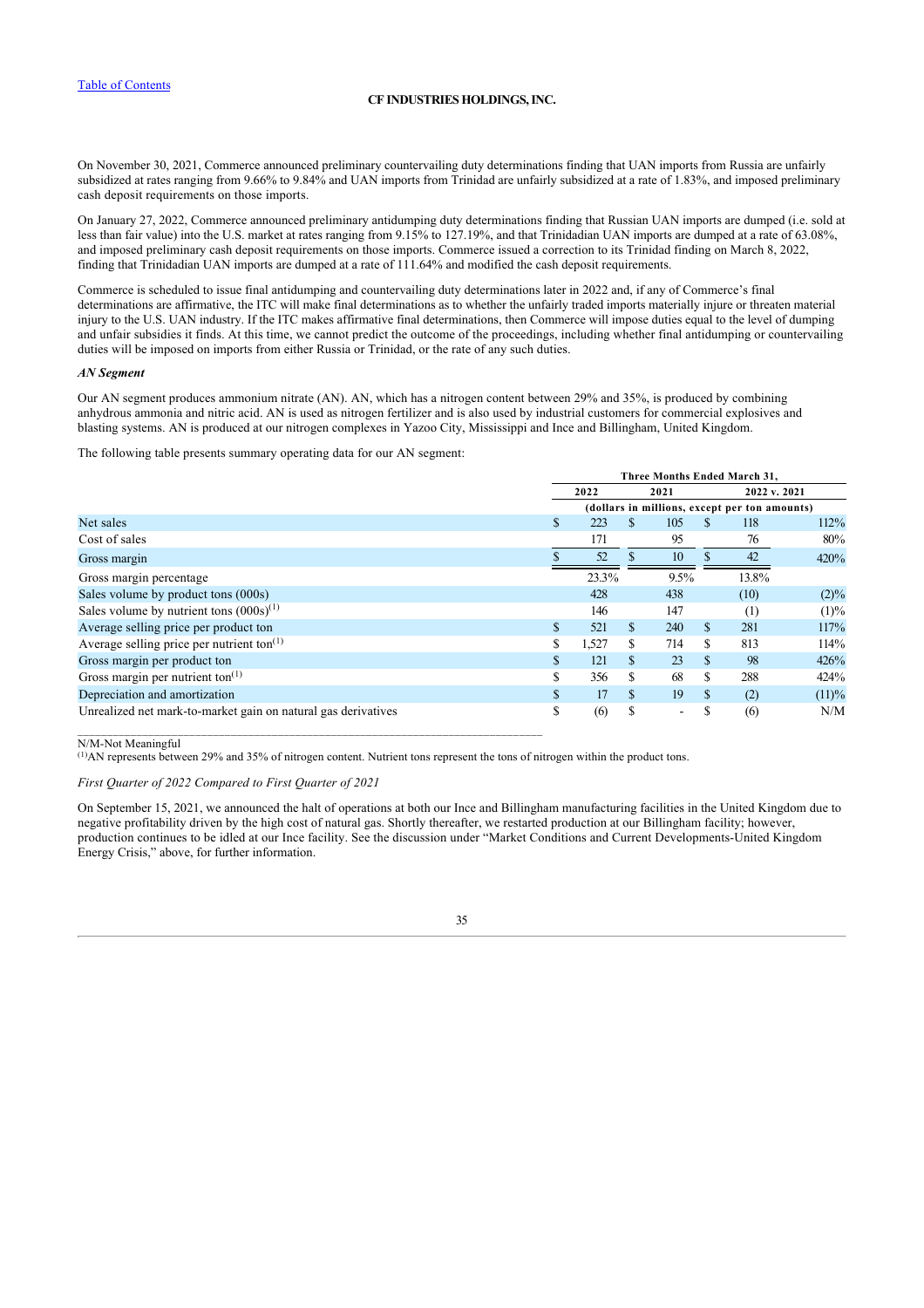*Net Sales.* Net sales in our AN segment increased \$118 million, or 112%, to \$223 million in the first quarter of 2022 from \$105 million in the first quarter of 2021 due to a 117% increase in average selling prices, partially offset by a 2% decrease in sales volume. Average selling prices increased to \$521 per ton in the first quarter of 2022 compared to \$240 per ton in the first quarter of 2021 due primarily to the impact of a tighter global nitrogen supply and demand balance, in part due to the geopolitical factors as described above under "Market Conditions and Current Developments-Geopolitical Environment." Sales volume declined due primarily to lower supply availability resulting from lower production.

*Cost of Sales.* Cost of sales in our AN segment averaged \$400 per ton in the first quarter of 2022, an 84% increase from \$217 per ton in the first quarter of 2021. The increase was due primarily to higher realized natural gas costs. Natural gas costs increased in both the United States and the United Kingdom in the first quarter of 2022. As measured by the average daily market price at the Henry Hub, natural gas prices in the United States increased to \$4.60 per MMBtu in the first quarter of 2022 from \$3.38 per MMBtu in the first quarter of 2021. In the United Kingdom, the average daily market price of natural gas at the NBP increased to \$30.20 per MMBtu in the first quarter of 2022 from \$6.90 per MMBtu in the first quarter of 2021. See the discussion under "Market Conditions and Current Developments-Natural Gas," above, for further information.

*Gross Margin*. Gross margin in our AN segment increased \$42 million to \$52 million in the first quarter of 2022 from \$10 million in the first quarter of 2021, and our gross margin percentage was 23.3% in the first quarter of 2022 compared to 9.5% in the first quarter of 2021. The increase in gross margin was due primarily to a 117% increase in average selling prices, which increased gross margin by \$122 million, and an increase of \$3 million due to product mix. This increase was partially offset by an increase in realized natural gas costs, which reduced gross margin by \$77 million, and a net increase of \$12 million in manufacturing, maintenance and other costs. Gross margin also includes the impact of a \$6 million unrealized net markto-market gain on natural gas derivatives in the first quarter of 2022.

### *Other Segment*

Our Other segment primarily includes the following products:

•Diesel exhaust fluid (DEF) is an aqueous urea solution typically made with 32.5% or 50% high-purity urea and the remainder deionized water. •Urea liquor is a liquid product that we sell in concentrations of 40%, 50% and 70% urea as a chemical intermediate.

•Nitric acid is a nitrogen-based mineral acid that is used in the production of nitrate-based fertilizers, nylon precursors and other specialty

chemicals.

•Compound fertilizer products (NPKs) are granular fertilizer products for which the nutrient content is a combination of nitrogen, phosphorus and potassium.

The following table presents summary operating data for our Other segment:

|                                                               | Three Months Ended March 31,                  |       |     |                          |     |              |          |  |  |  |
|---------------------------------------------------------------|-----------------------------------------------|-------|-----|--------------------------|-----|--------------|----------|--|--|--|
|                                                               |                                               | 2022  |     | 2021                     |     | 2022 v. 2021 |          |  |  |  |
|                                                               | (dollars in millions, except per ton amounts) |       |     |                          |     |              |          |  |  |  |
| Net sales                                                     | \$                                            | 225   | S   | 106                      |     | 119          | 112%     |  |  |  |
| Cost of sales                                                 |                                               | 104   |     | 90                       |     | 14           | 16%      |  |  |  |
| Gross margin                                                  |                                               | 121   |     | 16                       |     | 105          | N/M      |  |  |  |
| Gross margin percentage                                       |                                               | 53.8% |     | 15.1%                    |     | 38.7%        |          |  |  |  |
| Sales volume by product tons (000s)                           |                                               | 545   |     | 609                      |     | (64)         | (11)%    |  |  |  |
| Sales volume by nutrient tons $(000s)^{(1)}$                  |                                               | 104   |     | 122                      |     | (18)         | $(15)\%$ |  |  |  |
| Average selling price per product ton                         | \$                                            | 413   | \$. | 174                      | S.  | 239          | 137%     |  |  |  |
| Average selling price per nutrient ton $(1)$                  | \$                                            | 2,163 | S   | 869                      | S.  | 1,294        | 149%     |  |  |  |
| Gross margin per product ton                                  | \$                                            | 222   | S   | 26                       |     | 196          | N/M      |  |  |  |
| Gross margin per nutrient ton $(1)$                           | \$                                            | 1,163 | S   | 131                      | S.  | 1,032        | N/M      |  |  |  |
| Depreciation and amortization                                 | \$                                            | 19    | \$  | 22                       | \$. | (3)          | (14)%    |  |  |  |
| Unrealized net mark-to-market gain on natural gas derivatives | \$                                            | (4)   | \$  | $\overline{\phantom{a}}$ | S   | (4)          | N/M      |  |  |  |

N/M-Not Meaningful

 $<sup>(1)</sup>$ Nutrient tons represent the tons of nitrogen within the product tons.</sup>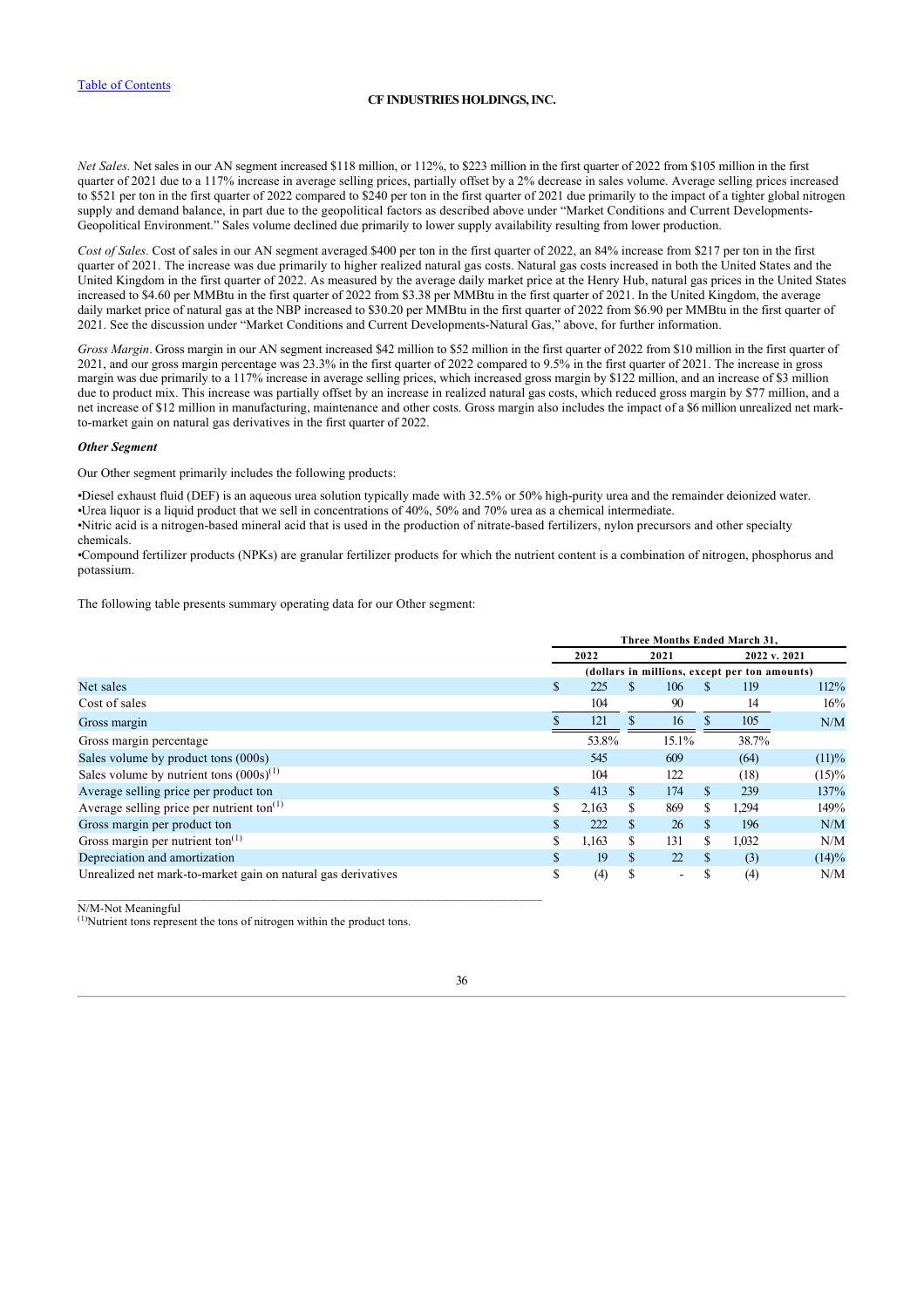### *First Quarter of 2022 Compared to First Quarter of 2021*

*Net Sales.* Net sales in our Other segment increased by \$119 million, or 112%, to \$225 million in the first quarter of 2022 from \$106 million in the first quarter of 2021 due to a 137% increase in average selling prices, partially offset by an 11% decrease in sales volume. The increase in average selling prices was due primarily to the impact of a tighter global nitrogen supply and demand balance, in part due to the geopolitical factors as described above under "Market Conditions and Current Developments-Geopolitical Environment." The decrease in sales volume was due primarily to lower NPK sales volumes in the first quarter of 2022, as our Ince manufacturing plant continues to be idled, and lower urea liquor sales volumes.

*Cost of Sales.* Cost of sales in our Other segment averaged \$191 per ton in the first quarter of 2022, a 29% increase from \$148 per ton in the first quarter of 2021, due primarily to higher realized natural gas costs.

*Gross Margin*. Gross margin in our Other segment increased by \$105 million to \$121 million in the first quarter of 2022 from \$16 million in the first quarter of 2021, and our gross margin percentage was 53.8% in the first quarter of 2022 compared to 15.1% in the first quarter of 2021. The increase in gross margin was due to a 137% increase in average selling prices, which increased gross margin by \$132 million. The increase in average selling prices was partially offset by an increase in realized natural gas costs, which reduced gross margin by \$29 million, and an 11% decrease in sales volume, which decreased gross margin by \$2 million. Gross margin also includes the impact of a \$4 million unrealized net mark-to-market gain on natural gas derivatives in the first quarter of 2022.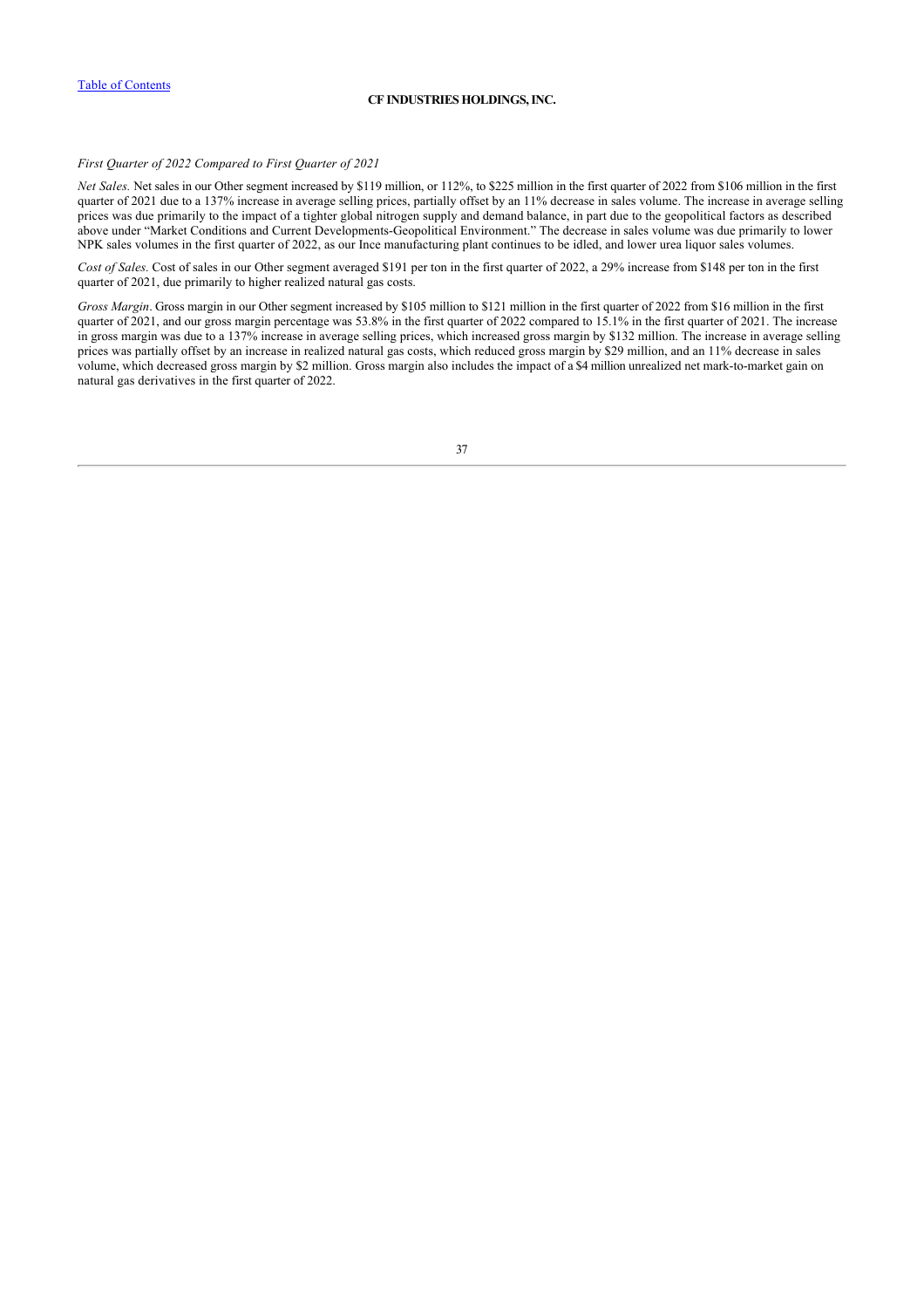### **Liquidity and Capital Resources**

Our primary uses of cash are generally for operating costs, working capital, capital expenditures, debt service, investments, taxes, share repurchases and dividends. Our working capital requirements are affected by several factors, including demand for our products, selling prices, raw material costs, freight costs and seasonal factors inherent in the business. In addition, we may from time to time seek to retire or purchase our outstanding debt through cash purchases, in open market or privately negotiated transactions or otherwise. Such repurchases, if any, will depend on prevailing market conditions, our liquidity requirements, contractual restrictions and other factors. The amounts involved may be material.

Generally, our primary source of cash is cash from operations, which includes cash generated by customer advances. We may also from time to time access the capital markets or engage in borrowings under our revolving credit agreement.

As of March 31, 2022, our cash and cash equivalents balance was \$2.62 billion, an increase of \$989 million from \$1.63 billion at December 31, 2021. At March 31, 2022, we were in compliance with all applicable covenant requirements under our revolving credit agreement and senior notes, and unused borrowing capacity under our revolving credit agreement was \$750 million.

On March 21, 2022, we announced that our wholly owned subsidiary CF Industries, Inc. elected to redeem in full the \$500 million outstanding principal amount of its 3.450% senior notes due June 2023 (the 2023 Notes) on April 21, 2022, in accordance with the optional redemption provisions in the indenture governing the 2023 Notes. See the discussion under "Debt," below, for further information.

On April 27, 2022, the Board declared a quarterly dividend of \$0.40 per common share, representing an increase from the quarterly dividend of \$0.30 per common share that was declared and paid in the first quarter of 2022. The dividend will be paid on May 31, 2022 to stockholders of record as of May 16, 2022.

### *Cash Equivalents*

Cash equivalents include highly liquid investments that are readily convertible to known amounts of cash with original maturities of three months or less. Under our short-term investment policy, we may invest our cash balances, either directly or through mutual funds, in several types of investment-grade securities, including notes and bonds issued by governmental entities or corporations. Securities issued by governmental entities include those issued directly by the U.S. and Canadian federal governments; those issued by state, local or other governmental entities; and those guaranteed by entities affiliated with governmental entities.

### *Share Repurchase Program*

On November 3, 2021, the Board authorized the repurchase of up to \$1.5 billion of CF Holdings common stock through December 31, 2024 (the 2021 Share Repurchase Program). Repurchases under the 2021 Share Repurchase Program may be made from time to time in the open market, through privately negotiated transactions, through block transactions or otherwise. The manner, timing and amount of repurchases will be determined by our management based on the evaluation of market conditions, stock price, and other factors. In the three months ended March 31, 2022, we repurchased approximately 1.3 million shares under the 2021 Share Repurchase Program for \$100 million, of which \$3 million was accrued and unpaid as of March 31, 2022.

#### *Capital Spending*

We make capital expenditures to sustain our asset base, increase our capacity, improve plant efficiency and comply with various environmental, health and safety requirements. Capital expenditures totaled \$63 million in the first three months of 2022 compared to \$71 million in the first three months of 2021.

We currently anticipate that capital expenditures for the full year of 2022 will be in the range of \$500 to \$550 million, which includes capital expenditures at our Donaldsonville complex related to green and blue ammonia projects. Planned capital expenditures are generally subject to change due to delays in regulatory approvals or permitting, unanticipated increases in cost, changes in scope and completion time, performance of third parties, delays in the receipt of equipment, adverse weather, defects in materials and workmanship, labor or material shortages, transportation constraints, acceleration or delays in the timing of the work and other unforeseen difficulties.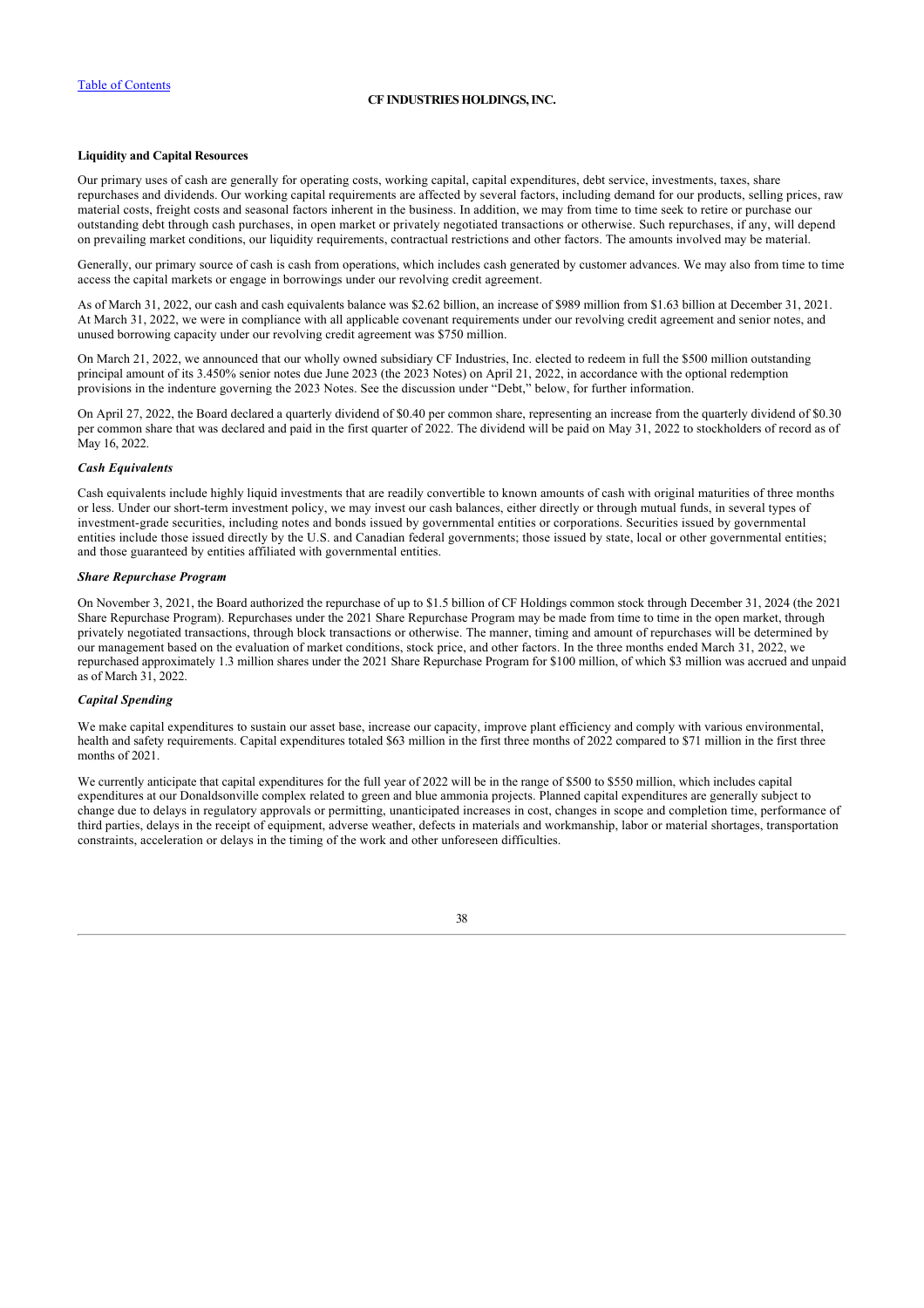#### *Canada Revenue Agency Competent Authority Matter*

In connection with the matter described above under "Items Affecting Comparability of Results-Canada Revenue Agency Competent Authority Matter," we expect Canadian tax authorities will assess additional tax and interest for tax years 2006 to 2011 of approximately \$225 million, based on current estimates, which we expect will be due in the third quarter of 2022, and the Company will file amended tax returns with U.S. federal and state tax authorities for the relevant tax years, as a result of which we expect to receive net refunds of approximately \$50 million, including tax and interest, in the next twelve months.

### *United Kingdom Energy Crisis*

As discussed under "Market Conditions and Current Developments-United Kingdom Energy Crisis," above, during the third quarter of 2021, the United Kingdom began experiencing an energy crisis that included a substantial increase in the price of natural gas, which impacted our U.K. operations. Management continues to assess these volatile market conditions in the United Kingdom. The factors that could lead to the resolution of the U.K. energy crisis, and the timing of any such resolution, are unknown to us. Production continues to be idled at our Ince facility, while the Billingham facility is currently operating. There remains significant uncertainty regarding future plans for these sites pending greater clarity as to the future cost of natural gas and electricity, selling prices for the products we produce in the United Kingdom and U.K. government policy, which could lead to the continued idling or shutting down of our U.K. facilities. This could result in, among other things, additional funding to support the cash needs of our U.K. operations and recognition of further losses or further asset impairment charges related to our U.K. operations. Each of these actions could have a material adverse impact on our results of operations and cash flows.

### *Debt*

#### *Revolving Credit Agreement*

We have a senior unsecured revolving credit agreement (the Revolving Credit Agreement), which provides for a revolving credit facility of up to \$750 million with a maturity of December 5, 2024. The Revolving Credit Agreement includes a letter of credit sub-limit of \$125 million. Borrowings under the Revolving Credit Agreement may be used for working capital, capital expenditures, acquisitions, share repurchases and other general corporate purposes. CF Industries is the lead borrower, and CF Holdings is the sole guarantor, under the Revolving Credit Agreement.

Borrowings under the Revolving Credit Agreement may be denominated in U.S. dollars, Canadian dollars, euros and British pounds, and bear interest at a per annum rate equal to an applicable eurocurrency rate or base rate plus, in either case, a specified margin. We are required to pay an undrawn commitment fee on the undrawn portion of the commitments under the Revolving Credit Agreement and customary letter of credit fees. The specified margin and the amount of the commitment fee depend on CF Holdings' credit rating at the time.

As of March 31, 2022, we had unused borrowing capacity under the Revolving Credit Agreement of \$750 million and no outstanding letters of credit. There were no borrowings outstanding under the Revolving Credit Agreement as of March 31, 2022 or December 31, 2021, or during the three months ended March 31, 2022.

The Revolving Credit Agreement contains representations and warranties and affirmative and negative covenants, including financial covenants. As of March 31, 2022, we were in compliance with all covenants under the Revolving Credit Agreement.

#### *Letters of Credit*

In addition to the letters of credit that may be issued under the Revolving Credit Agreement, as described above, we have also entered into a bilateral agreement with capacity to issue up to \$250 million of letters of credit. As of March 31, 2022, approximately \$197 million of letters of credit were outstanding under this agreement.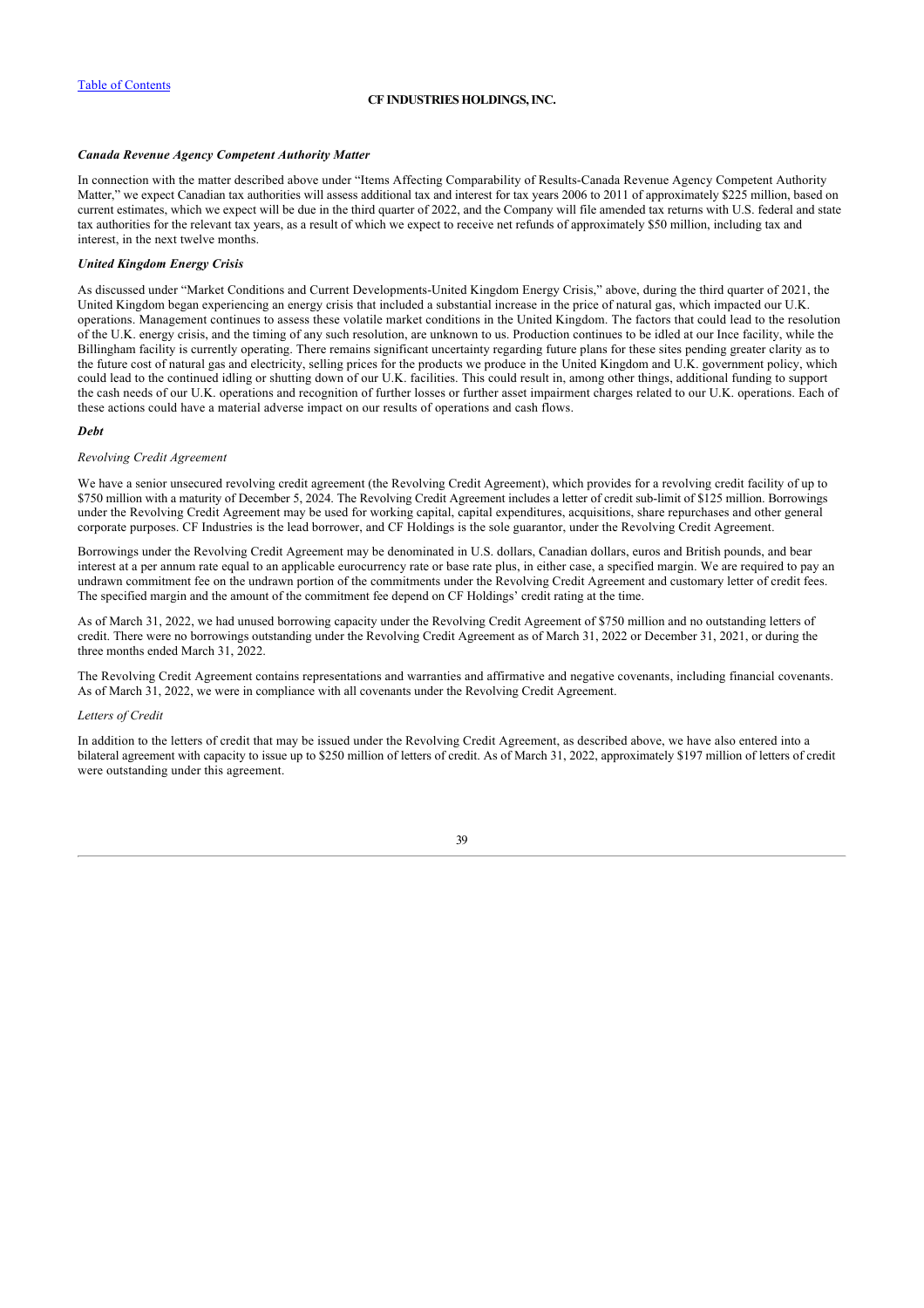### *Senior Notes*

Long-term debt presented on our consolidated balance sheets as of March 31, 2022 and December 31, 2021 consisted of the following debt securities issued by CF Industries:

|                                          |              |               |                                      |                      | December 31, 2021 |                   |  |                                      |  |
|------------------------------------------|--------------|---------------|--------------------------------------|----------------------|-------------------|-------------------|--|--------------------------------------|--|
| <b>Effective</b><br><b>Interest Rate</b> |              | Principal     | Carrying<br>$A$ mount <sup>(1)</sup> |                      | Principal         |                   |  | Carrying<br>$A$ mount <sup>(1)</sup> |  |
|                                          |              | (in millions) |                                      |                      |                   |                   |  |                                      |  |
|                                          |              |               |                                      |                      |                   |                   |  |                                      |  |
| 3.665%                                   | $\mathbb{S}$ |               |                                      |                      | - \$              |                   |  | 499                                  |  |
| 5.293%                                   |              | 750           |                                      | 741                  |                   | 750               |  | 741                                  |  |
| 5.040%                                   |              | 750           |                                      | 741                  |                   | 750               |  | 742                                  |  |
| 5.478%                                   |              | 750           |                                      | 740                  |                   | 750               |  | 741                                  |  |
|                                          |              |               |                                      |                      |                   |                   |  |                                      |  |
| 4.783%                                   |              | 750           |                                      | 741                  |                   | 750               |  | 742                                  |  |
|                                          | <b>S</b>     |               |                                      |                      |                   |                   |  | 3,465                                |  |
|                                          |              | 500           |                                      | 499                  |                   | -                 |  |                                      |  |
|                                          |              | 3,000         |                                      | 2,963                |                   | 3,500             |  | 3,465                                |  |
|                                          |              |               |                                      | 500 \$<br>$3,500$ \$ | March 31, 2022    | 499<br>$3,462$ \$ |  | 500 \$<br>$3,500$ \$                 |  |

 $\frac{(1)}{(1)}$ Carrying amount is net of unamortized debt discount and deferred debt issuance costs. Total unamortized debt discount was \$8 million as of both March 31, 2022 and December 31, 2021, and total deferred debt issuance costs were \$30 million and \$27 million as of March 31, 2022 and December 31, 2021, respectively.  $^{(2)}$ These notes were redeemed in full on April 21, 2022.

 $^{(3)}$ Effective August 23, 2021, these notes are no longer secured, in accordance with the terms of the applicable indenture.

#### Public Senior Notes

On March 21, 2022, we announced that CF Industries elected to redeem in full all of the \$500 million outstanding principal amount of the 2023 Notes on April 21, 2022, in accordance with the optional redemption provisions in the indenture governing the 2023 Notes.

On April 21, 2022, we redeemed in full all of the \$500 million outstanding principal amount of the 2023 Notes in accordance with the optional redemption provisions in the indenture governing the 2023 Notes. The total aggregate redemption price paid in connection with the redemption of the 2023 Notes was approximately \$513 million, including accrued interest. As a result, we will recognize a loss on debt extinguishment of approximately \$8 million in the second quarter of 2022.

Under the indentures (including the applicable supplemental indentures) governing our senior notes due 2034, 2043 and 2044 identified in the table above (the outstanding Public Senior Notes), each series of outstanding Public Senior Notes is guaranteed by CF Holdings. Interest on the outstanding Public Senior Notes is payable semiannually, and the outstanding Public Senior Notes are redeemable at our option, in whole at any time or in part from time to time, at specified make-whole redemption prices.

#### Senior Secured Notes

Under the terms of the indenture governing the 4.500% senior secured notes due 2026 (the 2026 Notes), the 2026 Notes are guaranteed by CF Holdings. Until August 23, 2021, the 2026 Notes were guaranteed by certain subsidiaries of CF Industries. The requirement for subsidiary guarantees of the 2026 Notes was eliminated, and all subsidiary guarantees were automatically released, as a result of an investment grade rating event under the terms of the indenture governing the 2026 Notes on August 23, 2021. Prior to the investment grade rating event, subject to certain exceptions, the obligations under the 2026 Notes and related guarantees were secured by a first priority security interest in collateral consisting of substantially all of the assets of CF Industries, CF Holdings and the subsidiary guarantors. As a result of the investment grade rating event, the liens on the collateral securing the obligations under the 2026 Notes and related guarantees were automatically released on August 23, 2021, and the indenture covenant that had limited dispositions of assets constituting collateral no longer applies.

Interest on the 2026 Notes is payable semiannually, and the 2026 Notes are redeemable at our option, in whole at any time or in part from time to time, at specified make-whole redemption prices.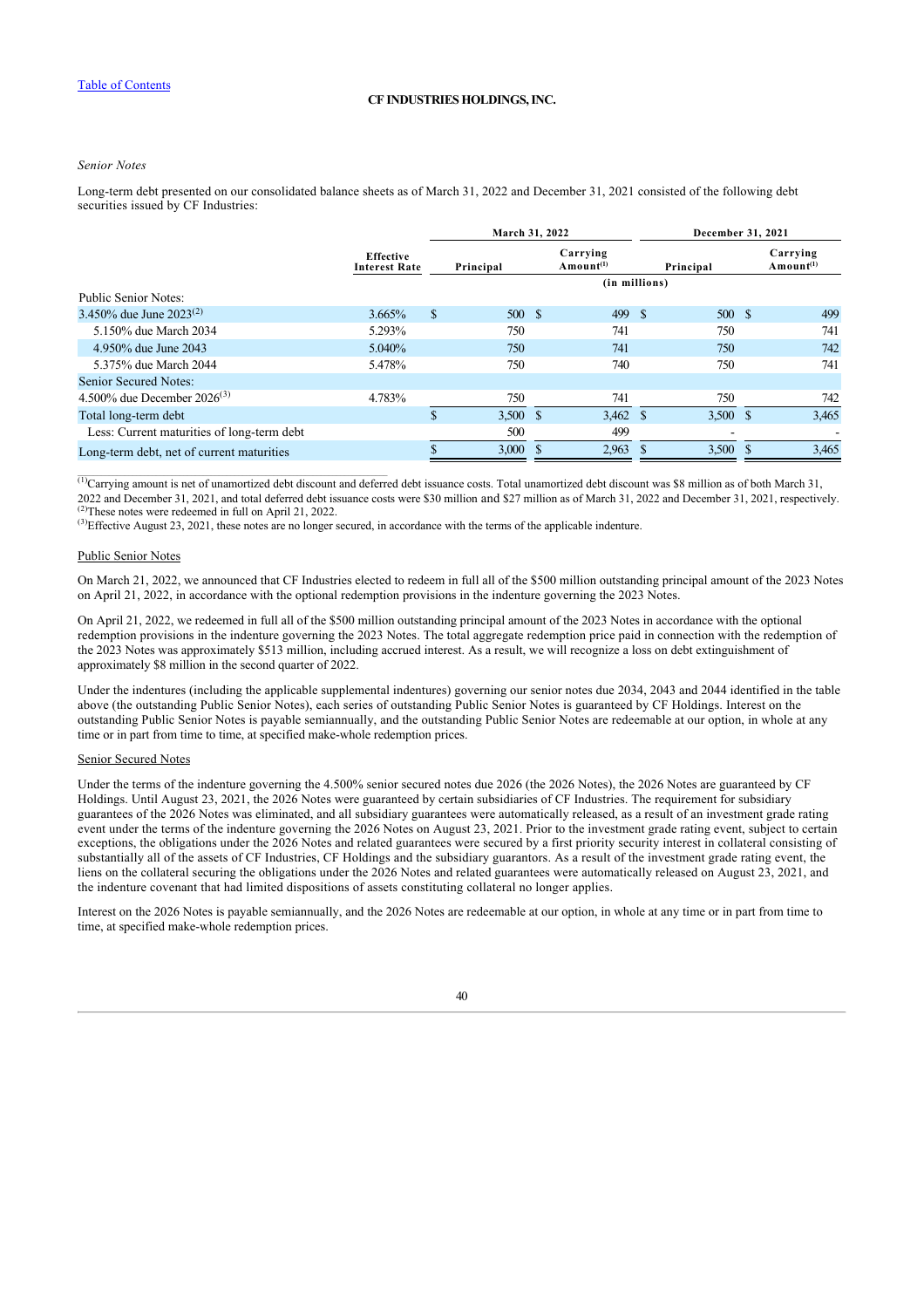### *Forward Sales and Customer Advances*

We offer our customers the opportunity to purchase products from us on a forward basis at prices and on delivery dates we propose. Therefore, our reported fertilizer selling prices and margins may differ from market spot prices and margins available at the time of shipment.

Customer advances, which typically represent a portion of the contract's value, are received shortly after the contract is executed, with any remaining unpaid amount generally being collected by the time control transfers to the customer, thereby reducing or eliminating the accounts receivable related to such sales. Any cash payments received in advance from customers in connection with forward sales contracts are reflected on our consolidated balance sheets as a current liability until control transfers and revenue is recognized. As of March 31, 2022 and December 31, 2021, we had \$598 million and \$700 million, respectively, in customer advances on our consolidated balance sheets.

While customer advances are generally a significant source of liquidity, the level of forward sales contracts is affected by many factors including current market conditions, our customers' outlook of future market fundamentals and seasonality. During periods of declining prices, customers tend to delay purchasing fertilizer in anticipation that prices in the future will be lower than the current prices. If the level of sales under our forward sales programs were to decrease in the future, our cash received from customer advances would likely decrease and our accounts receivable balances would likely increase. Additionally, borrowing under the Revolving Credit Agreement could become necessary. Due to the volatility inherent in our business and changing customer expectations, we cannot estimate the amount of future forward sales activity.

Under our forward sales programs, a customer may delay delivery of an order due to weather conditions or other factors. These delays generally subject the customer to potential charges for storage or may be grounds for termination of the contract by us. Such a delay in scheduled shipment or termination of a forward sales contract due to a customer's inability or unwillingness to perform may negatively impact our reported sales.

### *Derivative Financial Instruments*

We use derivative financial instruments to reduce our exposure to changes in prices for natural gas that will be purchased in the future. Natural gas is the largest and most volatile component of our manufacturing cost for nitrogen-based products. From time to time, we may also use derivative financial instruments to reduce our exposure to changes in foreign currency exchange rates. Volatility in reported quarterly earnings can result from the unrealized mark-to-market adjustments in the value of the derivatives. As of March 31, 2022, our open natural gas derivative contracts consisted of natural gas fixed price swaps and basis swaps for 2.9 million MMBtus. As of December 31, 2021, our open natural gas derivative contracts consisted of natural gas fixed price swaps, basis swaps and options for 60.0 million MMBtus.

### *Defined Benefit Pension Plans*

We contributed \$7 million to our pension plans in the three months ended March 31, 2022. Over the remainder of 2022, we expect to contribute approximately \$21 million to our pension plans, which would result in our making a total of approximately \$28 million of contributions to our pension plans for the full year 2022. In addition, we expect to contribute a total of approximately £50 million (or \$66 million) to our U.K. plans in the threeyear period from 2023 to 2025, as agreed with the plans' trustees.

#### *Distribution to Noncontrolling Interest in CFN*

On January 31, 2022, the CFN Board of Managers approved semi-annual distribution payments for the distribution period ended December 31, 2021 in accordance with CFN's limited liability company agreement. On January 31, 2022, CFN distributed \$247 million to CHS for the distribution period ended December 31, 2021. The estimate of the partnership distribution earned by CHS, but not yet declared, for the first quarter of 2022 is approximately \$190 million.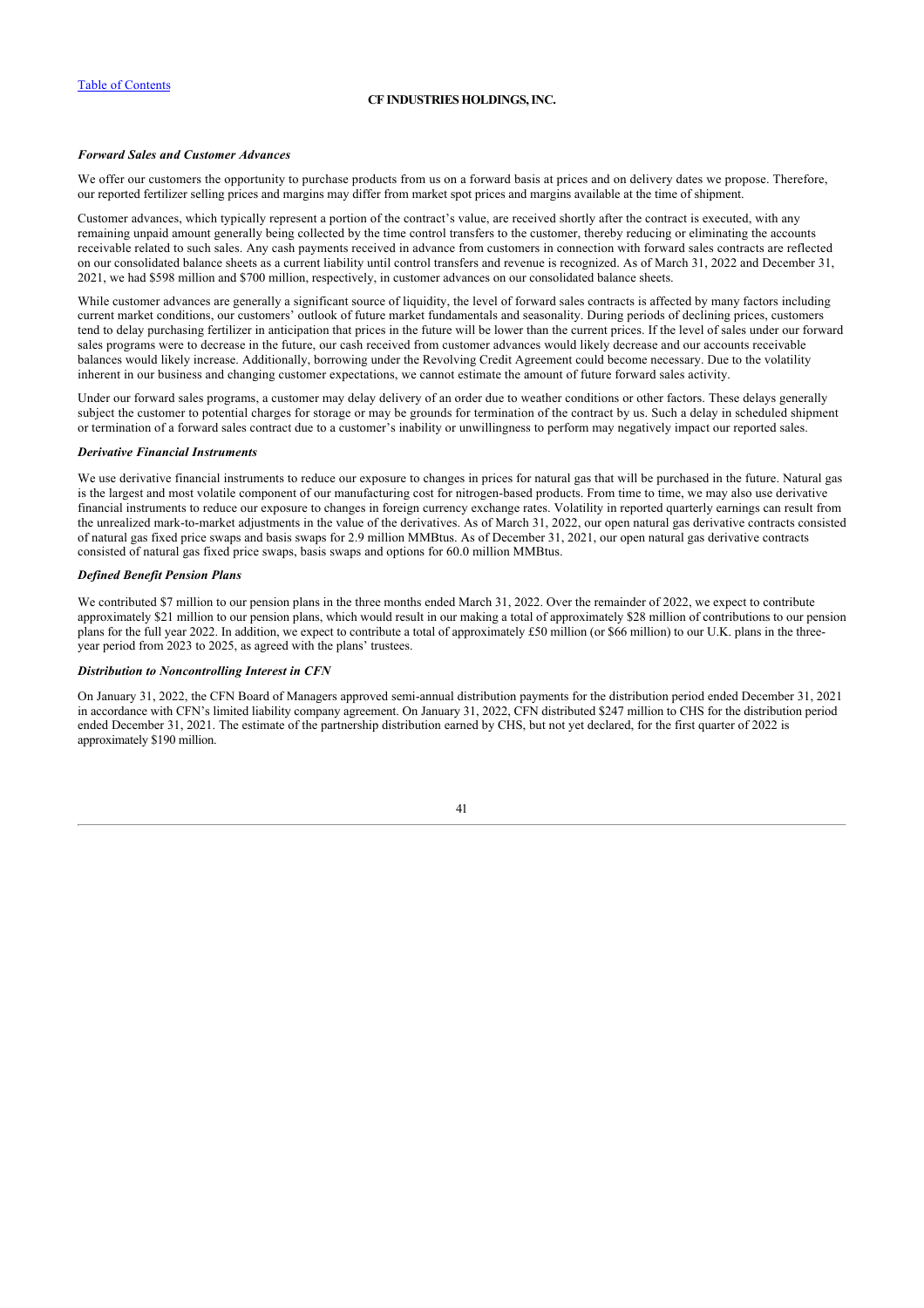### *Cash Flows*

Net cash provided by operating activities during the first three months of 2022 was \$1.39 billion, an increase of \$813 million compared to \$578 million in the first three months of 2021. The increase in cash flow from operations was due primarily to higher net earnings, partially offset by changes in net working capital. Net earnings for the first three months of 2022 was \$1.05 billion as compared to \$175 million for the first three months of 2021. The increase in net earnings was due primarily to an increase in gross margin, driven by higher average selling prices, partially offset by increases in natural gas costs. The increase in gross margin was partially offset by an increase in interest expense and income tax provision, and an increase in net earnings attributable to noncontrolling interest. During the first three months of 2022, net changes in working capital contributed \$110 million to cash flow from operations, while in the first three months of 2021 net changes in working capital contributed \$230 million to cash flow from operations. The decreased cash flow from working capital changes was primarily attributable to customer advances and accounts receivable, partially offset by accrued and prepaid income taxes.

Net cash used in investing activities was \$62 million in the first three months of 2022 as compared to \$71 million in the first three months of 2021. Capital expenditures totaled \$63 million during the first three months of 2022 compared to \$71 million in the first three months of 2021.

Net cash used in financing activities was \$339 million in the first three months of 2022 compared to \$387 million in the first three months of 2021. In the first three months of 2021, we paid \$255 million in connection with the redemption of the 2021 Notes. In the first three months of 2022, we spent \$98 million to repurchase shares of common stock, which included \$1 million related to shares repurchased in late 2021 that were paid for in 2022. In the first three months of 2022, we repurchased approximately 1.3 million shares for \$100 million, of which \$3 million was accrued and unpaid as of March 31, 2022. Distributions to noncontrolling interest totaled \$247 million in the first three months of 2022 as compared to \$64 million in the first three months of 2021. Proceeds from issuances of common stock under employee stock plans were \$97 million in the first three months of 2022 compared to \$7 million in the first three months of 2021.

### **Critical Accounting Estimates**

During the first three months of 2022, there were no material changes to our critical accounting estimates as described in Item 7 of our Annual Report on Form 10-K for the fiscal year ended December 31, 2021.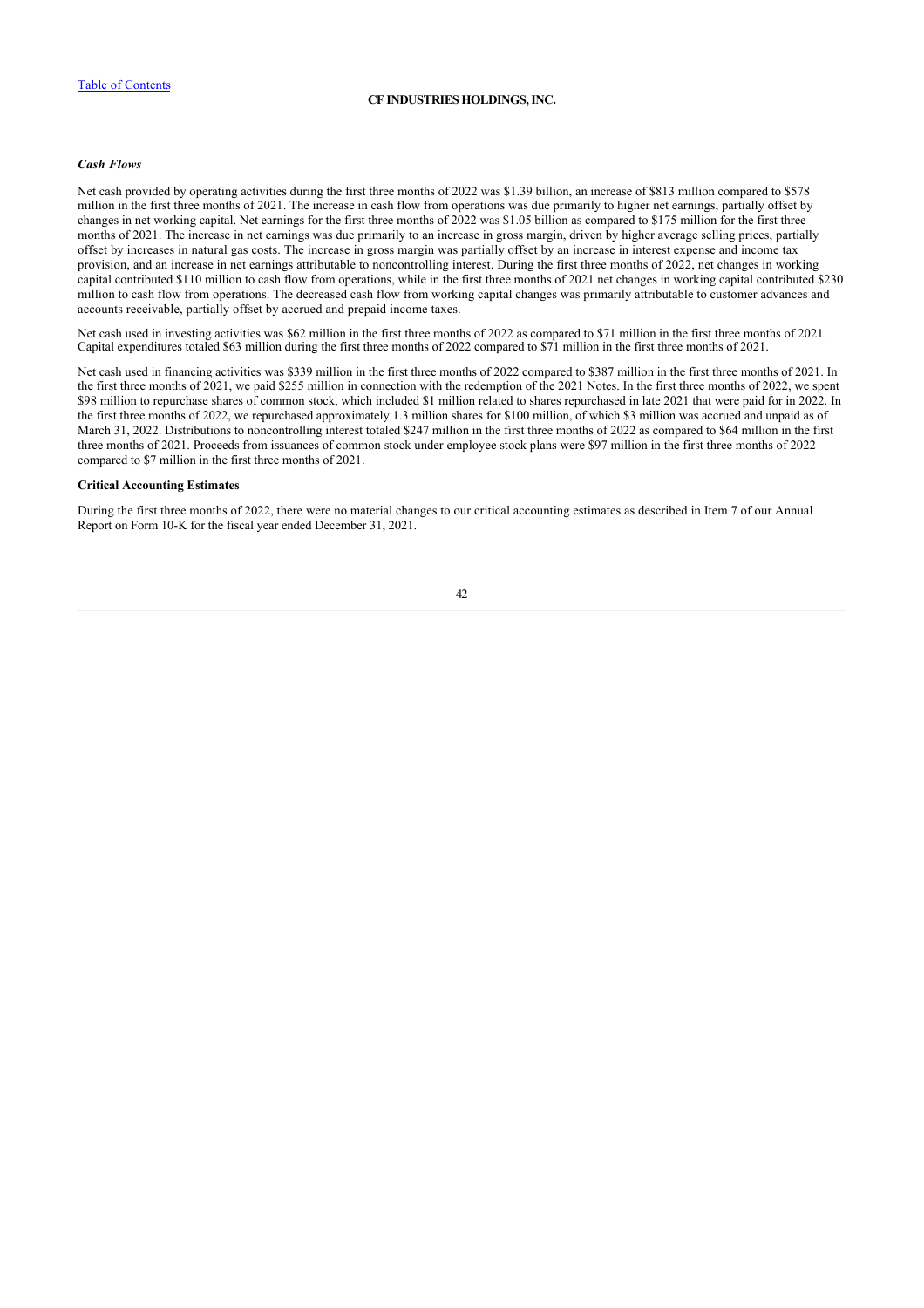### **FORWARD-LOOKING STATEMENTS**

From time to time, in this Quarterly Report on Form 10-Q as well as in other written reports and oral statements, we make forward-looking statements that are not statements of historical fact and may involve a number of risks and uncertainties. These statements relate to analyses and other information that are based on forecasts of future results and estimates of amounts not yet determinable. These statements may also relate to our prospects, future developments and business strategies. We have used the words "anticipate," "believe," "could," "estimate," "expect," "intend," "may," "plan," "predict," "project," "will," or "would" and similar terms and phrases, including references to assumptions, to identify forwardlooking statements in this document. These forward-looking statements are made based on currently available competitive, financial and economic data, our current expectations, estimates, forecasts and projections about the industries and markets in which we operate and management's beliefs and assumptions concerning future events affecting us. These statements are not guarantees of future performance and are subject to risks, uncertainties and factors relating to our operations and business environment, all of which are difficult to predict and many of which are beyond our control. Therefore, our actual results may differ materially from what is expressed in or implied by any forward-looking statements. We want to caution you not to place undue reliance on any forward-looking statements. We do not undertake any responsibility to release publicly any revisions to these forward-looking statements to take into account events or circumstances that occur after the date of this document. Additionally, we do not undertake any responsibility to provide updates regarding the occurrence of any unanticipated events which may cause actual results to differ from those expressed or implied by the forward-looking statements contained in this document.

Important factors that could cause actual results to differ materially from our expectations are disclosed under "Risk Factors" in Item 1A in our Annual Report on Form 10-K for the fiscal year ended December 31, 2021, filed with the SEC on February 24, 2022. Such factors include, among others:

•the cyclical nature of our business and the impact of global supply and demand on our selling prices;

•the global commodity nature of our nitrogen products, the conditions in the international market for nitrogen products, and the intense global competition from other producers;

•conditions in the United States, Europe and other agricultural areas, including the influence of governmental policies and technological developments on the demand for agricultural products;

•the volatility of natural gas prices in North America and the United Kingdom;

•weather conditions and the impact of severe adverse weather events;

•the seasonality of the fertilizer business;

•the impact of changing market conditions on our forward sales programs;

•difficulties in securing the supply and delivery of raw materials, increases in their costs or delays or interruptions in their delivery;

•reliance on third party providers of transportation services and equipment;

•our reliance on a limited number of key facilities;

•risks associated with cyber security;

•acts of terrorism and regulations to combat terrorism;

•risks associated with international operations;

•the significant risks and hazards involved in producing and handling our products against which we may not be fully insured;

•our ability to manage our indebtedness and any additional indebtedness that may be incurred;

•our ability to maintain compliance with covenants under our revolving credit agreement and the agreements governing our indebtedness; •downgrades of our credit ratings;

•risks associated with changes in tax laws and disagreements with taxing authorities;

•risks involving derivatives and the effectiveness of our risk measurement and hedging activities;

•potential liabilities and expenditures related to environmental, health and safety laws and regulations and permitting requirements;

•regulatory restrictions and requirements related to greenhouse gas emissions;

•the development and growth of the market for green and blue (low-carbon) ammonia and the risks and uncertainties relating to the development and implementation of our green and blue ammonia projects;

•risks associated with expansions of our business, including unanticipated adverse consequences and the significant resources that could be required;

•risks associated with the operation or management of the CHS strategic venture, risks and uncertainties relating to the market prices of the fertilizer products that are the subject of our supply agreement with CHS over the life of the supply agreement, and the risk that any challenges related to the CHS strategic venture will harm our other business relationships; and

<span id="page-45-0"></span>•the impact of the novel coronavirus disease 2019 (COVID-19) pandemic on our business and operations.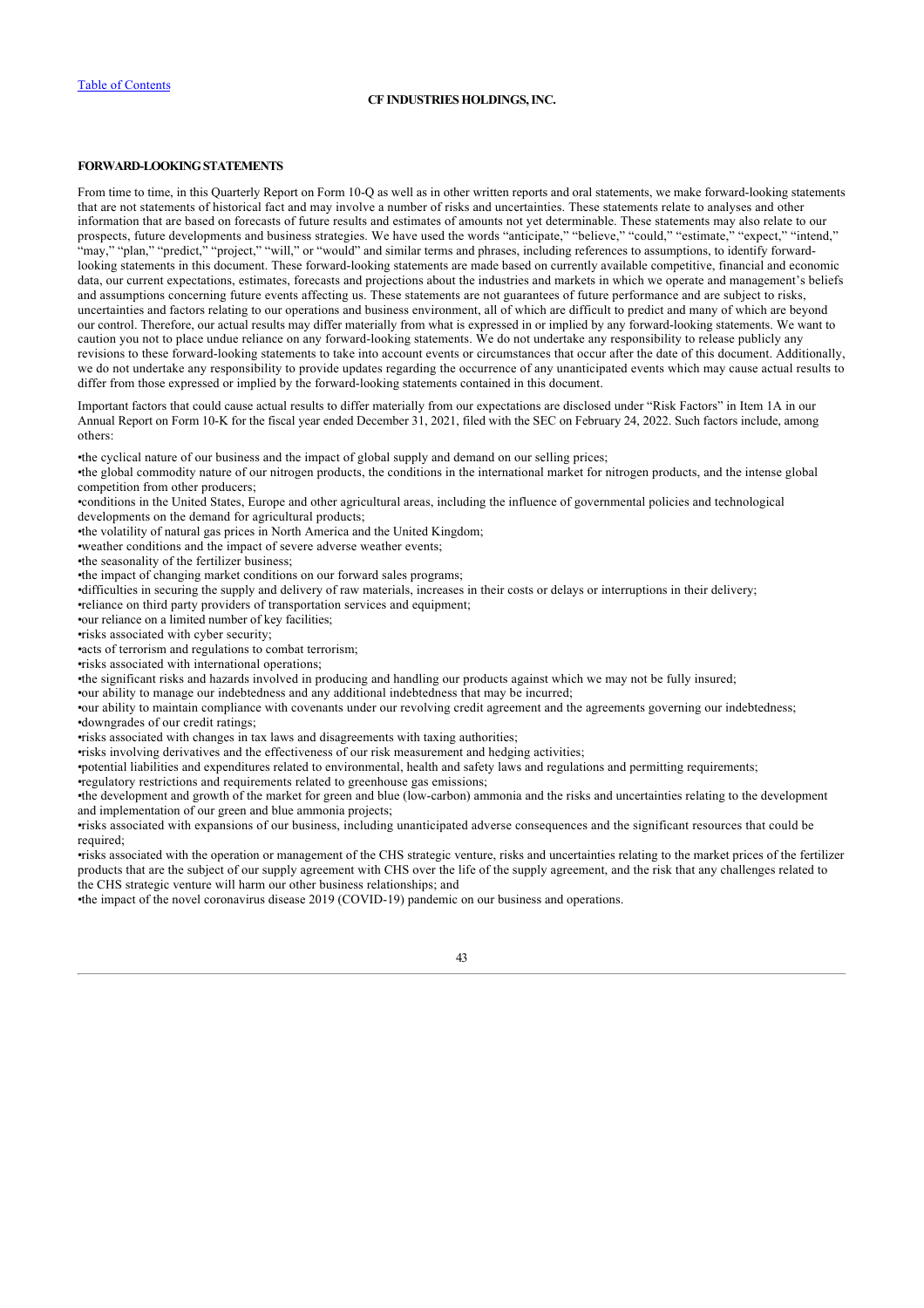### **ITEM 3. QUANTITATIVE AND QUALITATIVE DISCLOSURES ABOUT MARKET RISK.**

We are exposed to the impact of changes in commodity prices, interest rates and foreign currency exchange rates.

#### *Commodity Prices*

Our net sales, cash flows and estimates of future cash flows related to nitrogen-based products are sensitive to changes in selling prices as well as changes in the prices of natural gas and other raw materials unless these costs have been fixed or hedged. A \$1.00 per MMBtu change in the price of natural gas would change the cost to produce a ton of ammonia, granular urea, UAN (32%), and AN by approximately \$33, \$22, \$14 and \$16, respectively.

Natural gas is the largest and most volatile component of the manufacturing cost for nitrogen-based products. At certain times, we have managed the risk of changes in natural gas prices through the use of derivative financial instruments. The derivative instruments that we may use for this purpose are primarily natural gas fixed price swaps, basis swaps and options. These derivatives settle using primarily a NYMEX futures price index, which represents the basis for fair value at any given time. The contracts represent anticipated natural gas needs for future periods and settlements are scheduled to coincide with anticipated natural gas purchases during those future periods. As of March 31, 2022, we had natural gas derivative contracts covering certain periods through March 2023.

As of March 31, 2022 and December 31, 2021, we had open derivative contracts for 2.9 million MMBtus and 60.0 million MMBtus, respectively. A \$1.00 per MMBtu increase in the forward curve prices of natural gas at March 31, 2022 would result in a favorable change in the fair value of these derivative positions of approximately \$2 million, and a \$1.00 per MMBtu decrease in the forward curve prices of natural gas would change their fair value unfavorably by approximately \$2 million.

From time to time we may purchase nitrogen products on the open market to augment or replace production at our facilities.

#### *Interest Rates*

As of March 31, 2022, we had five series of senior notes totaling \$3.50 billion of principal outstanding with maturity dates of June 1, 2023, December 1, 2026, March 15, 2034, June 1, 2043 and March 15, 2044. The senior notes have fixed interest rates. As of March 31, 2022, the carrying value and fair value of our senior notes was approximately \$3.46 billion and \$3.78 billion, respectively.

Borrowings under the Revolving Credit Agreement bear current market rates of interest and we are subject to interest rate risk on such borrowings. There were no borrowings outstanding under the Revolving Credit Agreement as of March 31, 2022, or December 31, 2021, or during the three months ended March 31, 2022.

#### *Foreign Currency Exchange Rates*

<span id="page-46-0"></span>We are directly exposed to changes in the value of the Canadian dollar, the British pound and the euro. We generally do not maintain any exchange rate derivatives or hedges related to these currencies.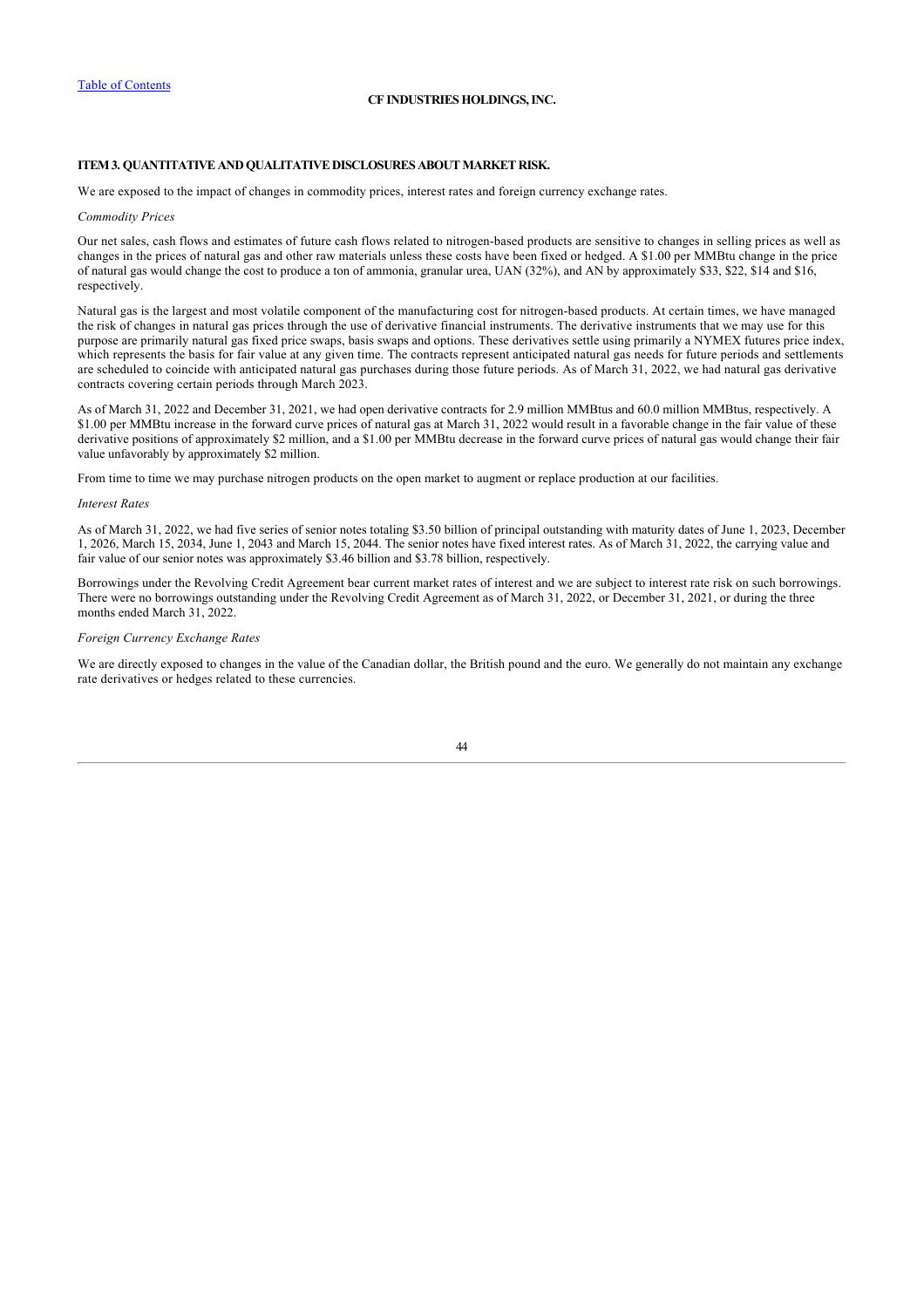### **ITEM 4. CONTROLS AND PROCEDURES.**

*(a) Disclosure Controls and Procedures.* The Company's management, with the participation of the Company's principal executive officer and principal financial officer, has evaluated the effectiveness of the Company's disclosure controls and procedures (as such term is defined in Rules 13a-15(e) and 15d-15(e) under the Securities Exchange Act of 1934, as amended (the Exchange Act)) as of the end of the period covered by this report. Based on such evaluation, the Company's principal executive officer and principal financial officer have concluded that, as of the end of such period, the Company's disclosure controls and procedures are effective in (i) ensuring that information required to be disclosed by the Company in the reports that it files or submits under the Exchange Act is recorded, processed, summarized and reported within the time periods specified in the SEC's rules and forms and (ii) ensuring that information required to be disclosed by the Company in the reports that it files or submits under the Exchange Act is accumulated and communicated to the Company's management, including the Company's principal executive officer and principal financial officer, as appropriate to allow timely decisions regarding required disclosure.

*(b) Changes in Internal Control Over Financial Reporting.* There have not been any changes in the Company's internal control over financial reporting (as such term is defined in Rules 13a-15(f) and 15d-15(f) under the Exchange Act) during the quarter ended March 31, 2022 that have materially affected, or are reasonably likely to materially affect, the Company's internal control over financial reporting.

### **PART II-OTHER INFORMATION**

#### <span id="page-47-1"></span><span id="page-47-0"></span>**ITEM 1. LEGAL PROCEEDINGS.**

### *West Fertilizer Co.*

On April 17, 2013, there was a fire and explosion at the West Fertilizer Co. fertilizer storage and distribution facility in West, Texas. According to published reports, 15 people were killed and approximately 200 people were injured in the incident, and the fire and explosion damaged or destroyed a number of homes and buildings around the facility. Various subsidiaries of CF Industries Holdings, Inc. (the CF Entities) were named as defendants along with other companies in lawsuits filed in 2013, 2014 and 2015 in the District Court of McLennan County, Texas by the City of West, individual residents of the County and other parties seeking recovery for damages allegedly sustained as a result of the explosion. The cases were consolidated for discovery and pretrial proceedings in the District Court of McLennan County under the caption "In re: West Explosion Cases." The two-year statute of limitations expired on April 17, 2015. As of that date, over 400 plaintiffs had filed claims, including at least 9 entities, 325 individuals, and 80 insurance companies. Plaintiffs allege various theories of negligence, strict liability, and breach of warranty under Texas law. Although we did not own or operate the facility or directly sell our products to West Fertilizer Co., products that the CF Entities manufactured and sold to others were delivered to the facility and may have been stored at the West facility at the time of the incident.

<span id="page-47-2"></span>All but two of the claims, including all wrongful death and personal injury claims, have been resolved pursuant to confidential settlements that have been or we expect will be fully funded by insurance. The two remaining subrogation and statutory indemnification claims have not yet been set for trial. We believe we have strong legal and factual defenses and intend to continue defending the CF Entities vigorously in the remaining lawsuits. Based upon currently available information, we expect any potential loss to be immaterial and fully indemnified by insurance.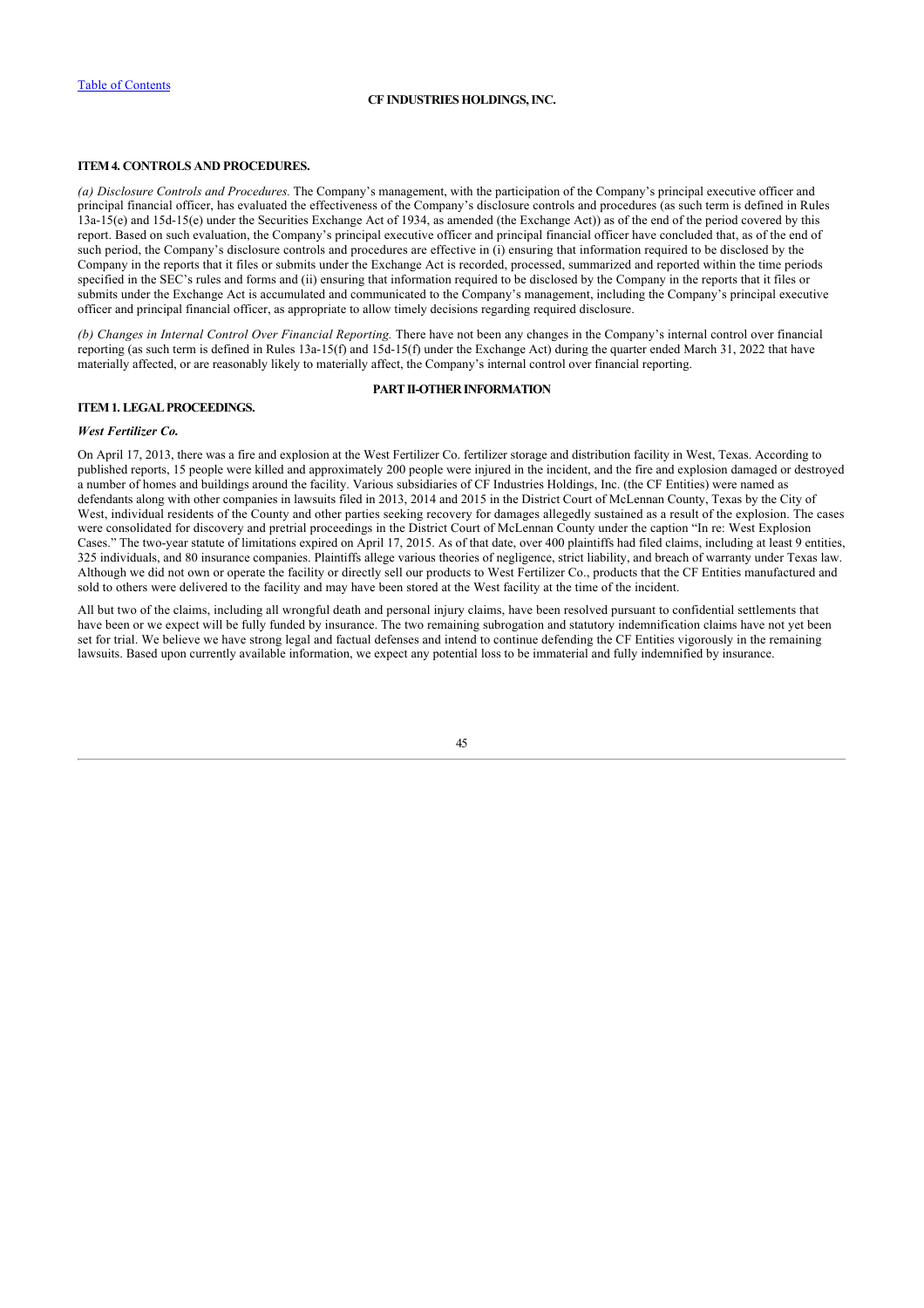# **ITEM 2. UNREGISTERED SALES OF EQUITY SECURITIES AND USE OF PROCEEDS.**

 $\mathcal{L}_\mathcal{L} = \{ \mathcal{L}_\mathcal{L} = \{ \mathcal{L}_\mathcal{L} = \{ \mathcal{L}_\mathcal{L} = \{ \mathcal{L}_\mathcal{L} = \{ \mathcal{L}_\mathcal{L} = \{ \mathcal{L}_\mathcal{L} = \{ \mathcal{L}_\mathcal{L} = \{ \mathcal{L}_\mathcal{L} = \{ \mathcal{L}_\mathcal{L} = \{ \mathcal{L}_\mathcal{L} = \{ \mathcal{L}_\mathcal{L} = \{ \mathcal{L}_\mathcal{L} = \{ \mathcal{L}_\mathcal{L} = \{ \mathcal{L}_\mathcal{$ 

The following table sets forth share repurchases, on a trade date basis, for each of the three months of the quarter ended March 31, 2022.

|                                      | <b>Issuer Purchases of Equity Securities</b>            |     |                                                                |                                                                                                               |   |                                                                                                                                                                  |  |  |  |  |  |
|--------------------------------------|---------------------------------------------------------|-----|----------------------------------------------------------------|---------------------------------------------------------------------------------------------------------------|---|------------------------------------------------------------------------------------------------------------------------------------------------------------------|--|--|--|--|--|
| Period                               | Total<br>number<br>of shares<br>(or units)<br>purchased |     | Average<br>price paid<br>per share<br>(or unit) <sup>(1)</sup> | Total number of<br>shares (or units)<br>purchased as part of<br>publicly announced<br>plans or programs $(2)$ |   | Maximum number (or<br>approximate dollar<br>value) of shares (or<br>units) that may yet be<br>purchased under the<br>plans or programs<br>$(in$ thousands) $(2)$ |  |  |  |  |  |
| January 1, 2022 - January 31, 2022   | 591,125 <sup>(3)</sup>                                  | \$. | 68.89                                                          | 471,556                                                                                                       | S | 1,467,743                                                                                                                                                        |  |  |  |  |  |
| February 1, 2022 - February 28, 2022 | 582,998 (4)                                             |     | 76.48                                                          | 410,720                                                                                                       |   | 1,437,143                                                                                                                                                        |  |  |  |  |  |
| March 1, 2022 - March 31, 2022       | 389,556                                                 |     | 95.35                                                          | 389,556                                                                                                       |   | 1,400,000                                                                                                                                                        |  |  |  |  |  |
| Total                                | 1,563,679                                               |     | 78.31                                                          | 1,271,832                                                                                                     |   |                                                                                                                                                                  |  |  |  |  |  |

<sup>(1)</sup>Average price paid per share of CF Industries Holdings, Inc. (CF Holdings) common stock repurchased under the 2021 Share Repurchase Program, as defined below, is the execution price, excluding commissions paid to brokers.

( $^{2}$ On November 3, 2021, we announced that our Board of Directors authorized the repurchase of up to \$1.5 billion of CF Holdings common stock from January 1, 2022 through December 31, 2024 (the 2021 Share Repurchase Program). This program is discussed in Note 15-Stockholders' Equity, in the notes to the unaudited consolidated financial statements included in Part I.

 $(3)$ Includes 119,569 shares withheld to pay employee tax obligations upon the lapse of restrictions on restricted stock units.

 $^{(4)}$ Includes 172,278 shares withheld to pay employee tax obligations upon the lapse of restrictions on restricted stock units and performance restricted stock units.

# <span id="page-48-1"></span>**ITEM 6. EXHIBITS.**

<span id="page-48-0"></span>A list of exhibits filed with this Quarterly Report on Form 10-Q (or incorporated by reference to exhibits previously filed or furnished) is provided in the Exhibit Index on page [47](#page-48-0) of this report.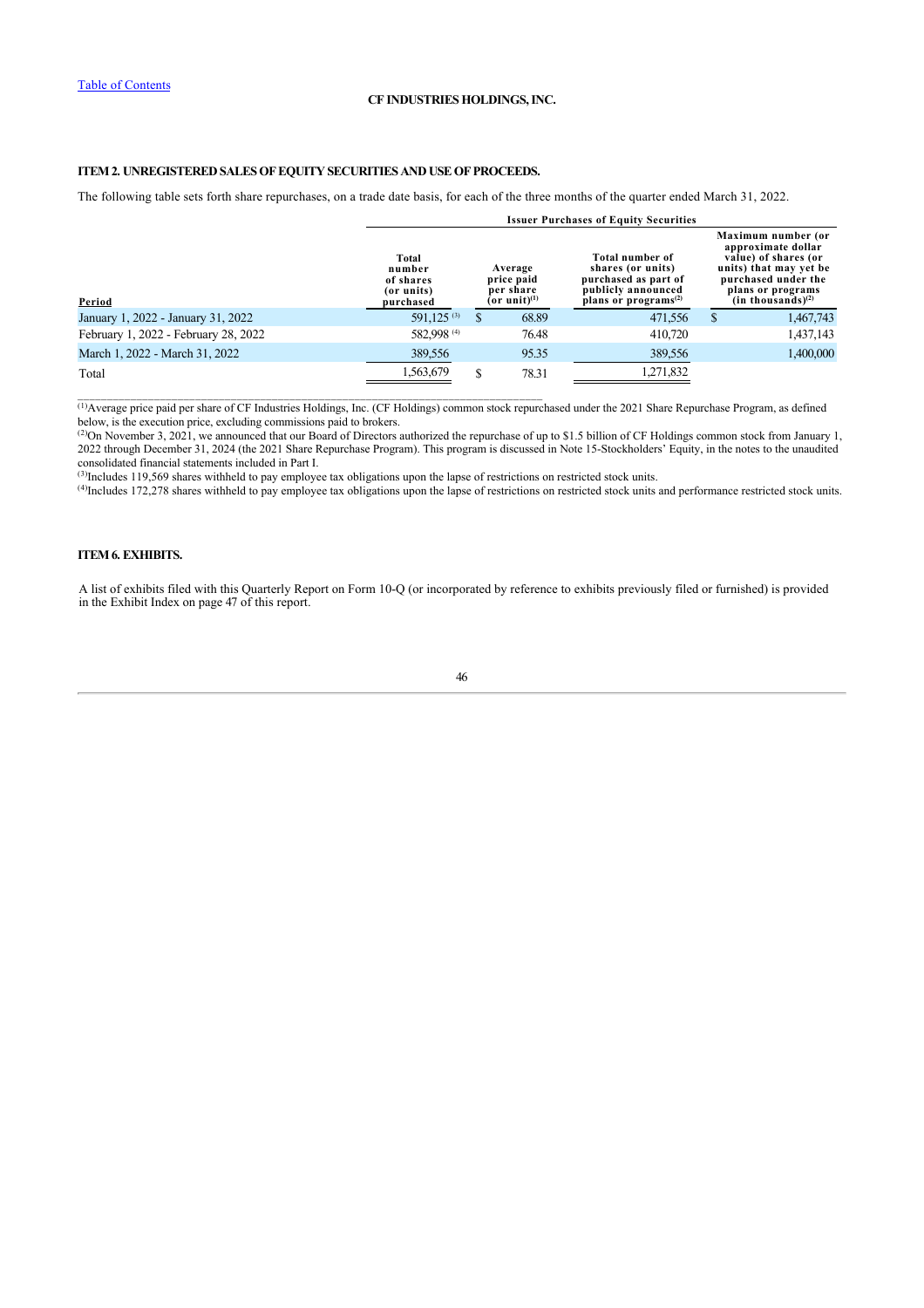### **EXHIBIT INDEX**

#### **Exhibit No. Description**

- [3.1](http://www.sec.gov/Archives/edgar/data/1324404/000132440422000016/cf-03312022xex31.htm) [Fourth Amended and Restated Bylaws of CF Industries Holdings, Inc., effective October 14, 2015, as amended April 20, 2018, as](http://www.sec.gov/Archives/edgar/data/1324404/000132440422000016/cf-03312022xex31.htm) further amended May 4, 2021, as further amended April 13, 2022
	- [4.1](https://www.sec.gov/Archives/edgar/data/1324404/000110465922010325/tm224733d1_ex4-1.htm) [Fourth Supplement, dated as of January 28, 2022, relating to the First Supplemental Indenture, dated as of May 23, 2013, among](https://www.sec.gov/Archives/edgar/data/1324404/000110465922010325/tm224733d1_ex4-1.htm) CF Industries, Inc., CF Industries Holdings, Inc. and Wells Fargo Bank, National Association, as trustee, relating to CF Industries, Inc.'s 3.450% Senior Notes due 2023 (incorporated by reference to Exhibit 4.1 to CF Industries Holdings, Inc.'s Current Report on Form 8-K filed with the SEC on February 1, 2022)
	- [4.2](https://www.sec.gov/Archives/edgar/data/1324404/000110465922010325/tm224733d1_ex4-2.htm) Third Supplemental Indenture, dated as of January 28, 2022, relating to the Indenture, dated as of November 21, 2016, among CF Industries Holdings, Inc., CF Industries, Inc., the Subsidiary Guarantors (as defined therein) party thereto and Wells Fargo Bank, National Association, as trustee and collateral agent, relating to CF Industries, Inc.'s 4.500% Senior Secured Notes due [2026 \(incorporated by reference to Exhibit 4.2 to CF Industries Holdings, Inc.'s Current Report on Form 8-K filed with the SEC on](https://www.sec.gov/Archives/edgar/data/1324404/000110465922010325/tm224733d1_ex4-2.htm) February 1, 2022)
	- [4.3](https://www.sec.gov/Archives/edgar/data/1324404/000110465922010325/tm224733d1_ex4-3.htm) Fourth Supplement, dated as of January 28, 2022, relating to the Third Supplemental Indenture, dated as of March 11, 2014, [among CF Industries, Inc., CF Industries Holdings, Inc. and Wells Fargo Bank, National Association, as trustee, relating to CF](https://www.sec.gov/Archives/edgar/data/1324404/000110465922010325/tm224733d1_ex4-3.htm) Industries, Inc.'s 5.150% Senior Notes due 2034 (incorporated by reference to Exhibit 4.3 to CF Industries Holdings, Inc.'s Current Report on Form 8-K filed with the SEC on February 1, 2022)
	- [4.4](https://www.sec.gov/Archives/edgar/data/1324404/000110465922010325/tm224733d1_ex4-4.htm) Fourth Supplement, dated as of January 28, 2022, relating to the Second Supplemental Indenture, dated as of May 23, 2013 [among CF Industries, Inc., CF Industries Holdings, Inc. and Wells Fargo Bank, National Association, as trustee, relating to CF](https://www.sec.gov/Archives/edgar/data/1324404/000110465922010325/tm224733d1_ex4-4.htm) Industries, Inc.'s 4.950% Senior Notes due 2043 (incorporated by reference to Exhibit 4.4 to CF Industries Holdings, Inc.'s Current Report on Form 8-K filed with the SEC on February 1, 2022)
	- [4.5](https://www.sec.gov/Archives/edgar/data/1324404/000110465922010325/tm224733d1_ex4-5.htm) Fourth Supplement, dated as of January 31, 2022, relating to the Fourth Supplemental Indenture, dated as of March 11, 2014, [among CF Industries, Inc., CF Industries Holdings, Inc. and Wells Fargo Bank, National Association, as trustee, relating to CF](https://www.sec.gov/Archives/edgar/data/1324404/000110465922010325/tm224733d1_ex4-5.htm) Industries, Inc.'s 5.375% Senior Notes due 2044 (incorporated by reference to Exhibit 4.5 to CF Industries Holdings, Inc.'s Current Report on Form 8-K filed with the SEC on February 1, 2022)
- [10.1](https://www.sec.gov/Archives/edgar/data/1324404/000110465922010325/tm224733d1_ex4-6.htm) Amendment No. 1 to the Fourth Amended and Restated Credit Agreement, dated as of January 27, 2022, among CF Industries Holdings, Inc., CF Industries, Inc., the lenders party thereto, the issuing banks party thereto and Citibank, N.A. as [administrative agent \(incorporated by reference to Exhibit 4.6 to CF Industries Holdings, Inc.'s Current Report on Form 8-K filed](https://www.sec.gov/Archives/edgar/data/1324404/000110465922010325/tm224733d1_ex4-6.htm) with the SEC on February 1, 2022)
- 31.1 Certification of Principal Executive Officer pursuant to Section 302 of the Sarbanes-Oxley Act of 2002
- [31.2Certification of Principal Financial Officer pursuant to Section 302 of the Sarbanes-Oxley Act of 2002](http://www.sec.gov/Archives/edgar/data/1324404/000132440422000016/cf-03312022xex312.htm)
- [32.1Certification of Principal Executive Officer pursuant to 18 U.S.C. Section 1350, as adopted pursuant to Section 906 of the](http://www.sec.gov/Archives/edgar/data/1324404/000132440422000016/cf-03312022xex321.htm) Sarbanes-Oxley Act of 2002
- [32.2Certification of Principal Financial Officer pursuant to 18 U.S.C. Section 1350, as adopted pursuant to Section 906 of the](http://www.sec.gov/Archives/edgar/data/1324404/000132440422000016/cf-03312022xex322.htm) Sarbanes-Oxley Act of 2002
- 101 The following financial information from CF Industries Holdings, Inc.'s Quarterly Report on Form 10-Q for the quarterly period ended March 31, 2022, formatted in Inline XBRL (eXtensible Business Reporting Language): (1) Consolidated Statements of Operations, (2) Consolidated Statements of Comprehensive Income, (3) Consolidated Balance Sheets, (4) Consolidated Statements of Equity, (5) Consolidated Statements of Cash Flows, and (6) Notes to Unaudited Consolidated Financial Statements

104 Cover Page Interactive Data File (included in the Exhibit 101 Inline XBRL Document Set)